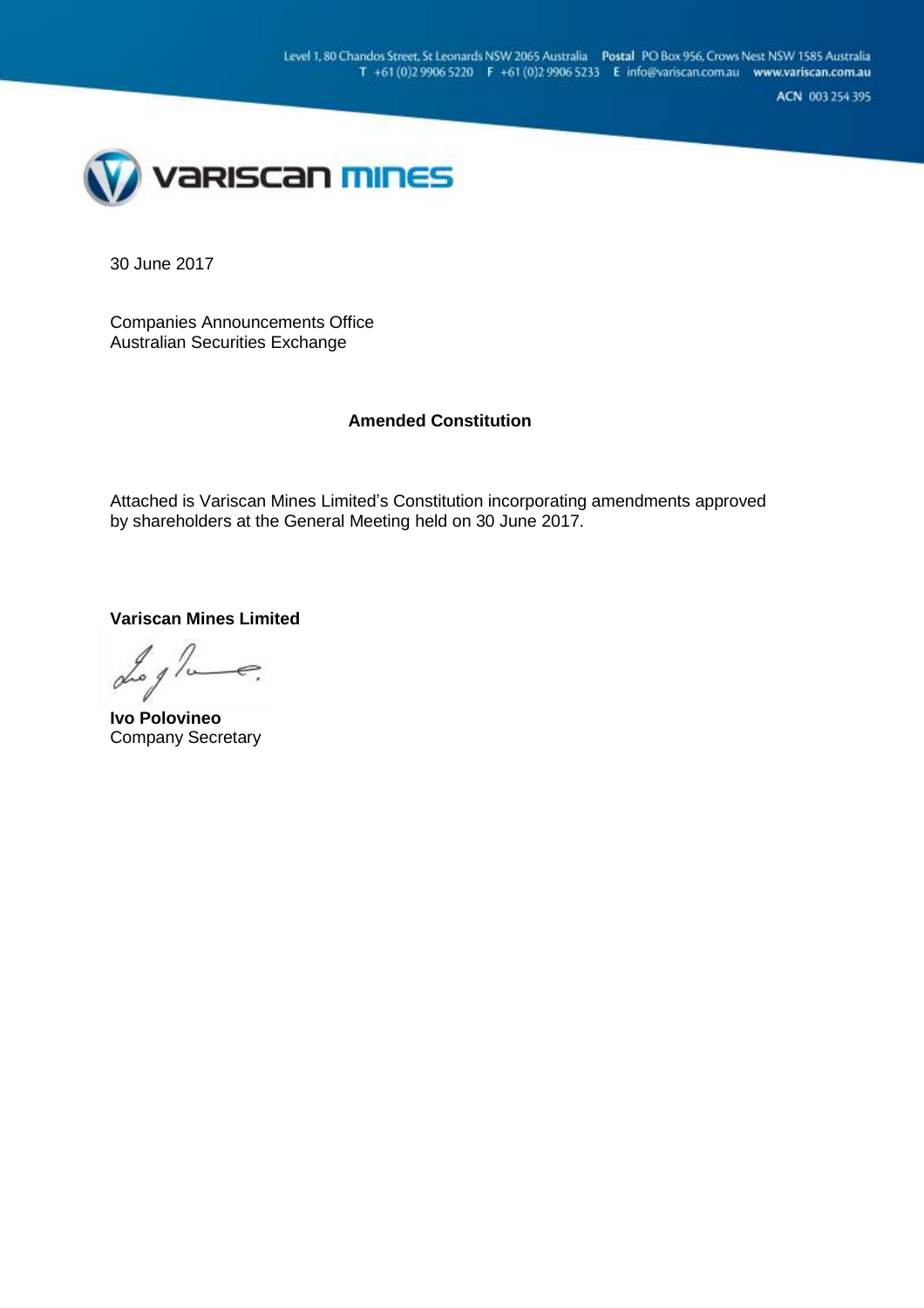# *Corporations Act 2001*

# **Constitution**

**of**

# **Variscan Mines Limited**

# **ACN 003 254 395**

**(a company limited by shares)**

**Adopted pursuant to Shareholders' approval on 28 November 2013 incorporating amendments pursuant to Shareholders' approval on 30 June 2017**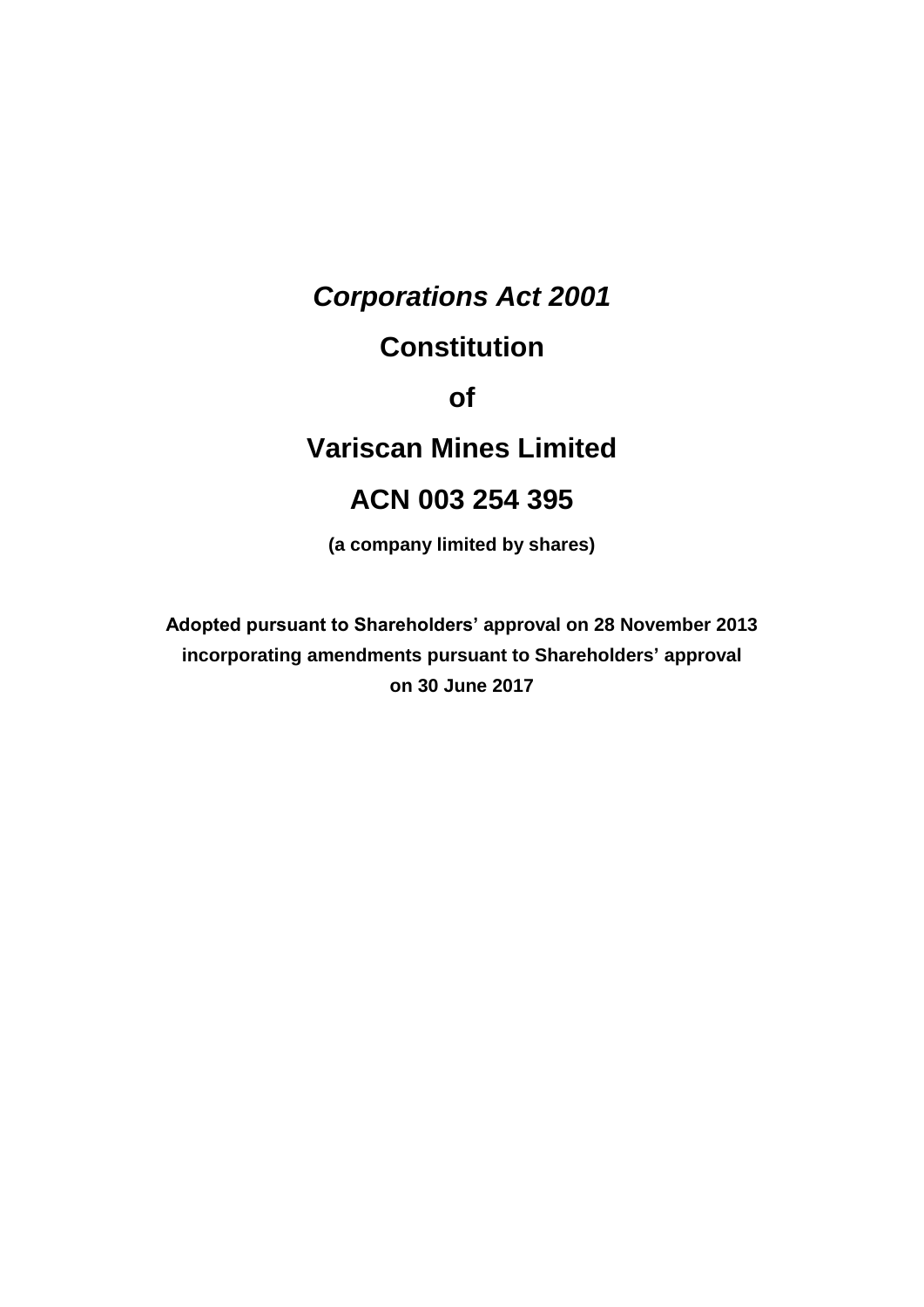# **Contents**

| 1.             |  |
|----------------|--|
| 2.             |  |
| 3.             |  |
| 4.             |  |
| 5.             |  |
| 6.             |  |
| 7 <sub>1</sub> |  |
| 8.             |  |
| 9.             |  |
| 10.            |  |
| 11.            |  |
| 12.            |  |
| 13.            |  |
| 14.            |  |
| 15.            |  |
| 16.            |  |
| 17.            |  |
| 18.            |  |
| 19.            |  |
| 20.            |  |
| 21.            |  |
| 22.            |  |
| 23.            |  |
| 24.            |  |
| 25.            |  |
| 26.            |  |
| 27.            |  |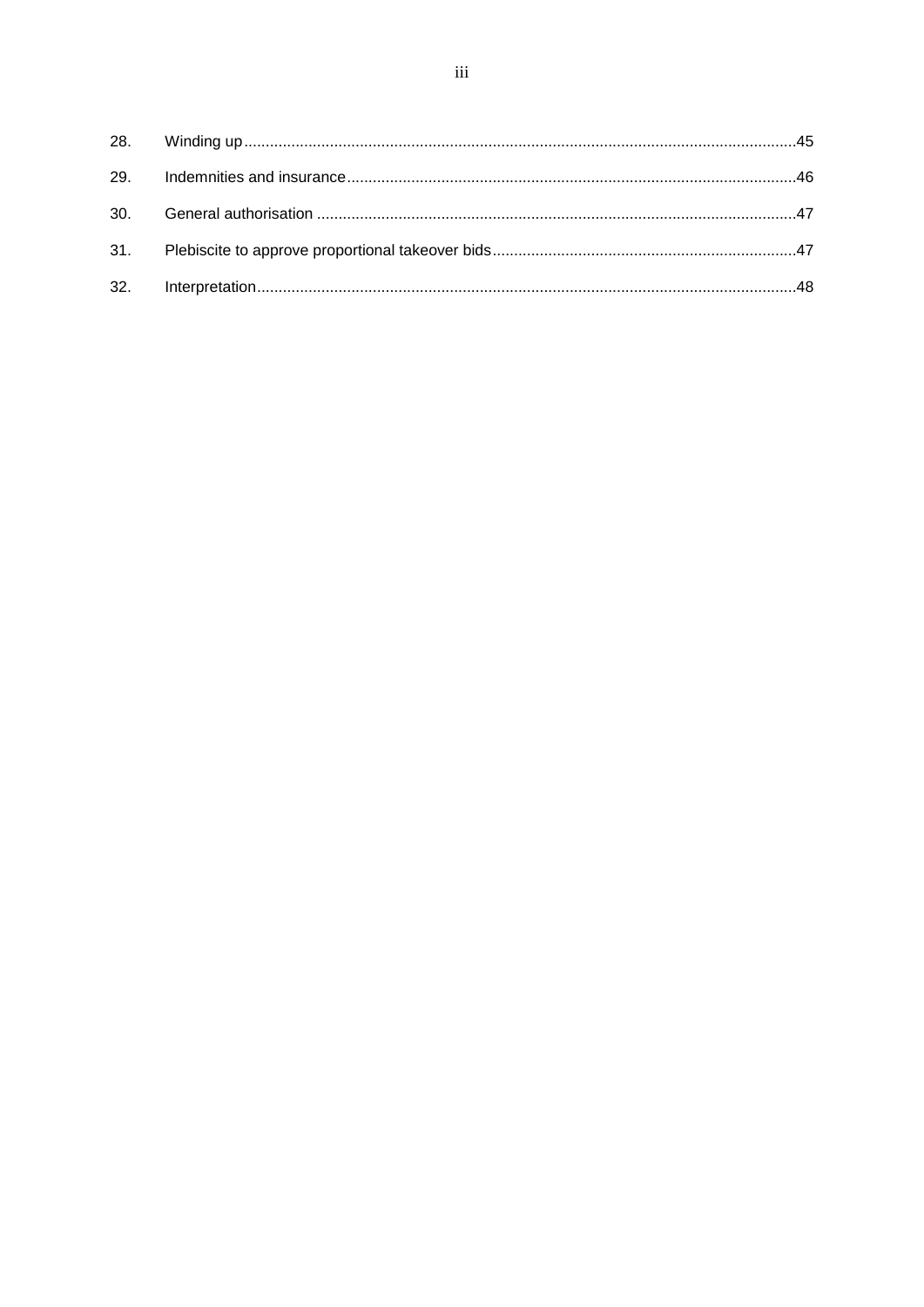# **1.1 Replaceable rules**

To the extent permitted by the Act, the replaceable rules contained in the Act do not apply to the Company and are displaced in full by this Constitution.

## <span id="page-4-0"></span>**1.2 Compliance with the Act and the Listing Rules**

- (a) Despite anything express or implied in this Constitution, each and every provision of this Constitution is subject to the Act and, if the Company is Listed, the Listing Rules and the ASX Settlement Operating Rules. The Company must at all times comply with the Act and, where applicable, the Listing Rules and the ASX Settlement Operating Rules.
- <span id="page-4-1"></span>(b) If there is any inconsistency between any provision of this Constitution and the Act, the Listing Rules or the ASX Settlement Operating Rules, then the Act, the Listing Rules or the ASX Settlement Operating Rules (as the case may be) will prevail to the extent of the inconsistency.
- (c) Without limiting the generality of clauses [1.2\(a\)](#page-4-0) and [1.2\(b\),](#page-4-1) if the Company is Listed, the following provisions apply:
	- (i) despite anything contained in this Constitution, if the Listing Rules prohibit an act being done, that act must not be done;
	- (ii) nothing contained in this Constitution prevents an act being done that the Listing Rules require to be done;
	- (iii) if the Listing Rules require an act to be done or not to be done, authority is given for that act to be done or not to be done (as the case may be);
	- (iv) if the Listing Rules require this Constitution to contain a provision and it does not contain such a provision, this Constitution is taken to contain that provision;
	- (v) if the Listing Rules require this Constitution not to contain a provision and it contains such a provision, this Constitution is taken not to contain that provision; and
	- (vi) if any provision of this Constitution is or becomes inconsistent with the Listing Rules, this Constitution is deemed not to contain that provision to the extent of the inconsistency.

# **1.3 Listing Rules**

A reference in this Constitution to the Listing Rules, the ASX Settlement Operating Rules or the ASX has effect only for so long as the Company is Listed and must otherwise be disregarded.

# **2. Share capital and variation of rights**

# **2.1 Shares**

Subject to this Constitution, the Act and the ASX Listing Rules, the Directors may: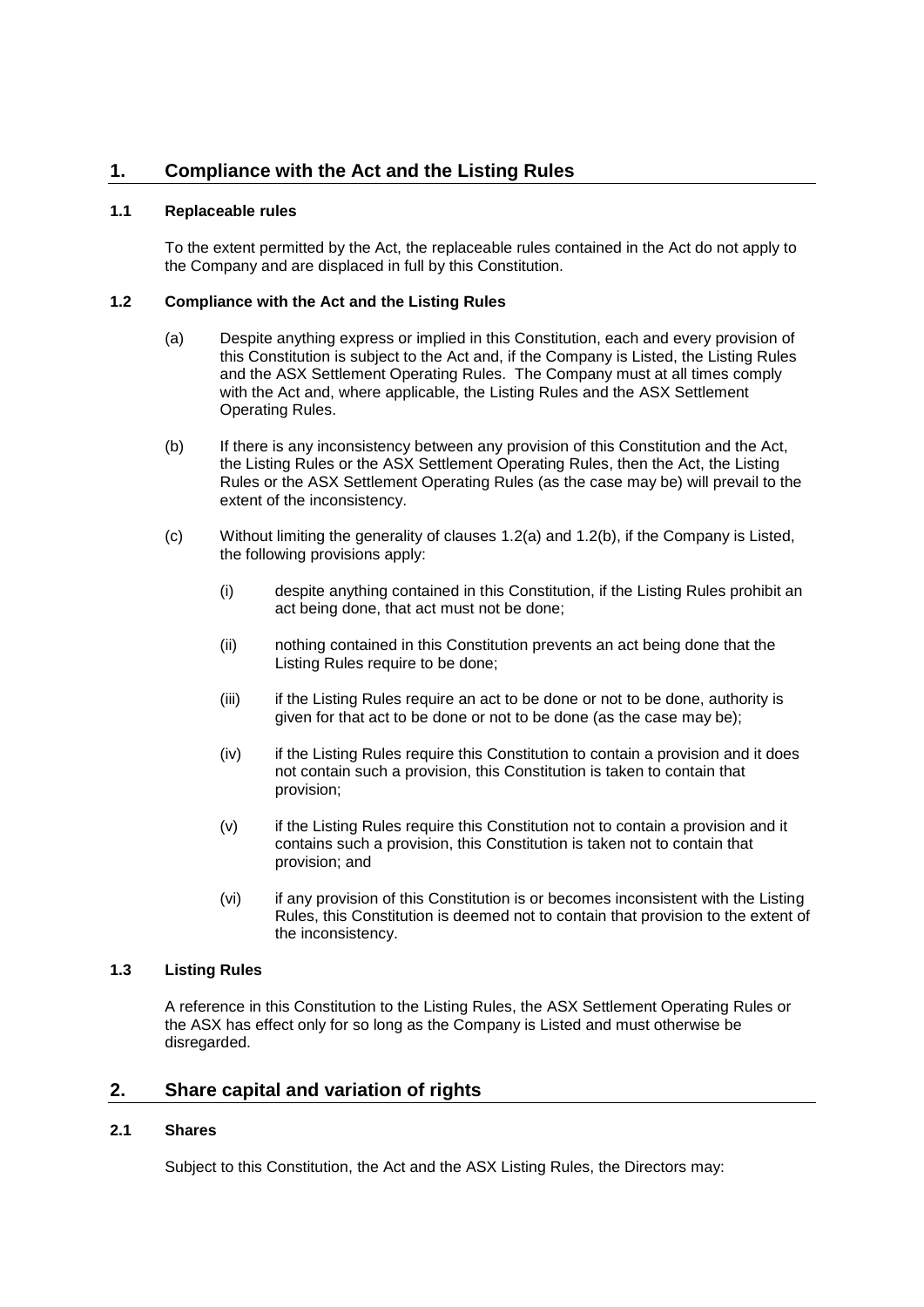- (a) issue, allot or grant options for, or otherwise dispose of, Shares; and
- (b) decide:
	- (i) the persons to whom Shares are issued or options are granted;
	- (ii) the terms and conditions on which Shares or options are granted; and
	- (iii) the rights and restrictions attached to those Shares or options.

#### **2.2 Related parties may not participate in certain securities issues**

Despite anything contained in this Constitution to the contrary, no related party of the Company within the meaning of the Act may participate directly or indirectly in an issue by the Company of unissued Shares, options or other securities to the extent that doing so would contravene the Listing Rules or the Act.

## <span id="page-5-0"></span>**2.3 Partly paid Shares**

The number of partly paid Shares must be reorganised in the same proportion as the other classes of Shares. The reorganisation must not include cancellation or reduction of the total amount payable and unpaid by the holder.

#### **2.4 Preference Shares**

- (a) The Company may issue preference Shares, including preference Shares that are liable to be redeemed or convertible into ordinary Shares.
- (b) The holder of a preference Share is entitled to return of capital in preference to holders of ordinary Shares when the Company is wound up.
- (c) The holder of a preference Share is entitled to a dividend in preference to ordinary shareholders, at a commercial rate and on the basis decided by the Directors under the terms of issue.
- (d) The holder of a preference Share has the right to vote at any general meeting of the Company in each of the following circumstances and in no others:
	- (i) during a period in which a dividend (or part of a dividend), in respect of the Share, is in arrears;
	- (ii) on a proposal to reduce the Company's Share capital;
	- (iii) on a resolution to approve the terms of a buy back agreement;
	- (iv) on a proposal that affects rights attached to the Share;
	- (v) on a proposal to wind up the Company;
	- (vi) on a proposal for the disposal of the whole of the Company's property, business and undertaking;
	- (vii) during the winding up of the Company;
	- (viii) subject to the Listing Rules, in any additional circumstances specified in the terms of issue of such preference Shares by the Company relating to the Share on its allotment and issue; and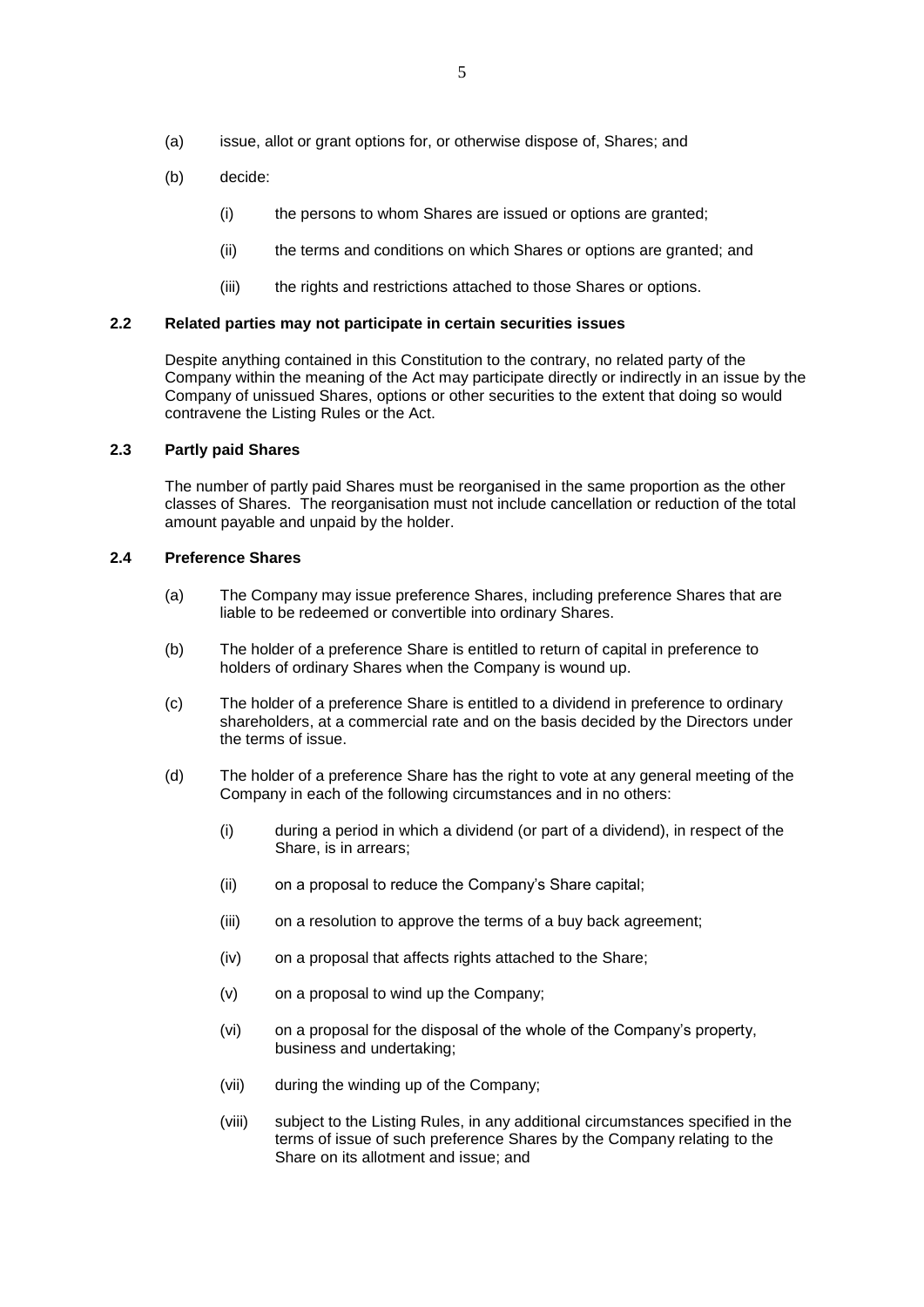- (ix) in any other circumstances in which the Listing Rules require holders of preference Shares to be entitled to vote.
- (e) Holders of preference Shares have the same rights as holders of ordinary Shares in relation to receiving notices, reports and audited accounts, and attending general meetings of the Company.

## <span id="page-6-0"></span>**2.5 Variation or cancellation of rights**

- (a) Subject to the Listing Rules, if at any time the Share capital of the Company is divided into different classes of Shares, the rights attached to Shares in any class of Shares (unless otherwise provided by the terms of issue of the Shares of that class) may, whether or not the Company is being wound up, be varied or cancelled by special resolution of the Company and:
	- (i) by special resolution passed at a separate meeting of Members holding Shares in that class; or
	- (ii) with the written consent of Members with at least 75% of the votes attaching to Shares in the class.
- (b) The Company must give written notice of the variation or cancellation to the Members of the class within seven days after the variation or cancellation is made.
- (c) The rights conferred on the holders of Shares in any class are not altered or abrogated by the creation or issue of further Shares of the same class ranking equally with or in priority to the Shares already issued, unless expressly provided in the terms of issue of the Shares already issued.

### **2.6 No recognition of trusts**

Except as required by this Constitution, the Listing Rules, the ASX Settlement Operating Rules or by Act, the Company is not bound to recognise a person as holding a Share on any trust or to recognise (whether or not it has notice of the interest or rights concerned) any equitable, future or partial interest in any Share, unit of a Share or any other right in respect of a Share, except an absolute right of ownership in the Member.

## **2.7 Joint holders**

- (a) If two or more people are registered as joint holders of any Share:
	- (i) they hold that Share as joint tenants with rights of survivorship, subject to the provisions of this Constitution as to joint holdings; and
	- (ii) the joint Member named first in the Register in respect of that Share is treated as being the sole owner of the Share in relation to the receipt of dividends, service of notices and all other matters connected with the Company except the transfer of Shares, the right to vote, delivery of certificates and liability for calls or instalments.
- (b) Except where otherwise provided by the ASX Settlement Operating Rules, the Company is not required to register more than three people as joint holders of a Share.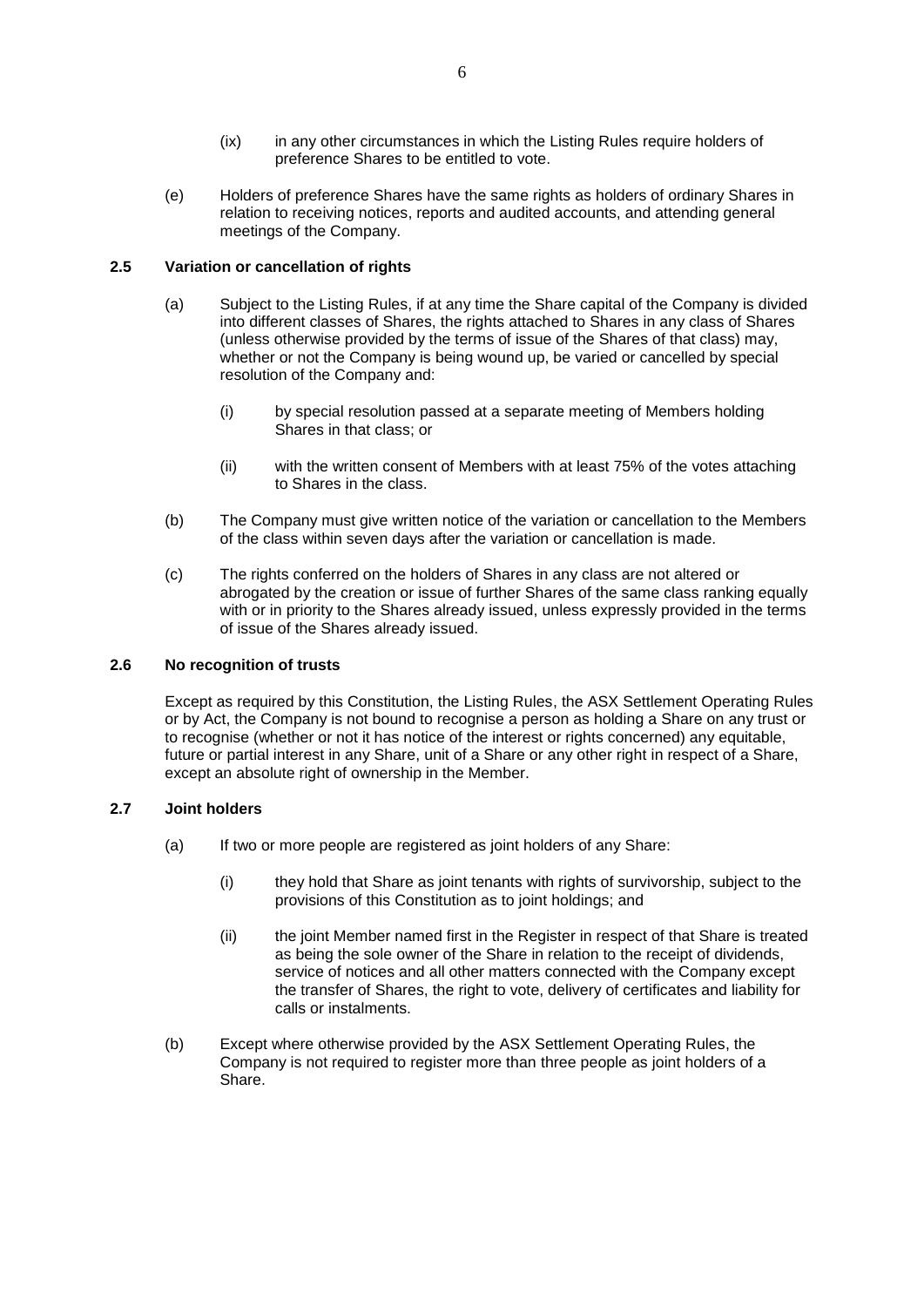# **2.8 Brokerage and commission on subscriptions for unissued Shares**

Subject to the Act:

- (a) the Company may exercise the power to make payments by way of brokerage or commission in connection with subscriptions for unissued Shares; and
- (b) payments by way of brokerage or commission may be satisfied by:
	- (i) the payment of cash;
	- (ii) the allotment of fully or partly paid Shares; or
	- (iii) partly by the payment of cash and partly by the allotment of fully or partly paid Shares.

## **2.9 Conversion or reclassification of Shares**

Subject to clause [2.5,](#page-6-0) the Company may by resolution convert or reclassify Shares from one class to another.

## **2.10 Notification of shareholdings**

- (a) While any of the Company's securities are admitted to trading on AIM, the provisions of the Relevant DTR Provisions shall be deemed to be incorporated into this Constitution and shall bind the Company and the Members and references to an "issuer" (or similar expression) in such Relevant DTR Provisions shall be deemed to be references to the Company, as if the Company had its Home State (as defined in the DTR) in the United Kingdom (and, for the avoidance of doubt, the Company shall not be deemed to be a "non-UK issuer" as defined in the Relevant DTR Provisions).
- (b) For the purposes of this clause:

**AIM** means the AIM market of the London Stock Exchange Plc.

**DTR** means the United Kingdom Financial Conduct Authority's Disclosure and Transparency Rules Sourcebook.

**Relevant DTR Provisions** means the provisions of the DTR or any successor regime (whether statutory or non-statutory) governing the disclosure of interests in securities in the United Kingdom by issuers who have their registered office in the United Kingdom, which relates to the requirement of shareholders to disclose their total proportion of voting rights (as defined in the DTR)."

# **3. Shareholding statements and certificates for securities**

## <span id="page-7-0"></span>**3.1 Uncertificated holdings**

Despite any other provision of this Constitution, the Directors may determine not to issue certificates in respect of securities of the Company or may determine to cancel those certificates without issuing any replacement certificates where that practice is not contrary to the Act, the Listing Rules or the ASX Settlement Operating Rules.

## **3.2 Holding statements**

Where the Directors have determined (under clause [3.1\)](#page-7-0) not to issue certificates in respect of securities or to cancel existing certificates, a Member will be entitled, without payment, to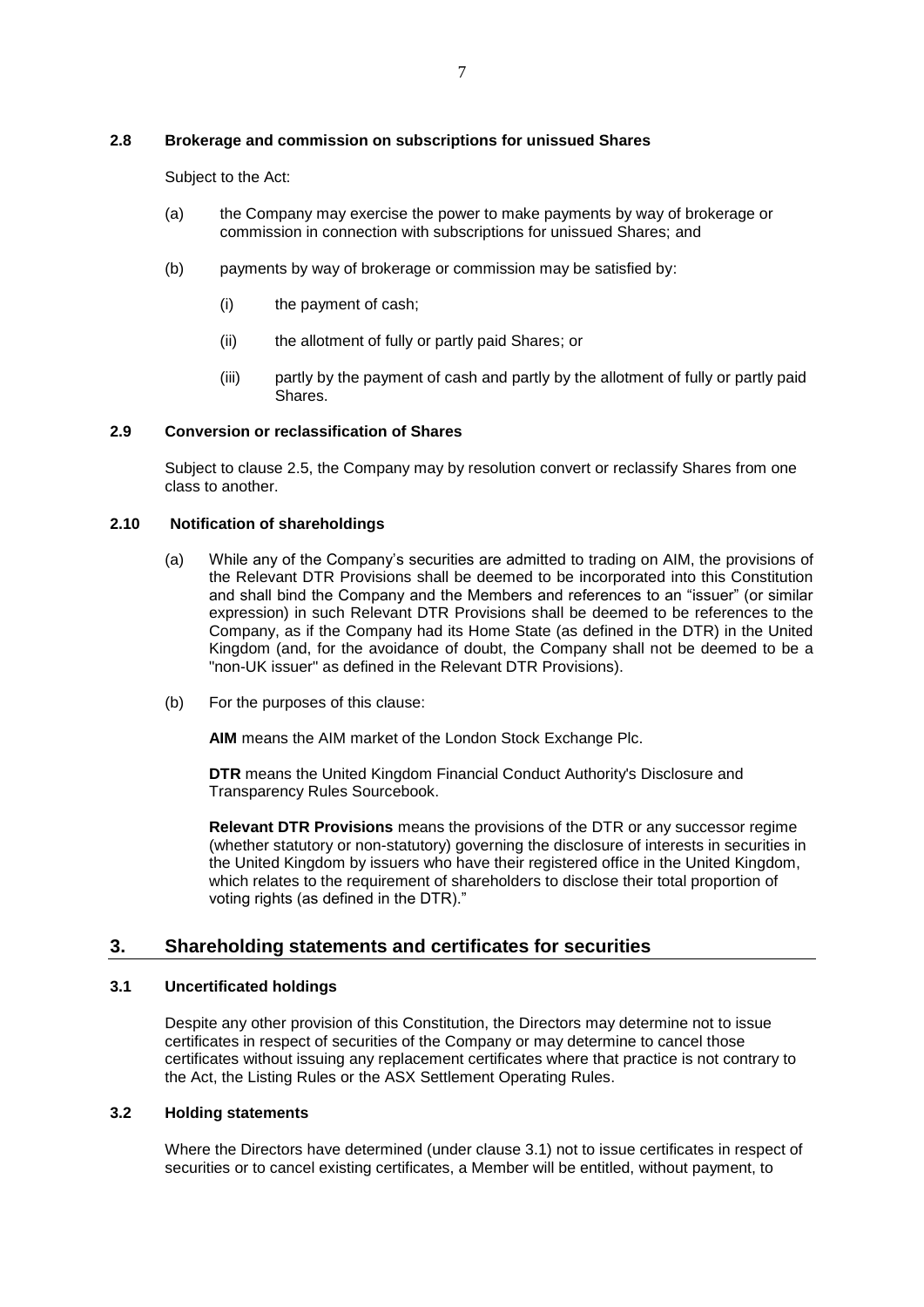receive such statements of its holdings as the Company is required to give pursuant to the Act, the Listing Rules or the ASX Settlement Operating Rules.

## **3.3 Where certificates are issued**

Where the Directors determine to issue certificates in respect of securities of the Company, clauses [3.4](#page-8-0) to [3.7](#page-8-1) will apply.

## <span id="page-8-0"></span>**3.4 Certificates to be issued under Seal**

Certificates of title to securities may be issued under the Seal or by two Directors or a Director and a Secretary signing the certificates of title and otherwise according to the Act and, where applicable, the Listing Rules and the ASX Settlement Operating Rules.

#### **3.5 Joint holders**

The Company is not bound to issue more than one certificate or statement for Shares or options held by several persons.

# **3.6 Loss or destruction of certificates**

- (a) Where the Company receives evidence satisfactory to the Directors that a certificate of title to securities has been lost or destroyed, the Company must (on application by the owner of the securities and payment of such fee as the Directors require) issue a duplicate certificate according to the Act and the Listing Rules.
- (b) Duplicate certificates issued according to this clause must be clearly marked 'Duplicate certificate issued in replacement of certificate numbered: [number]'.

#### <span id="page-8-1"></span>**3.7 Worn out or defaced certificates**

Where a certificate of title to securities is worn out or defaced, then on production and delivery of it to the Company, the Company must cancel that certificate and issue a new certificate in its place.

# <span id="page-8-2"></span>**4. Calls on Shares**

## **4.1 Directors may make calls**

Subject to compliance with the Act and the Listing Rules, the Directors may (according to the terms of issue of a Share) make calls on Members in respect of any money unpaid on the Shares held by them, unless and to the extent that the terms of those Shares require that money to be paid at fixed times.

## **4.2 Notice of call**

- (a) Notice of any call made by the Company must be given to the Member in writing.
- (b) The notice must be given according to the Listing Rules.
- (c) The non-receipt of a notice of any call or the accidental omission to give notice of any call to any Member will not invalidate the call.

## **4.3 Payments of calls**

Each Member must pay to the Company, at the times and places specified by the Directors, the amount called on that Member's Shares.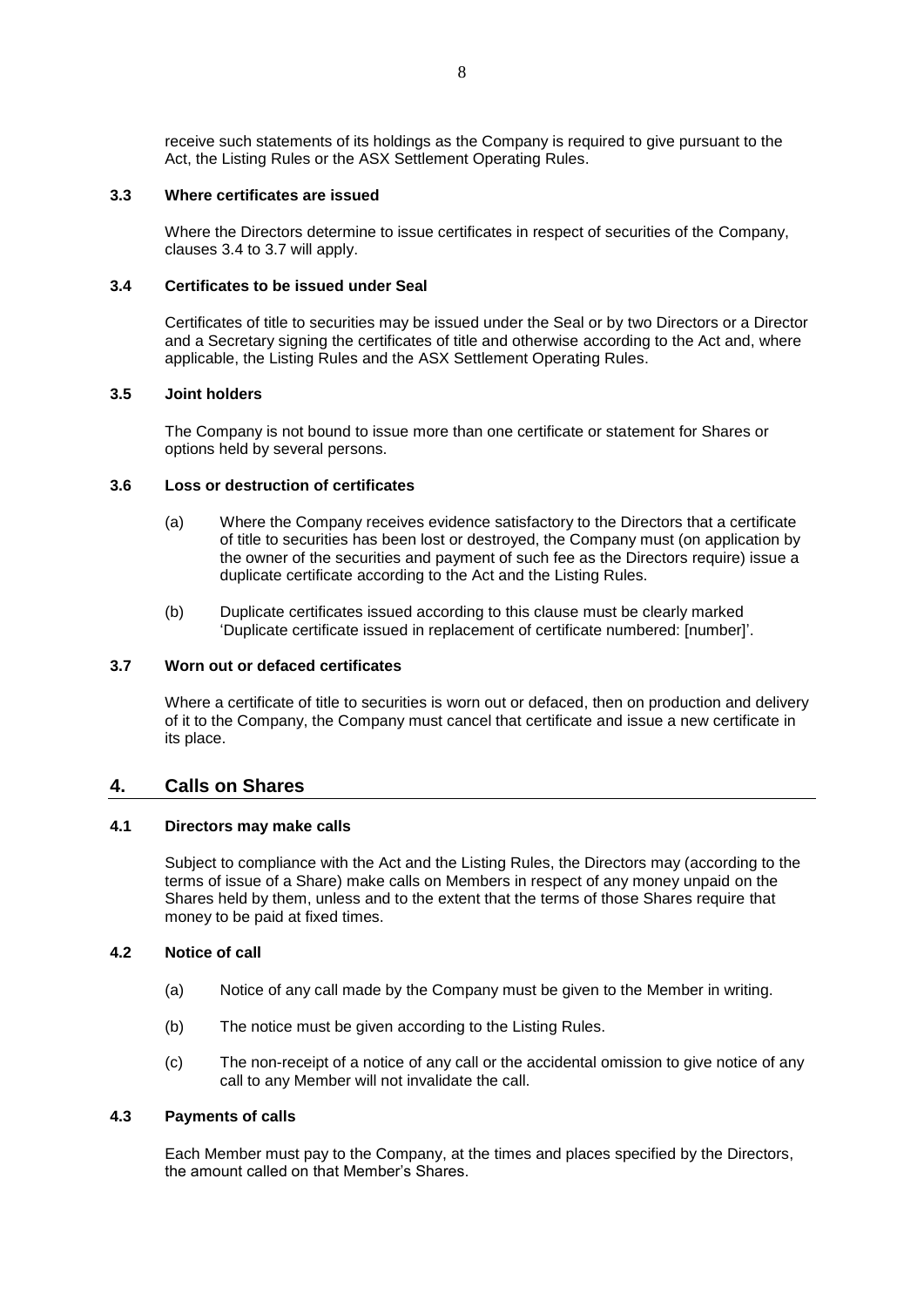# **4.4 Terms of call**

- (a) Subject to the Listing Rules, the Directors may revoke or postpone a call.
- (b) Subject to the Listing Rules and the terms of issue of the Shares, a call may be payable by instalments.

## **4.5 Time of call**

A call is to be treated as having been made at the time when the resolution of the Directors authorising the call was passed.

## **4.6 Liability of joint holders**

The joint holders of a Share are jointly and severally liable to pay calls in respect of the Share.

## <span id="page-9-0"></span>**4.7 Interest on unpaid calls**

- (a) If a sum called in respect of a Share is not paid on or before the day appointed for its payment, the person from whom the sum is due must pay interest on the sum from the day appointed for its payment to the time of actual payment at the Prescribed Rate or any other rate the Directors determine.
- (b) The Directors may waive payment of all or part of the interest payable under clause [4.7\(a\)](#page-9-0) in writing.

## <span id="page-9-1"></span>**4.8 Certain sums treated as calls**

If, by the terms of issue of a Share, any sum is payable on allotment or at a fixed date:

- (a) that sum is to be treated as a call duly made and payable on the date on which the sum becomes payable under the terms of issue of that Share; and
- (b) if that sum is not paid, all the relevant provisions of this Constitution relating to payment of interest and expenses, forfeiture or otherwise apply as if the sum had become payable by virtue of a call duly made and notified.

## **4.9 Terms of issue of Shares may differ**

The Directors may, on the issue of Shares, differentiate between Members as to the amount of calls to be paid on the Shares and the times of payment of those calls.

### **4.10 Prepayment of calls**

- (a) The Directors may:
	- (i) accept from a Member the whole or part of the amount unpaid on a Share although no part of that amount has been called up; and
	- (ii) authorise payment by the Company of interest on the whole or part of an amount so accepted, until that amount becomes payable, at the rate agreed between the Directors and the Member in writing, being a rate not exceeding the Prescribed Rate.
- (b) The amount paid in advance will not confer a right to participate in dividends paid or otherwise participate in profits of the Company in respect of a period before the date on which the amount advanced would, but for such payment, have become payable.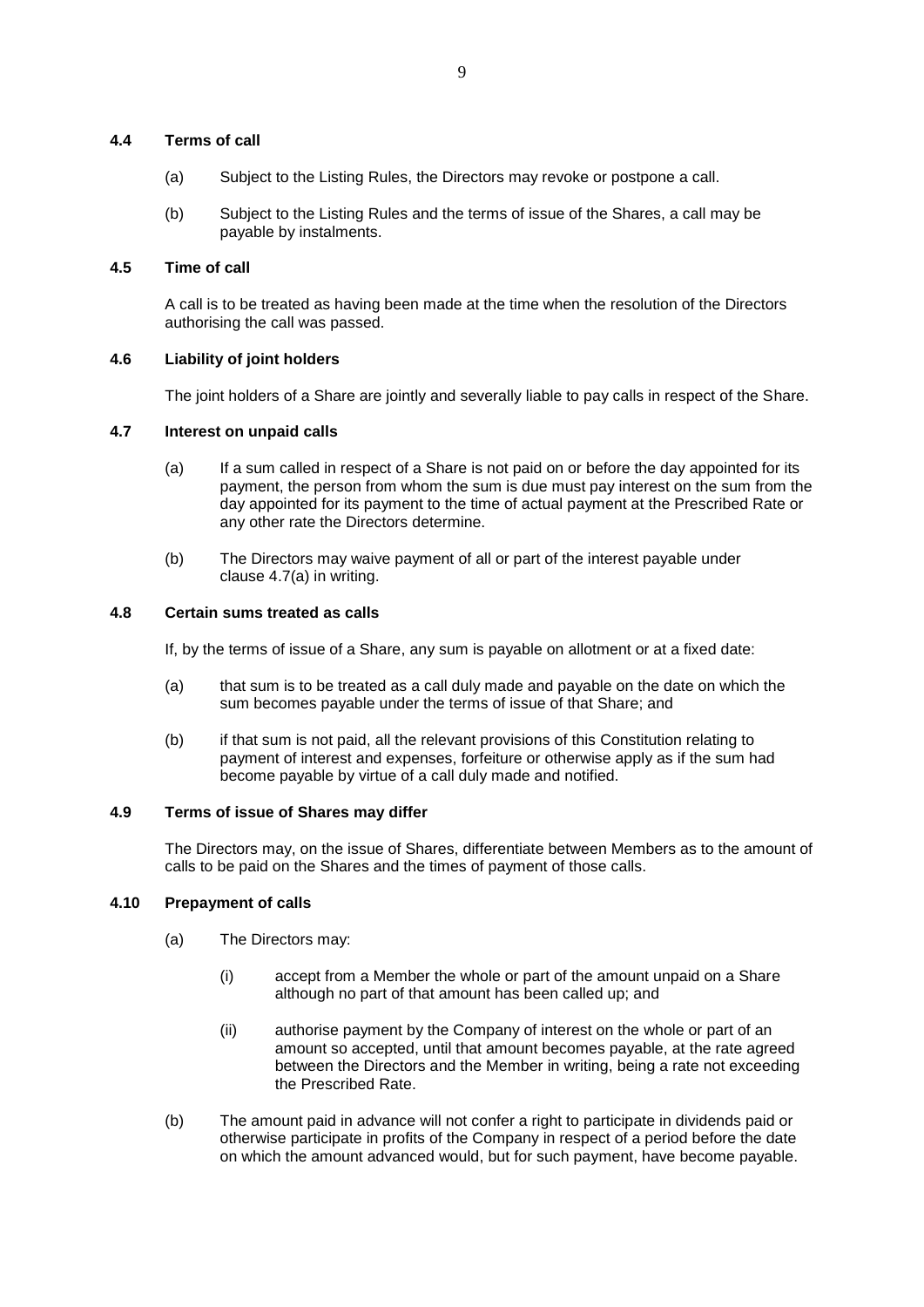(c) The Directors may repay the amount advanced on giving the Member at least 14 days' notice in writing.

# <span id="page-10-0"></span>**4.11 Proof of liability for call**

- (a) On the trial or hearing of any action for the recovery of any money due for any call, it will be sufficient to prove that:
	- (i) the name of the Member sued is entered in the Register as the holder or one of the holders of the Shares in respect of the call;
	- (ii) subject to clause [4.8,](#page-9-1) the resolution making the call is duly recorded in the minute book; and
	- (iii) notice of the call was duly given to the Member sued under this Constitution.
- (b) Proof of the matters referred to in clause [4.11\(a\)](#page-10-0) will be conclusive evidence of the debt due in respect of a call.
- (c) It will not be necessary to prove the appointment of the Directors who made the call or any other matter.

# <span id="page-10-3"></span>**5. Lien**

# **5.1 Lien for moneys called**

The Company has a first and paramount lien on every Share where:

- (a) an unpaid call or instalment is due but unpaid on that Share;
- (b) the Share was acquired under an employee incentive scheme and an amount is owed to the Company for acquiring that Share; or
- (c) the Company is required by the Act to pay (and has paid) an amount in respect of that Share (whether held by a Member or a deceased former Member).

# **5.2 Scope of lien**

The Company's lien (if any) on a Share extends to:

- (a) reasonable interest and expenses incurred because the amount is not paid;
- (b) all dividends payable in respect of the Share; and
- (c) the proceeds of sale of the Share.

#### <span id="page-10-2"></span>**5.3 Sale where lien over Shares**

- <span id="page-10-1"></span>(a) The Company may sell, in the manner the Directors think fit, any Share on which the Company has a lien where:
	- (i) a sum in respect of which the lien exists is presently payable; and
	- (ii) the Company has, not less than 14 Business Days before the date of the sale, given to the Member or the person entitled to the Share by reason of the death or bankruptcy of the Member, a notice in writing setting out and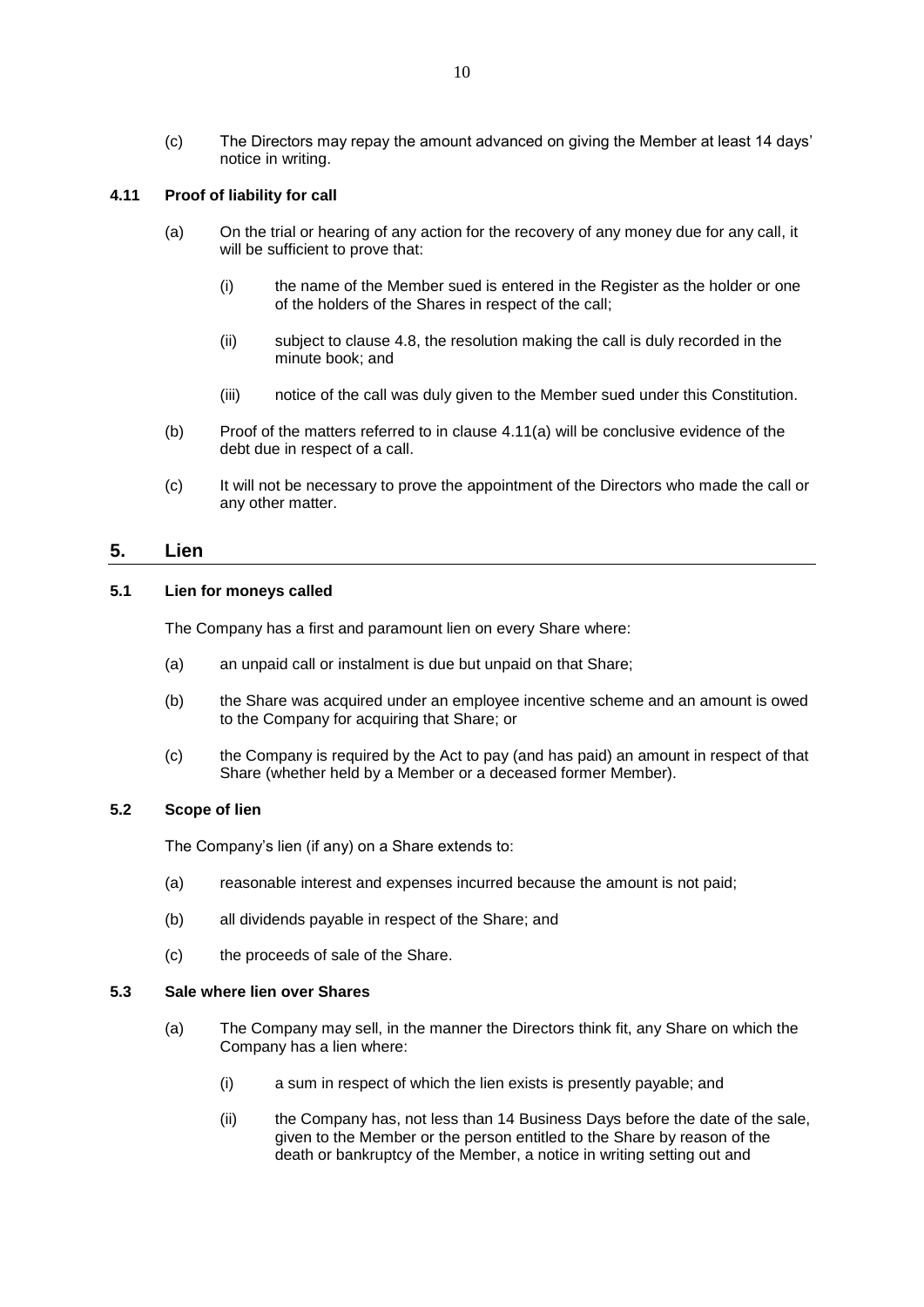demanding payment of that part of the amount in respect of which the lien exists, as is presently payable.

- (b) In the case of Shares in a CHESS Holding, any notice under clause  $5.3(a)(ii)$  must comply with the Listing Rules and the ASX Settlement Operating Rules.
- (c) When the Company sells a Share under this clause [5.3,](#page-10-2) the Company may receive the consideration (if any) given for the Share on any sale or disposition of the Share and may execute a transfer of the Share in favour of the person to whom the Share is sold or disposed of. On execution of the transfer, the transferee may be registered as the holder of the Share. The transferee is not bound to see to the application of any money paid as consideration. A sale of the Share by the Company is valid even if a Transmission Event occurs to the Member before the Sale or disposition of the Share.
- (d) The title of a transferee to a Share under clause [5.3](#page-10-2) is not affected by any irregularity or invalidity in connection with the sale or disposal of the Share.
- (e) A statement in writing declaring that the person making the statement is a Director or Secretary of the Company, and that a Share in the Company has been duly sold on a date stated in the statement, is conclusive evidence of the facts stated in the statement against all people claiming to be entitled to the Share and of the right of the Company to sell or otherwise dispose of the Share.

# **5.4 Application of proceeds of sale**

The proceeds of a sale mentioned in clause [5.3](#page-10-2) must be applied by the Company in payment of:

- (a) first, the expenses of the sale or other disposal;
- (b) second, any expenses (including any tax liability) necessarily incurred in respect of the enforcement of the lien on the sale or other disposal; and
- (c) third, the amounts secured by the lien and all other amounts payable in respect of the relevant Share,

and the residue (if any) will be held on trust by the Company until paid to the Member or the Member's executors and administrators or assigns (as the case requires) or as that person (or if more than one person, as they) direct in writing.

# **5.5 Lien on payments made by the Company**

- (a) If any Act imposes or purports to impose any immediate, future or possible liability on the Company to make any payment or empowers any person to require the Company to make any payment in respect of any Shares registered in the name of any Member (whether solely or jointly with others) or in respect of any dividends or other moneys to which that Member is or may become entitled to receive from the Company, the Company:
	- (i) is fully indemnified by that Member against all liability;
	- (ii) has a lien on those Shares and all dividends and other money payable in respect of those Shares for all money so paid by the Company, together with interest on that amount at the Prescribed Rate (or at such lower rate as the Directors may determine) from the date of payment to the date of repayment, and may deduct or set off against any such dividend or other moneys payable, any moneys so paid or payable by the Company together with interest;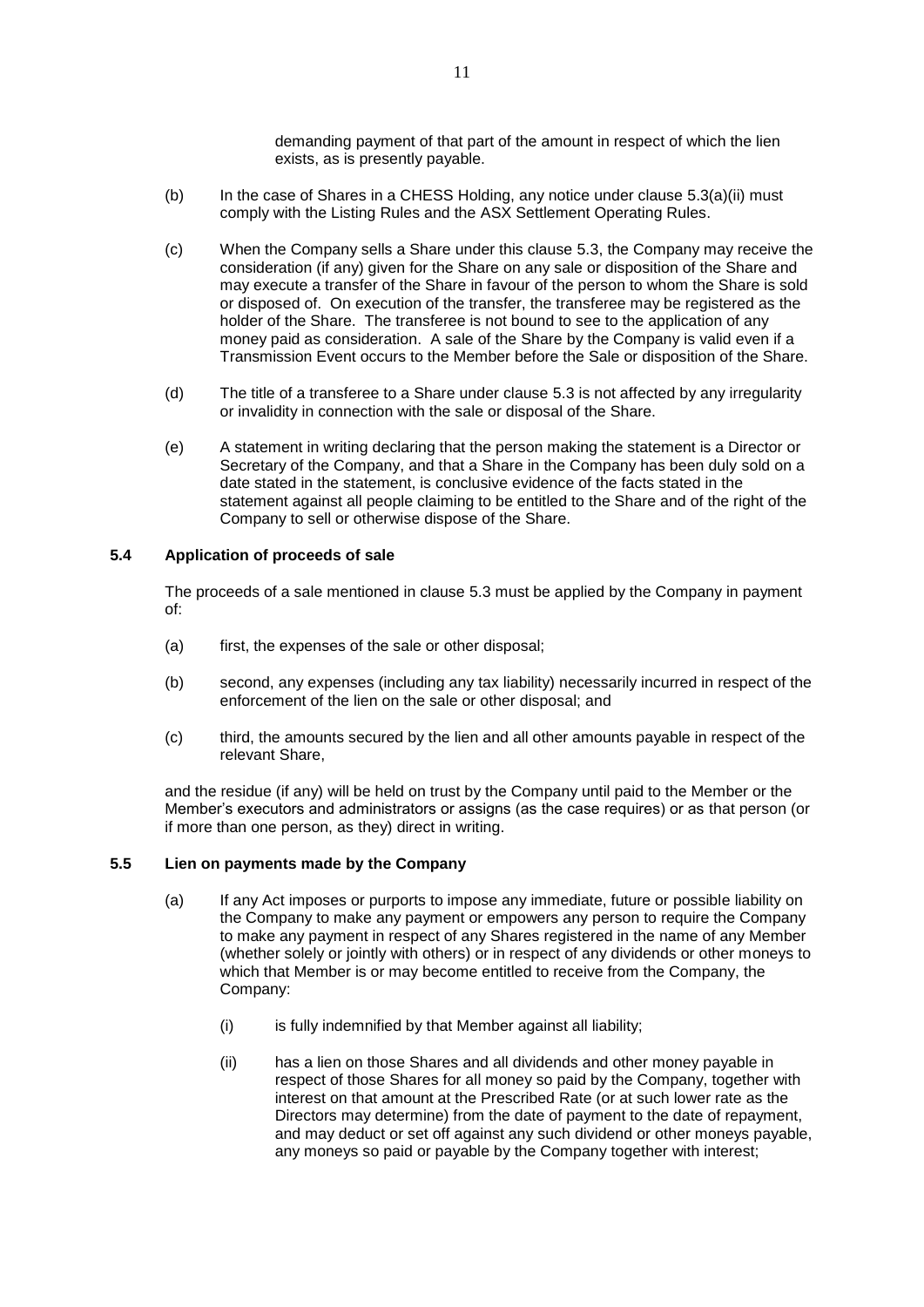- (iii) may recover as a debt due from that Member any money so paid by the Company together with interest calculated on the basis set out in paragraph 5.5(a)(ii); and
- (iv) subject to the Listing Rules, may refuse to register a transfer of any Shares by that Member until the money and interest has been paid to the Company.
- (b) Nothing in this clause prejudices or affects any right or remedy which the Company may have. Any right or remedy (including those noted above) is enforceable by the Company against every Member or, if the Member is dead or bankrupt, the Member's legal personal representative or the trustee of the Member's estate (as the case may be).

## **5.6 Protection of lien under ASX Settlement Operating Rules**

The Company may do all things necessary or appropriate for it to do under the ASX Settlement Operating Rules to protect any lien, charge or other right to which it may be entitled under any Act or this Constitution.

## **5.7 Remedies limited to damages**

The remedy of any person aggrieved by a sale, re-allotment or cancellation under this clause or clauses [4](#page-8-2) or [6](#page-12-0) is limited to damages only and is against the Company exclusively.

## **5.8 Waiver**

The Directors may:

- (a) exempt a Share from all or part of this clause [5;](#page-10-3) and
- (b) waive or compromise all or part of any payment due to the Company under this clause [5.](#page-10-3)

# <span id="page-12-0"></span>**6. Forfeiture of Shares**

## <span id="page-12-1"></span>**6.1 Notice of forfeiture**

If a Member fails to pay a call or instalment of a call on the day appointed for payment of the call or instalment, the Directors may, at any time while any part of the call or instalment remains unpaid, serve a notice on that Member:

- (a) requiring payment of so much of the call or instalment as is unpaid, together with any interest that has accrued;
- (b) specifying a date (not earlier than the expiration of 14 days from the date of service of the notice) on or before which the payment required by the notice is to be made; and
- (c) stating that, in the event of non-payment at or before the time appointed, the Shares in respect of which the call was made will be liable to be forfeited.

# <span id="page-12-2"></span>**6.2 Forfeiture of Shares**

(a) If the requirements of a notice served under clause [6.1](#page-12-1) are not complied with, any Share in respect of which the notice has been given may at any time after the notice, but before the payment required by the notice has been made, be forfeited by a resolution of the Directors to that effect.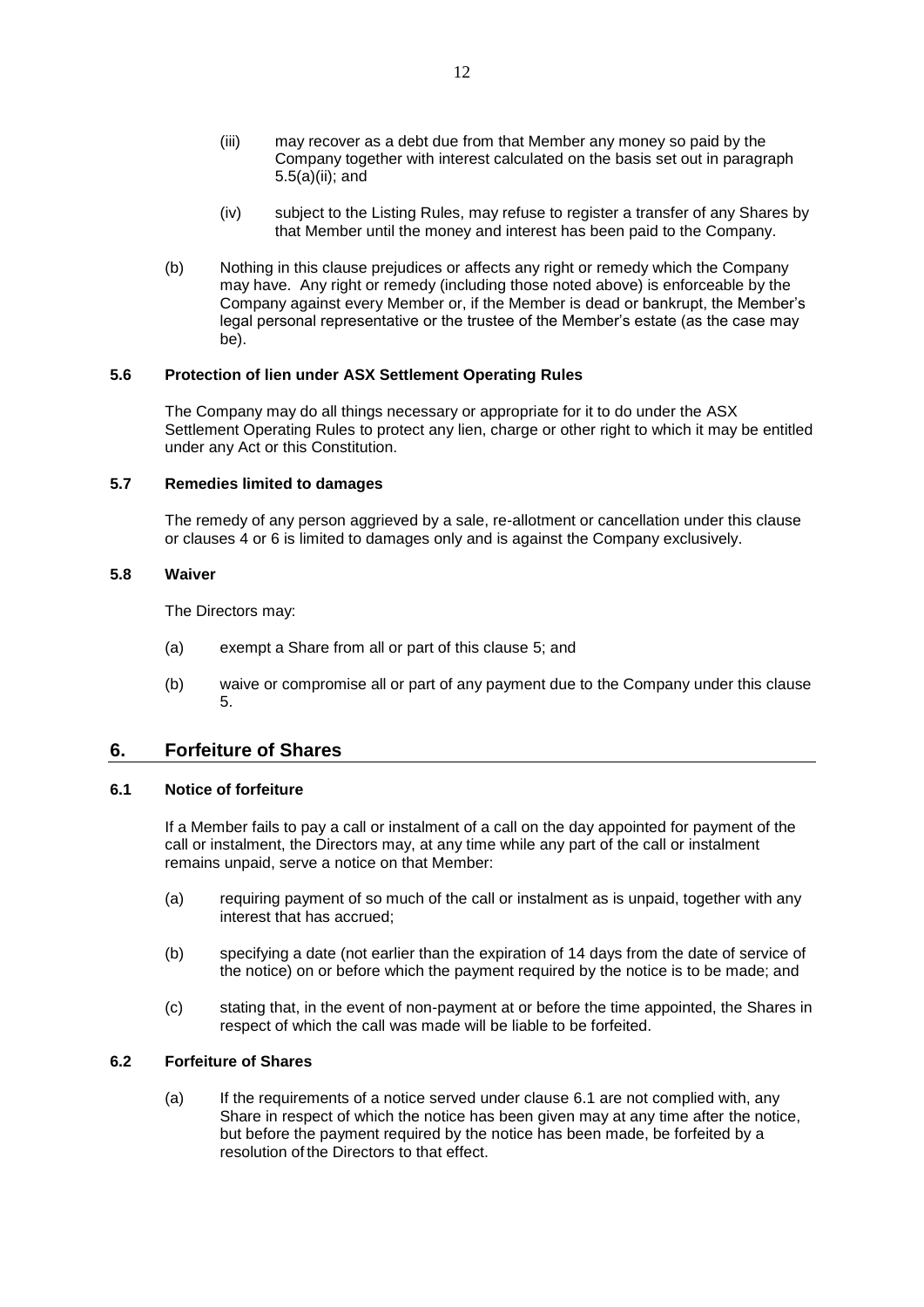- (b) A forfeiture under clause [6.2\(a\)](#page-12-2) includes all dividends in respect of the forfeited Shares which have not actually been paid before the forfeiture.
- (c) Forfeiture of Shares in a CHESS Holding must comply with the ASX Settlement Operating Rules.

## **6.3 Directors power on forfeiture**

Subject to the Listing Rules, a forfeited Share becomes the property of the Company and may be sold or otherwise disposed of on the terms and in the manner the Directors think fit, and, at any time before a sale or disposition, the forfeiture may be cancelled on the terms the Directors think fit.

## **6.4 Cancellation of forfeited Shares**

The Company may only cancel forfeited Shares according to the Listing Rules.

## **6.5 Implications of forfeiture for Member**

- (a) A person whose Shares have been forfeited ceases to be a Member in respect of the forfeited Shares, but remains liable to pay the Company all money that, at the date of forfeiture, was payable by that Member to the Company concerning the Shares (including interest at the Prescribed Rate from the date of forfeiture on the money for the time being unpaid if the Directors think fit to enforce payment of the interest).
- (b) The liability of that Member ceases if and when the Company receives payment in full of all the money (including interest) payable in respect of the Shares.
- (c) The forfeiture of a Share extinguishes all interest in, and all claims and demands against the Company relating to, the forfeited Share and all other rights attached to the Share.

### **6.6 Statement as evidence of forfeiture**

A statement in writing declaring that the person making the statement is a Director or Secretary of the Company, and that a Share in the Company has been duly forfeited on a date stated in the statement, is conclusive evidence of the facts stated in the statement against all people claiming to be entitled to the Share and of the right of the Company to forfeit, sell or otherwise dispose of the Share.

## <span id="page-13-0"></span>**6.7 Transfer of forfeited Share**

The Company may receive the consideration (if any) given for a forfeited Share on any sale or disposition of the Share and may execute a transfer of the Share in favour of the person to whom the Share is sold or disposed of. On execution of the transfer, the transferee may be registered as the holder of the Share. The transferee is not bound to see to the application of any money paid as consideration. A sale of the Share by the Company is valid even if a Transmission Event occurs to the Member before the Sale or disposition of the Share.

## **6.8 Transferee's title to Share**

The title of a transferee to a Share under clause [6.7](#page-13-0) is not affected by any irregularity or invalidity in connection with the forfeiture, sale or disposal of the Share.

# **6.9 Additional powers**

Where a transfer following the sale of any Shares after forfeiture or for enforcing a lien, charge or right to which the Company is entitled under any Act or under this Constitution is effected by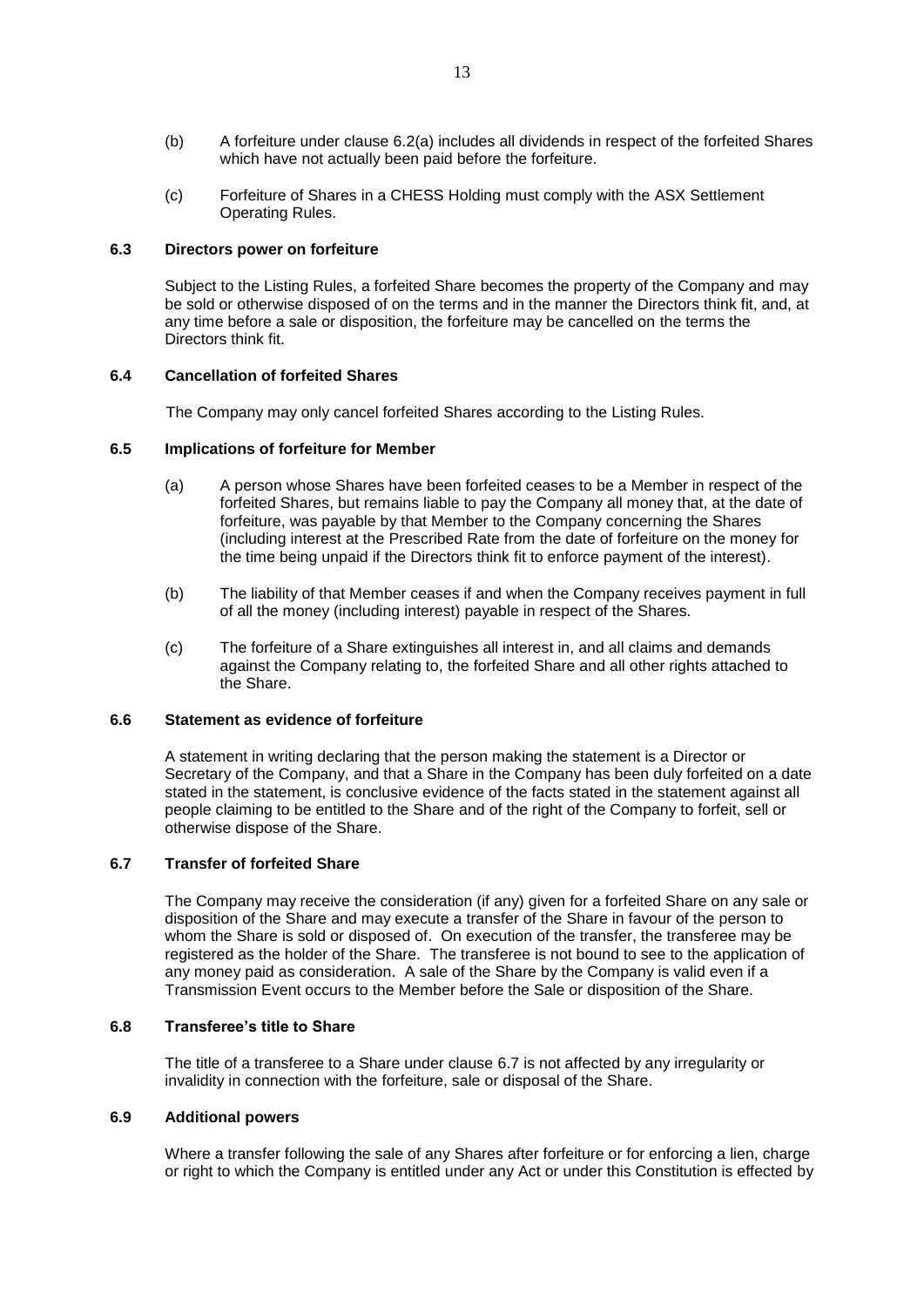a transfer according to clause [7.1\(a\),](#page-14-0) the Company may do all things necessary or desirable for it to do under the ASX Settlement Operating Rules in relation to that transfer.

## **6.10 Waiver**

The Directors may:

- (a) exempt a Share from all or part of this clause [6;](#page-12-0)
- (b) waive or compromise all or part of any payment due to the Company under this clause [6.](#page-12-0)

#### **6.11 Proceeds of sale**

The proceeds of a sale mentioned in clause [6](#page-12-0) must be applied by the Company in payment of:

- (a) first, any expenses (including any tax liability) necessarily incurred in respect of the forfeiture and sale of the relevant Share; and
- (b) second, all other amounts payable by the Member to the Company in respect of the relevant Share,

and the residue (if any) will be held on trust by the Company until paid to the Member or the Member's executors and administrators or assigns (as the case requires) or as that person (or if more than one person, as they) direct in writing.

# **7. Transfer of Shares**

## <span id="page-14-2"></span><span id="page-14-0"></span>**7.1 Transfer**

Subject to this Constitution, a Member may transfer all or any of their Shares by:

- (a) any method of transferring or dealing in Shares introduced by the ASX or operated according to the ASX Settlement Operating Rules or the Listing Rules, and recognised by the Act; or
- <span id="page-14-3"></span>(b) an instrument in writing in any usual or common form or in any other form that the Directors or the ASX approve.

## <span id="page-14-1"></span>**7.2 Participation in CHESS**

- (a) The Directors may do anything permitted by the Act, the Listing Rules and the ASX Settlement Operating Rules which they consider necessary or appropriate in connection with the participation by the Company in any computerised or electronic system established or recognised by the Act and the Listing Rules or the ASX Settlement Operating Rules for the purpose of facilitating dealings in marketable securities.
- (b) The Company must allow holders of securities on the sub-register to maintain more than one holding on that sub-register. Each holding must be identified by a unique SRN. Each holding must be treated as a separate holding for determining the benefits and entitlements.
- (c) When the Company creates a new holding on the issuer sponsored sub-register, it must allocate a unique SRN for that holding.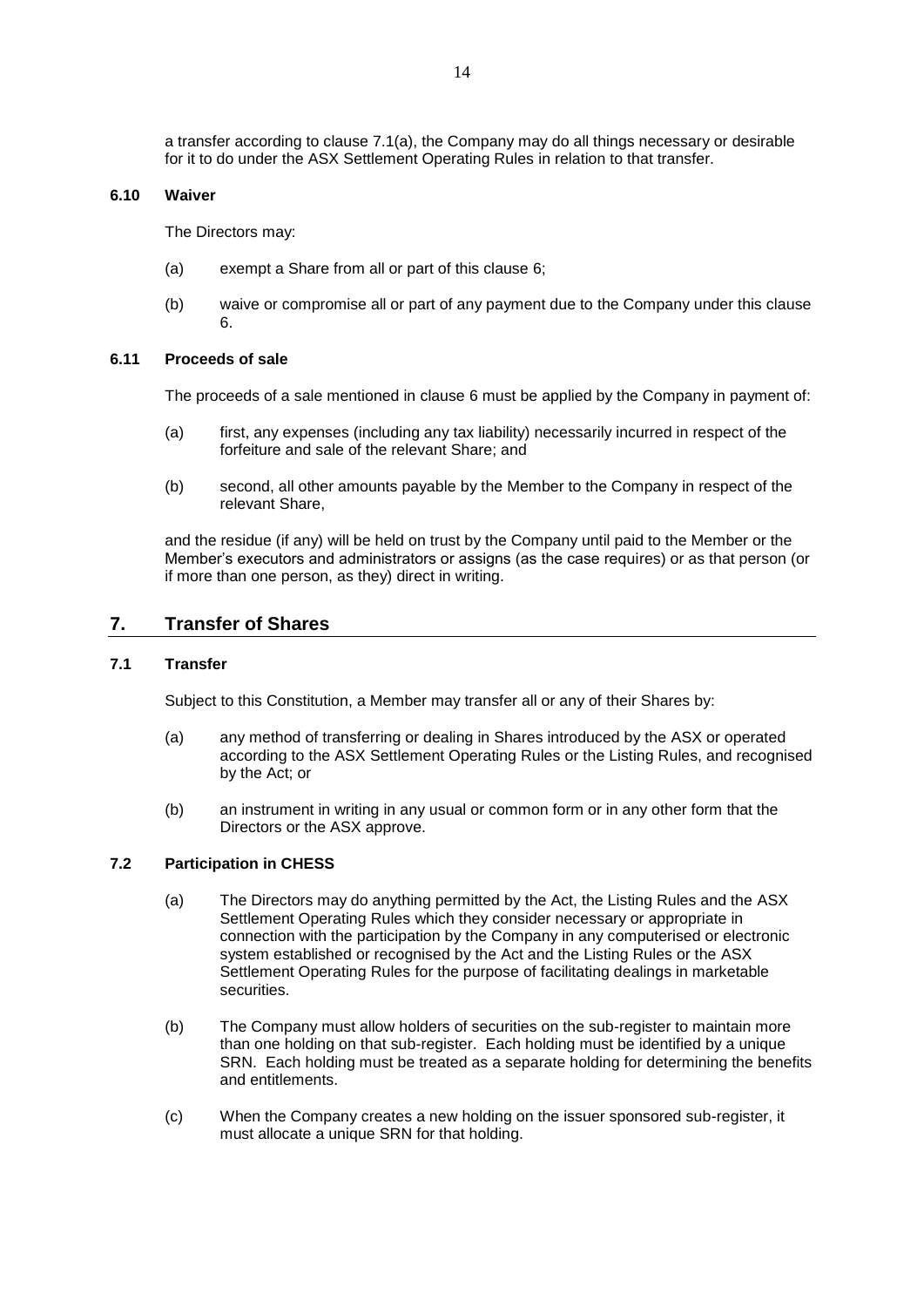- (d) If the Company participates in an electronic transfer system as provided in clause [7.2\(a\)](#page-14-1) then, despite any other provision of this Constitution:
	- (i) Shares may be transferred and transfers may be registered in any manner required or permitted by the Listing Rules or the ASX Settlement Operating Rules applying to that system;
	- (ii) the Company must comply with any obligations which are imposed on it by the Act, the Listing Rules or the ASX Settlement Operating Rules concerning a transfer according to clause [7.1;](#page-14-2) and
	- (iii) the Company must not prevent, delay or interfere with the registration of a transfer according to clause [7.1\(a\)](#page-14-0) except as permitted by the Act, the Listing Rules or the ASX Settlement Operating Rules.
- (e) The Directors may, to the extent the law permits, waive any of the requirements of clauses [7.1](#page-14-2) and [7.3](#page-15-0) and prescribe alternative requirements instead, to give effect to clause [7.2\(a\)](#page-14-1) or for another purpose.

# <span id="page-15-0"></span>**7.3 Registration**

Except where the Directors determine (to comply with laws or securities exchange rules of a foreign country), where a Member seeks to transfer all or any of the Member's Shares according to clause [7.1\(b\),](#page-14-3) the Company may only register a transfer of Shares where an instrument satisfying that clause is delivered to the Company at the Office and the instrument:

- (a) is, where necessary, duly stamped;
- (b) is executed by or on behalf of both the transferor and the transferee, except where execution by either the transferor or transferee is not required by, or is treated as having been executed by the Act, the Listing Rules or the ASX Settlement Operating Rules;
- (c) except where otherwise permitted by the Act, the Listing Rules or the ASX Settlement Operating Rules, is accompanied by the certificate of title (if any) to the Shares the subject of the transfer together with other evidence the Directors may require to prove the title of the transferor or the transferor's right to transfer the Shares and the transferee's right to be registered as the owner of the shares; and
- (d) relates only to Shares of one class.

## **7.4 Transferor remains holder**

A transferor of Shares remains the registered holder of the Shares transferred until:

- (a) the transfer according to clause [7.1\(a\)](#page-14-0) has taken effect according to the ASX Settlement Operating Rules; or
- (b) the transfer is registered and the name of the transferee is entered in the Register in respect of the Shares to be transferred,

whichever occurs first.

## **7.5 Restricted Securities**

(a) Restricted Securities cannot be disposed of by the holder of those Restricted Securities during the escrow period, except as permitted by the Listing Rules or the ASX.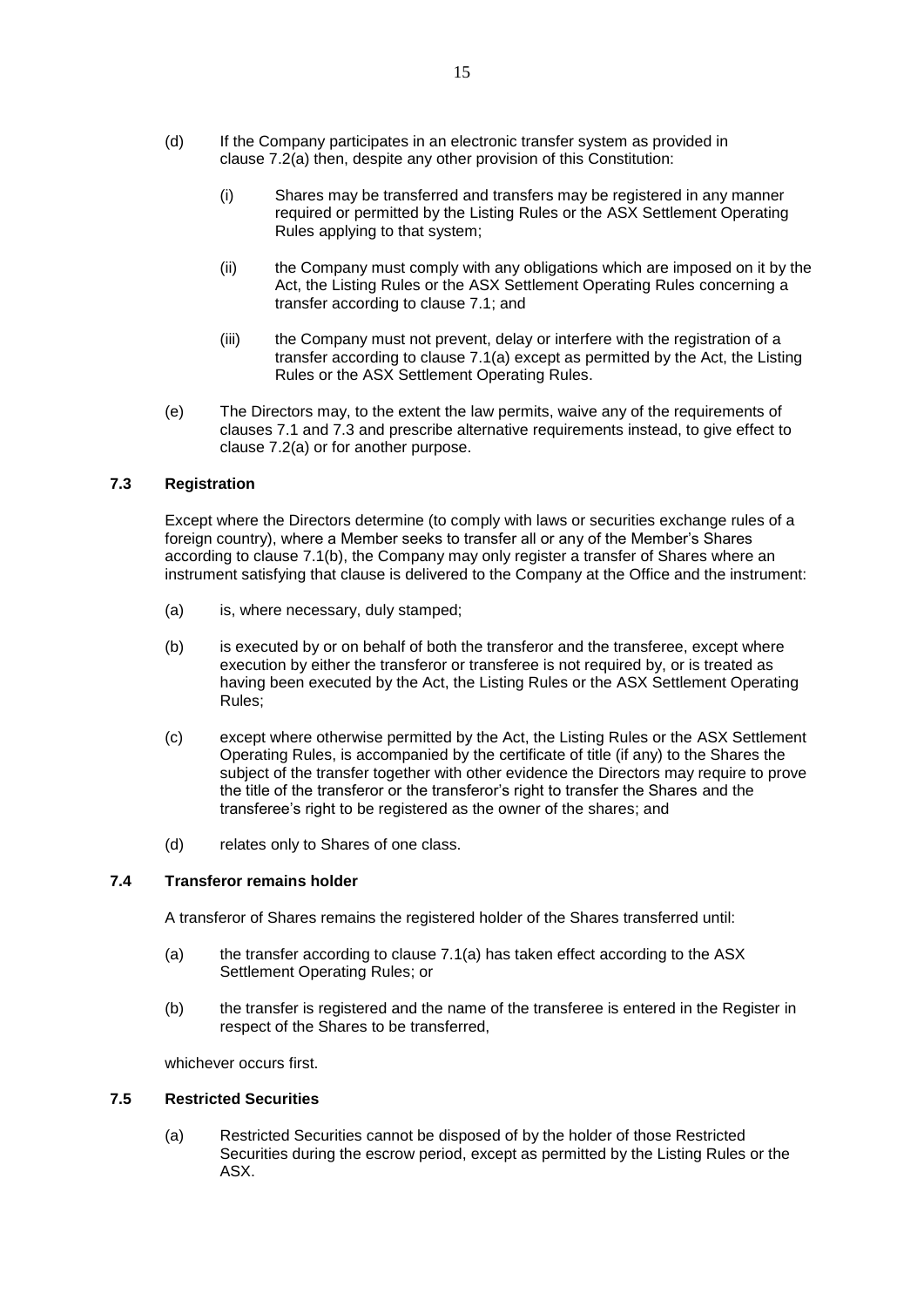- (b) The Company will refuse to acknowledge a disposal of Restricted Securities during the escrow period, except as permitted by the Listing Rules or the ASX.
- (c) During a breach of the Listing Rules relating to Restricted Securities, or a breach of a restriction agreement, the holder of the Restricted Securities is not entitled to any dividend or distribution, or voting rights, in respect of the Restricted Securities.

# <span id="page-16-1"></span><span id="page-16-0"></span>**7.6 Small holdings**

- (a) The Company may, once in any 12 month period, sell the Shares of a Member who has less than a Marketable Parcel of those Shares if:
	- (i) the Company has notified the Member in writing of its intention to sell those Shares;
	- (ii) the Member has been given at least six weeks from the date the notice is sent to advise the Company that the Member wishes to retain the holding;
	- (iii) the Member has not notified the Company that the Member wishes to retain the holding within that six weeks; and
	- (iv) neither a takeover offer nor a takeover announcement has been made in respect of the Company or, if one has been made in respect of the Company, the offers made under that takeover offer or takeover announcement, have been closed.
- (b) The costs of sale of the Shares of a Member who has less than a Marketable Parcel of those Shares under clause [7.6\(a\)](#page-16-0) must be paid by the Company or the purchaser of the Shares.
- (c) The proceeds of the sale of the Shares of a Member who has less than a Marketable Parcel of those Shares will not be sent to the Member until the Company has received the certificate of title (if any) issued in respect of those Shares (or is satisfied that the certificate has been lost or destroyed).
- (d) The Directors may, before a sale is effected under this clause [7.6,](#page-16-1) revoke a notice given or suspend or terminate the operation of this clause [7.6](#page-16-1) either generally or in specific cases.
- (e) The Company may sell the Shares constituting less than Marketable Parcel as soon as practicable at a price which the Directors consider is the best price reasonably available for the Shares when they are sold.
- (f) The Company may receive the consideration given for a Share on any sale of the Share and may execute a transfer of the Share in favour of the person to whom the Share is sold or disposed of. On execution of the transfer, the transferee may be registered as the holder of the Share. The transferee is not bound to see to the application of any money paid as consideration. A sale of the Share by the Company is valid even if a Transmission Event occurs to the Member before the Sale or disposition of the Share.
- (g) The remedy of any person aggrieved by a sale under this clause [7.6](#page-16-1) is limited to damages only and is against the Company exclusively.
- (h) A written statement by a Director or Secretary of the Company that a Share in the Company has been duly sold under clause [7.6](#page-16-1) on a date stated in the statement is conclusive evidence of the facts stated as against all persons claiming to be entitled to the Share, and of the right of the Company to sell the share.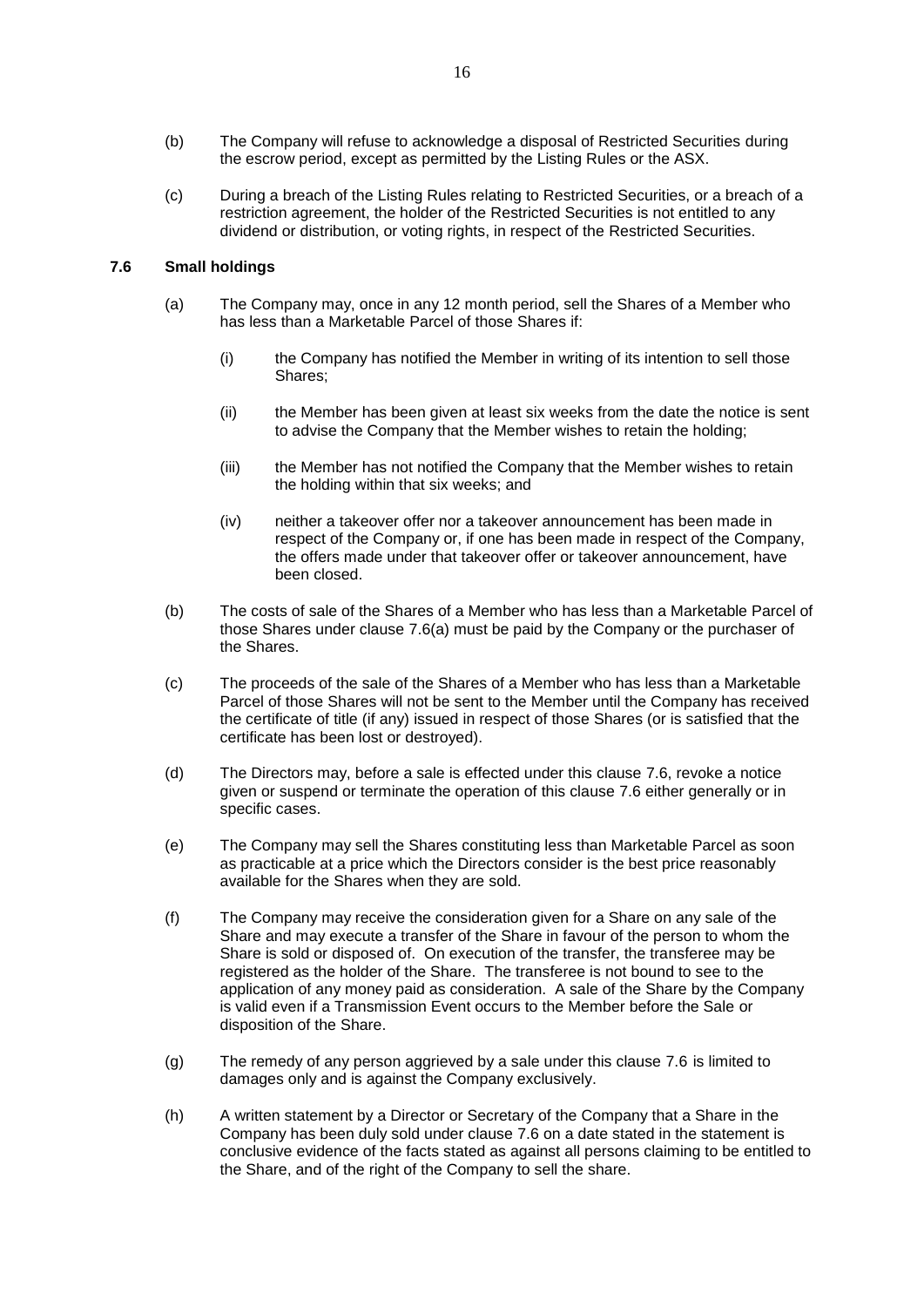# <span id="page-17-0"></span>**7.7 Directors declining registration**

The Directors:

- (a) may, in their absolute discretion, decline to register a transfer of Shares (other than a transfer complying with clause [7.1\(a\)\)](#page-14-0), where to do so would not contravene the Act, the Listing Rules or the ASX Settlement Operating Rules; and
- (b) must decline to register a transfer of Shares:
	- (i) (other than a transfer complying with clause  $7.1(a)$ ) where required by the Act, the Listing Rules or the ASX Settlement Operating Rules; or
	- (ii) that are Restricted Securities during the escrow period, except as permitted by the Listing Rules or the ASX.

# <span id="page-17-1"></span>**7.8 Notice of refusal to register**

- (a) If the Directors decline to register a paper based transfer under clause [7.7,](#page-17-0) the Company must notify the transferee (and the broker (if any)) of the refusal to register and the reason for the refusal within five Business Days after the day on which the transfer was lodged with the Company.
- (b) The failure to provide a notice pursuant to clause [7.8\(a\)](#page-17-1) will not invalidate the decision of the Directors.

## **7.9 Holding Locks**

- (a) The Company may apply a Holding Lock to securities where permitted to do so under the Listing Rules and the ASX Settlement Operating Rules.
- (b) If the Company asks for a Holding Lock to be applied according to the Listing Rules and the ASX Settlement Operating Rules, the Company must notify the holder of those securities of the Holding Lock and the reason for its application within five Business Days after the day on which the Company asked for the Holding Lock.

## **7.10 Retention of instruments of transfer**

On delivery of an instrument of transfer to the Company, property in and title to that instrument of transfer (but not the underlying Shares), passes to the Company. The Company will be entitled to absolute possession of that instrument.

# **7.11 Powers of attorney**

Any power of attorney granted by a Member empowering the attorney to transfer Shares to which the Member is entitled that is lodged with, produced or exhibited to the Company (or any officer of the Company) will be treated as continuing and remaining in full force and effect, as between the Company and the grantor of that power. The power of attorney may be acted on, until express notice in writing that it has been revoked or notice of the death of the grantor has been given and lodged at the Office or at the place where the Register is kept.

# **8. Transmission of Shares**

# **8.1 Title on death of Member**

(a) Subject to [8.1\(c\),](#page-18-0) if a Member dies, then the only person who may be recognised by the Company as having any title to or interest in the Shares held by the deceased are: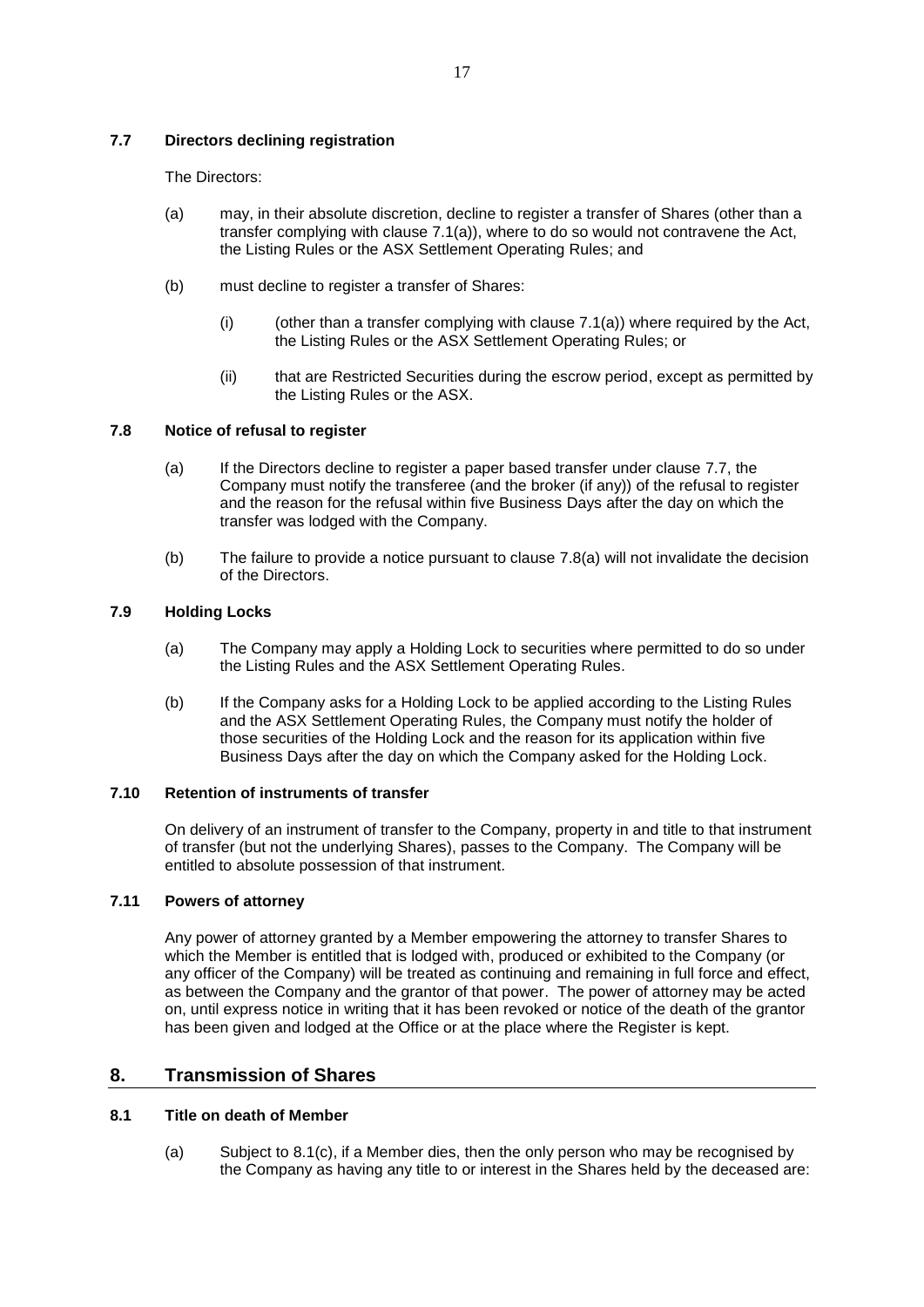- (ii) where the deceased was a joint holder the surviving joint holder or joint holders.
- (b) This clause does not in any way release the estate of a deceased Member from any liability in respect of any Share, whether that Share was held solely or jointly by the deceased with other persons.
- <span id="page-18-0"></span>(c) The Directors may register a transfer of Shares signed by a Member before a Transmission Event even though the Company has notice of the Transmission Event.

## <span id="page-18-3"></span>**8.2 Registration as holder**

- <span id="page-18-1"></span>(a) Subject to the ASX Settlement Operating Rules and the *Bankruptcy Act* 1966 (Cth), any person becoming entitled to a Share as a consequence of the death, bankruptcy or mental incapacity of a Member may, on producing such evidence as the Directors require, elect either:
	- (i) to be registered as the holder of the Share, in which case the person must provide the Company with written notice signed by the person stating that election; or
	- (ii) to nominate another person to be registered as the holder of the Share, in which case the person must execute a transfer of the Share to that other person.
- <span id="page-18-2"></span>(b) Subject to the ASX Settlement Operating Rules, all the limitations, restrictions and provisions of this Constitution relating to the right to transfer, and the registration of a transfer of, Shares apply to any notice (under clause [8.2\(a\)\(i\)\)](#page-18-1) or transfer (under clause [8.2\(a\)\(ii\)\)](#page-18-2) as if the death or bankruptcy of the Member had not occurred and the notice or transfer were executed or effected by that Member.
- (c) If the Company has acted in good faith in registering a person pursuant to clause [8.2\(a\),](#page-18-3) the person who makes the election must indemnify the Company to the extent of any loss or damage suffered by the Company as a result of the registration.

# **8.3 Entitlement to deceased's rights**

Where a Member dies, becomes bankrupt or suffers from any mental incapacity, the personal representative of the Member or the trustee of the Member's estate (as the case may be) is entitled to the same dividends and other advantages and rights as the Member would have been entitled to if the Member had not died, become bankrupt or suffered from a mental incapacity.

### **8.4 Joint entitlement**

Where two or more persons are jointly entitled to any Share as a consequence of the death, bankruptcy or mental incapacity of a Member, they are treated as being joint holders of the Share for the purposes of this Constitution.

# **9. Alteration of capital**

# <span id="page-18-4"></span>**9.1 Alteration of capital**

The Company in general meeting may increase, divide, consolidate or reduce its Share capital if it complies with the Act and the Listing Rules.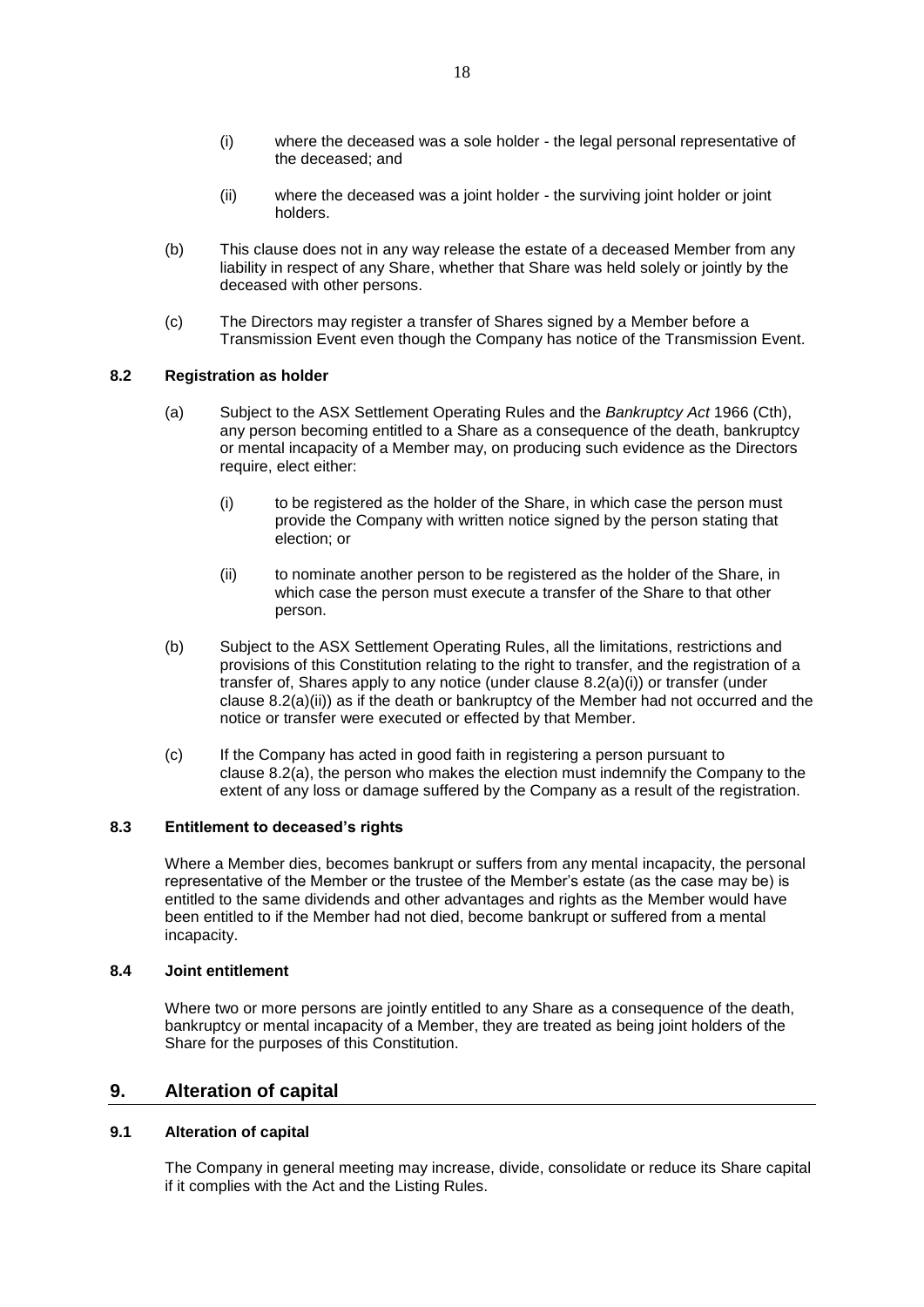## **9.2 Share buy-back**

The Company may buy Shares in itself on terms and at times determined by the Directors according to the Act and the Listing Rules.

## <span id="page-19-0"></span>**9.3 Additional rights**

- (a) Where Shares are consolidated or subdivided under clause [9.1,](#page-18-4) the Company in general meeting may determine by special resolution that, as between the Shares resulting from that consolidation or subdivision, one or more of the Shares has some preference or special advantage in relation to dividends, capital, voting or anything else over or compared with one or more of the other Shares.
- (b) Nothing in clause [9.3\(a\)](#page-19-0) in any way limits the operation of clause [2.3.](#page-5-0)

## **9.4 Consolidation or division**

For the purpose of giving effect to any consolidation or division of Shares, the Directors may settle any difficulty which arises with respect to fractions of Shares in any manner that they think fit.

# **10. General meetings**

# **10.1 Annual general meeting**

Annual general meetings must be held in compliance with the Act and the Listing Rules.

## **10.2 Convening general meetings**

- (a) A Director may call a general meeting at any time.
- (b) The Directors must convene a general meeting on the requisition of Members according to the Act.

# **10.3 Notice of general meeting**

- (a) A notice of a general meeting must:
	- (i) set out the place, the date and the time of meeting (and, if the meeting is to be held in two or more places, the technology that will be used to facilitate this);
	- (ii) state the general nature of the business to be transacted at the meeting;
	- (iii) if a special resolution is to be proposed at the meeting, set out an intention to propose the special resolution and state the resolution;
	- (iv) contain a form of proxy;
	- (v) contain a statement setting out the following information:
		- (A) that the Member has a right to appoint a proxy of the Member's choice;
		- (B) whether or not the proxy needs to be a Member of the Company;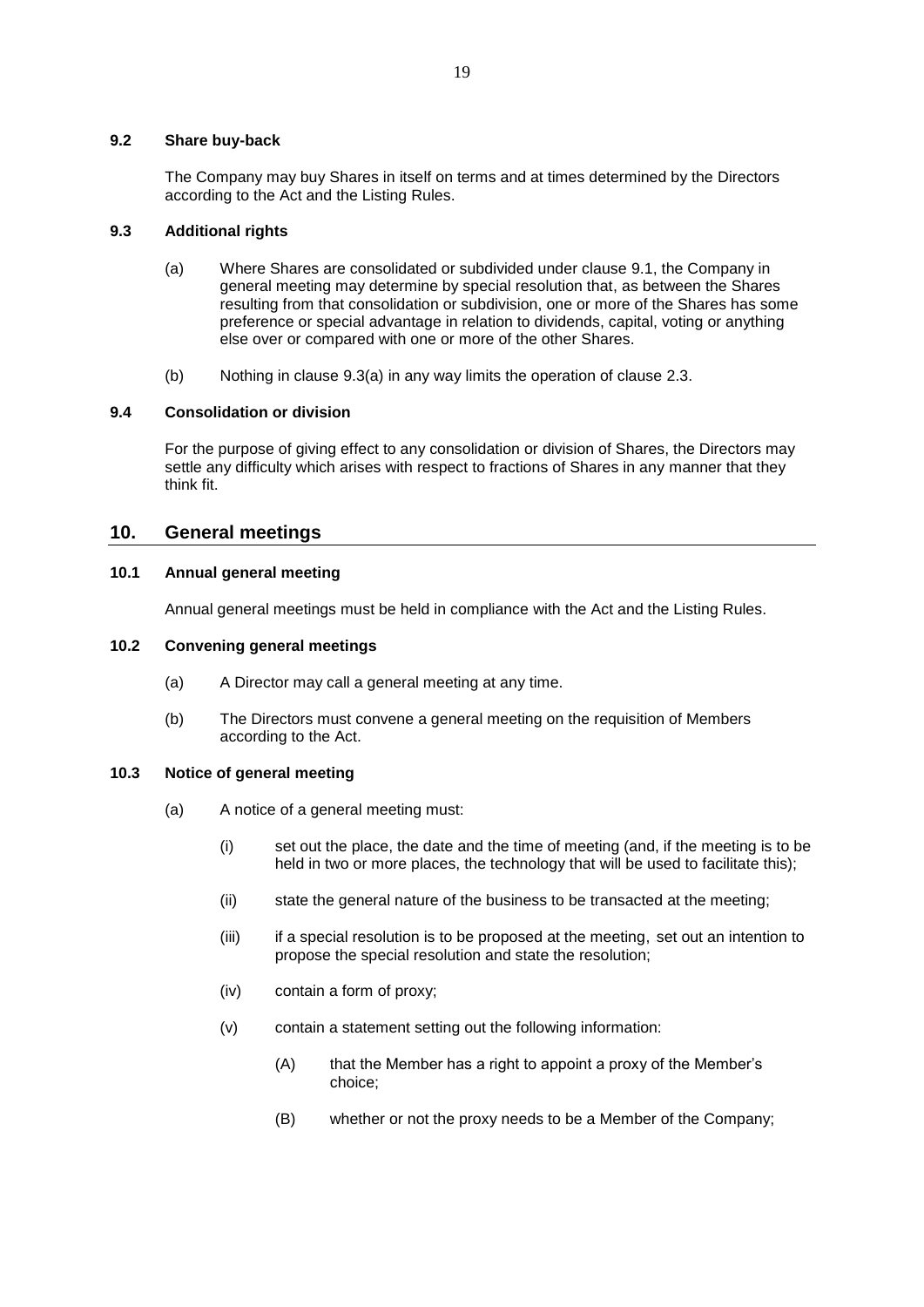- (C) that a Member who is entitled to cast two or more votes may appoint two proxies and may specify the proportion or number of votes each proxy is appointed to exercise; and
- (D) while the Company is Listed, a place and a fax number (and, at the option of the Company, an electronic mail address) for the purposes of receipt of proxy appointments; and
- (vi) contain any other matters required by the Act.
- (b) Notice of every general meeting of the Company must be given in a manner authorised by clause [27.1](#page-44-0) and according to the Act and the Listing Rules to:
	- (i) every Member;
	- (ii) every Director and Alternate Director;
	- (iii) the auditors of the Company; and
	- (iv) the ASX,

and no other person is entitled to receive notice of a general meeting of the Company unless the Act or the Listing Rules otherwise require.

## **10.4 Meetings may be cancelled or postponed**

The Directors may at any time after notice of a general meeting has been given, postpone or cancel the general meeting by giving notice to everyone entitled to receive notice of that general meeting.

### **10.5 Failure to give notice**

- (a) Subject to the Act, the accidental omission to give notice of a general meeting to or the non-receipt of notice of a general meeting by any Member does not invalidate any of the proceedings of that meeting.
- (b) Failure to give a member or any other person notice of a general meeting does not invalidate anything done or resolution passed at a general meeting if before or after the meeting, the person notifies the Company of the person's agreement to that thing or resolution.

### **10.6 Technology**

The Company may hold a general meeting simultaneously at two or more venues using any technology that gives the Members as a whole a reasonable opportunity to participate in the meeting.

# **11. Proceedings at general meetings**

# **11.1 Quorum required**

No business may be transacted at any general meeting, except the election of a chairperson and the adjournment of the meeting, unless a quorum of Eligible Members is present at the time when the meeting proceeds to business.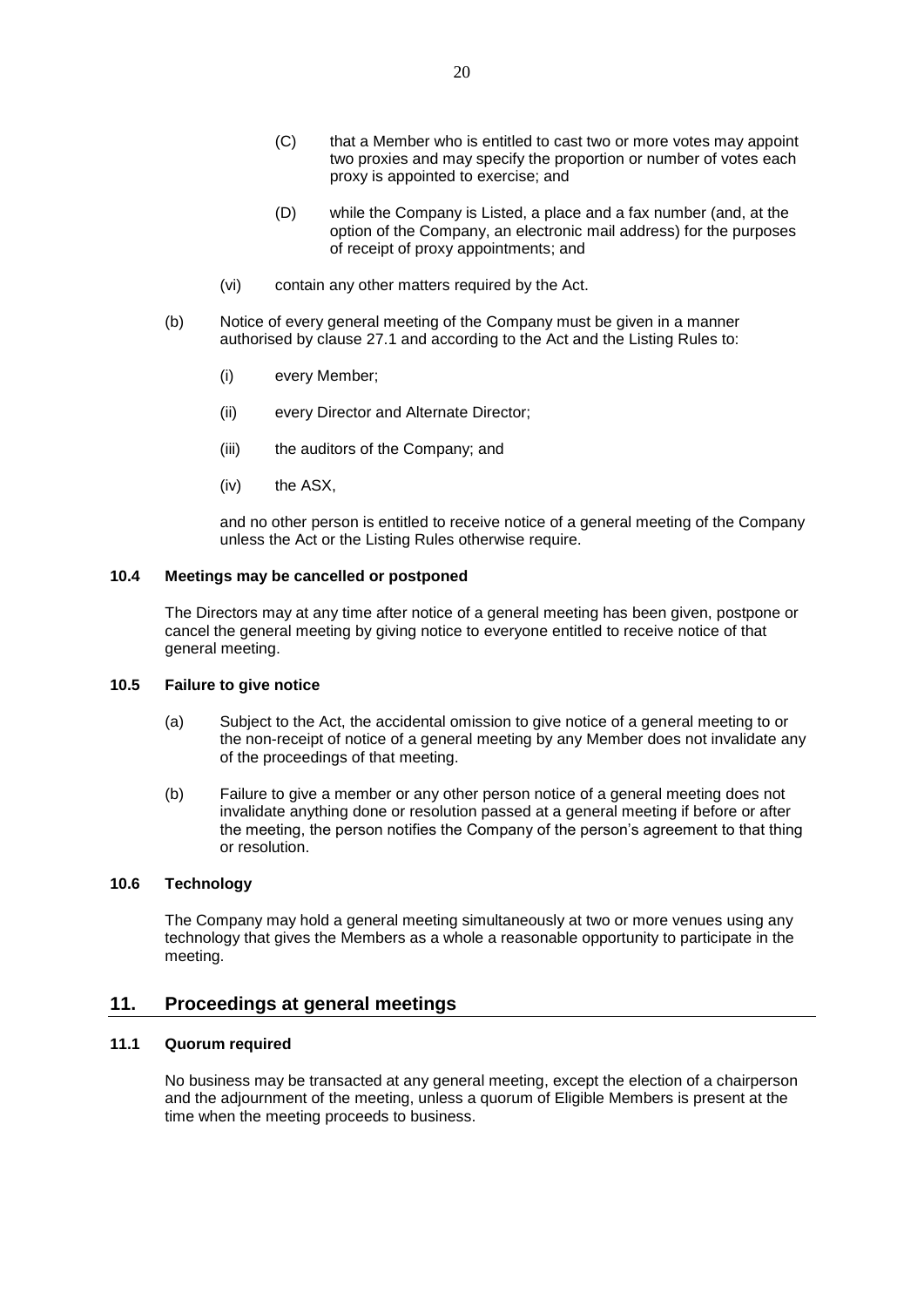### **11.2 Quorum**

A quorum is three Eligible Members present. For the purpose of determining whether a quorum is present, a person attending as a proxy or as a Representative appointed according to the Act of a corporation that is an Eligible Member, is treated as being an Eligible Member. If a Member has appointed more than one proxy or Representative, only one of them may be counted.

# **11.3 Absence of quorum**

If a quorum is not present within 30 minutes from the time appointed for the general meeting:

- (a) where the meeting was convened on the requisition of Members, the meeting is dissolved; or
- (b) in any other case:
	- (i) the meeting stands adjourned to the date, time and place, as the Directors determine or, if no determination is made by the Directors, to the same day in the next week at the same time and same place; and
	- (ii) if at the adjourned meeting a quorum is not present within 30 minutes from the time appointed for the meeting, the meeting is dissolved.

### **11.4 Chair**

The chair of Directors (if any) or, in the chair's absence, the deputy chair, will preside as chair at every general meeting.

### **11.5 Decisions of the chair are final**

Any questions arising at a general meeting relating to the order, business, procedure or conduct of the meeting will be referred to the chair whose decision is final.

## **11.6 Absence of chair**

Where a general meeting is held and:

- (a) a chair has not been elected by the Directors; or
- (b) the chair elected by the Directors is not present within 15 minutes after the time appointed for the holding of the meeting; or
- (c) the chair is unwilling to act,

the Directors present must elect one of the Directors to be chair of the meeting or, if no Directors are present or if all Directors decline to take the chair, the Members present must elect one of their number to be chair of the meeting.

# **11.7 Adjournment of meetings**

The chair may, with the consent of any general meeting at which a quorum is present, and must if so directed by the meeting, adjourn the meeting from time to time and from place to place. No business may be transacted at any adjourned meeting other than the business left unfinished at the meeting from which the adjournment took place.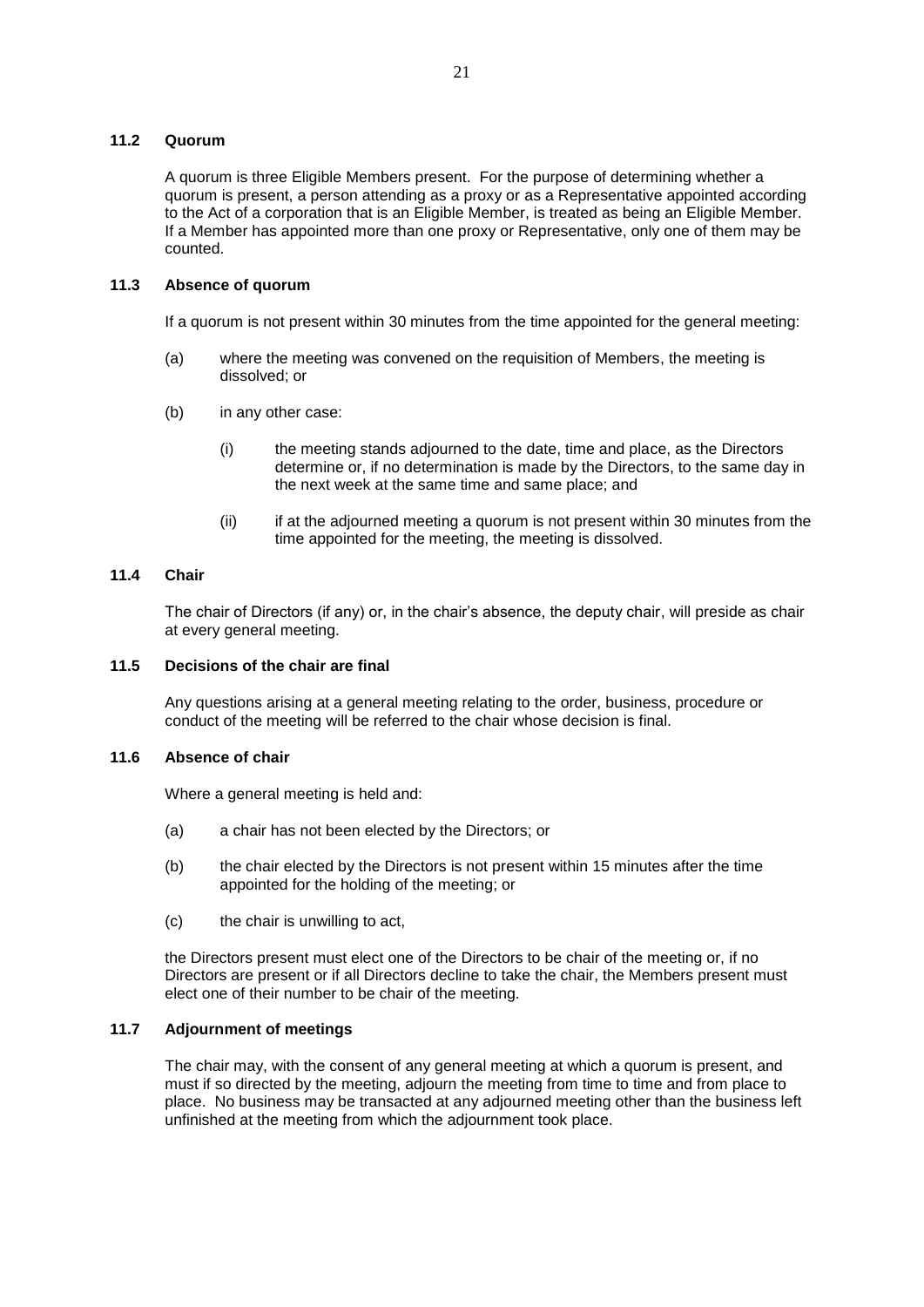### **11.8 Notice of adjourned meeting**

Notice of an adjournment or of the business to be transacted at an adjourned meeting need only be given when a general meeting is adjourned for 21 days or more, in which case at least three days' notice of the adjourned meeting must be given.

# <span id="page-22-0"></span>**11.9 Voting at general meetings**

- (a) Subject to the Act in relation to special resolutions, a resolution is carried if a majority of the votes cast on the resolution are in favour of the resolution.
- (b) A resolution put to the vote of any general meeting must be decided on a show of hands unless a poll is demanded (before or immediately after the declaration of the result of the show of hands):
	- (i) by the chair;
	- (ii) by at least five Eligible Members present in person, by proxy or Representative and entitled to vote on the resolution; or
	- (iii) by an Eligible Member or Eligible Members present in person, by proxy or Representative with at least 5% of the total voting rights of all the Eligible Members having the right to vote at the meeting,
	- but:
	- (iv) no poll may be demanded on the election of a chair; and
	- (v) no poll may be demanded on the question of the adjournment of a meeting, except by the Chair.

## **11.10 Result of voting by show of hands**

Unless a poll is demanded according to clause [11.9:](#page-22-0)

- (a) a declaration by the chair that a resolution has, on a show of hands, been carried, carried unanimously, by a particular majority, or lost; and
- (b) an entry to that effect made in the book containing the minutes of the proceedings of the Company,

is conclusive evidence of the fact, without proof of the number or proportion of the votes recorded in favour of or against the resolution.

#### **11.11 Withdrawal of demand for poll**

A demand for a poll may be withdrawn.

# **11.12 Taking of poll**

- (a) A poll demanded on a matter, other than the question of an adjournment, must be taken when and in the manner the chair directs.
- (b) A poll on the question of an adjournment must be taken immediately.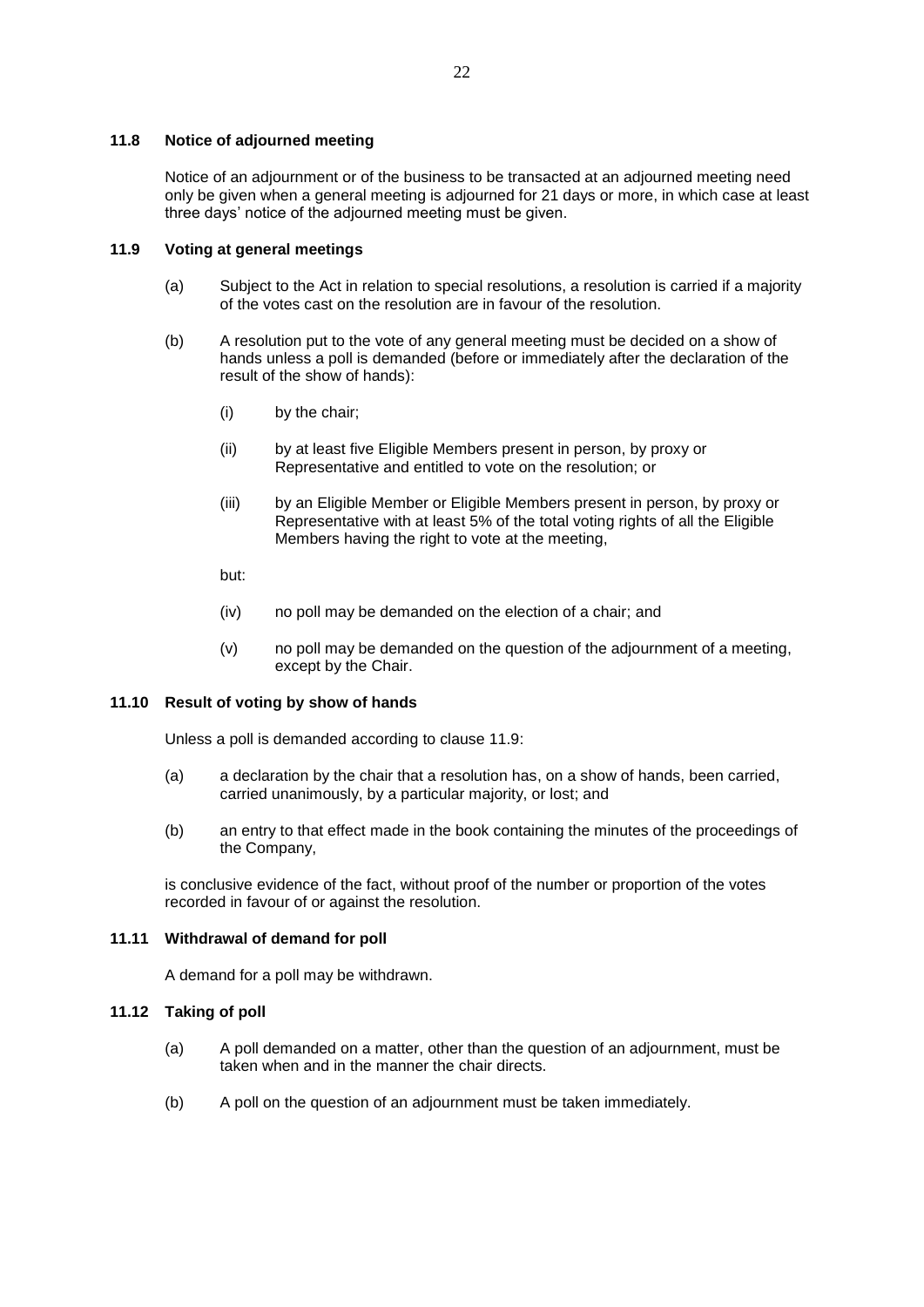## **11.13 Chair has a casting vote**

In the case of an equality of votes, whether on a show of hands or on a poll, the chair of the meeting at which the show of hands takes place or at which the poll is demanded has a casting vote.

## **11.14 Right to receive notice and attend**

Subject to this Constitution and any rights or restrictions for the time being attached to any class or classes of Shares, each Member, each Director (including each Alternate Director), the ASX and the auditor of the Company are entitled to receive notice of, and to be present and to speak at, each general meeting.

## **11.15 Voting entitlement**

Subject to this constitution and to any rights or restrictions for the time being attached to any class or classes of Shares, at meetings of Members or classes of Members:

- (a) each Eligible Member entitled to vote may vote in person, by proxy or Representative;
- (b) on a show of hands, every Eligible Member or person entitled to the rights of an Eligible Member according to this Constitution present in person, by proxy or Representative, has one vote; and
- (c) on a poll, every Eligible Member or person entitled to the rights of an Eligible Member according to this Constitution present in person, by proxy or Representative, has:
	- (i) one vote for each fully paid Share that Eligible Member holds; and
	- (ii) a fraction of a vote for each partly paid Share that Eligible Member holds, where the fraction is equivalent to the proportion which the amount paid (not credited) is of the total amounts paid and payable (excluding amounts credited) on that Share,

except that an Eligible Member is not entitled to vote at a general meeting if:

- (iii) any calls or other sum presently payable by that Eligible Member in respect of Shares are outstanding; or
- (iv) that Eligible Member is in breach of the Listing Rules relating to Restricted Securities, or in breach of a restriction agreement by that Eligible Member.

# **11.16 Vote of joint holders**

If a Share is held jointly and more than one Member votes in respect of that Share, only the vote of the Member whose name appears first in the register of Members counts.

### **11.17 Voting rights**

- (a) If a person present at a general meeting represents by proxy or Representative more than one Member, on a show of hands the person is entitled to one vote only even though he or she represents more than one Member.
- (b) A person entitled to a Share because of a Transmission Event may vote at a general meeting in respect of that Share in the same way as if that person were the registered holder of the Share if, at least 48 hours before the meeting (or such shorter time as the Directors determine), the Directors: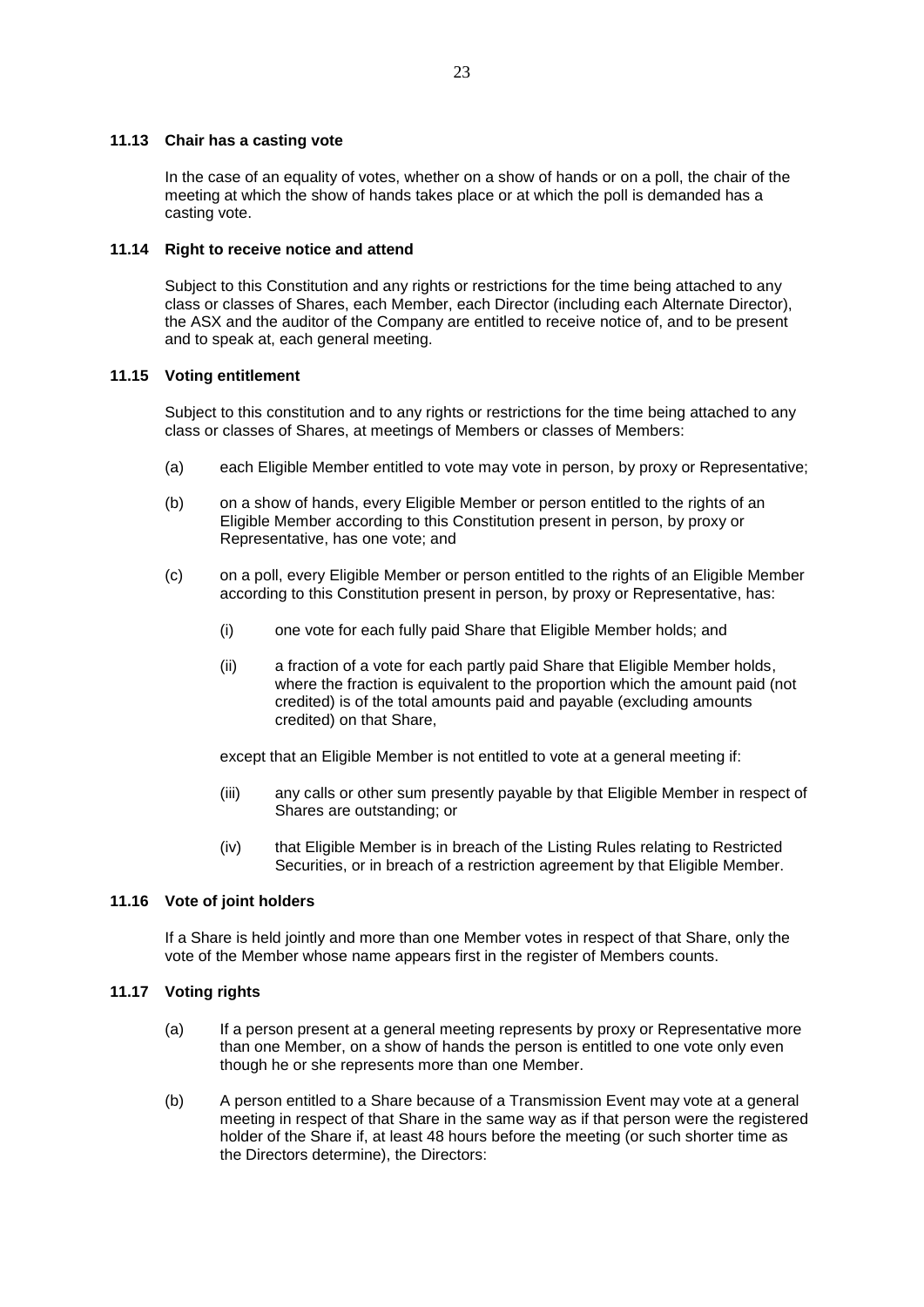- (i) admitted that person's right to vote at that meeting in respect of the Share; or
- (ii) were satisfied of that person's right to be registered as the holder of, or to transfer, the Share.

Any vote duly tendered by that person must be accepted and the vote of the registered holder of those Shares must not be counted.

- (c) A Member is not entitled to vote on a resolution if, under the Act or the Listing Rules, the notice which called the meeting specified that:
	- (i) the Member must not vote or must abstain from voting on the resolution; or
	- (ii) a vote on the resolution by the Member must be disregarded for any purposes.

If the member or a person acting as proxy or Representative of the Member does tender a vote on that resolution, their vote must not be counted.

(d) The chair may decide any difficulty or dispute which arises as to the number or votes which may be cast by or on behalf of any Member and the decision of the chair is final.

### **11.18 Objection to voting rights**

An objection may be raised with the chair of the general meeting as to the qualification of a vote, but only at the meeting or adjourned meeting at which the vote objected to is given or tendered. The decision of the chair is final. A vote not disallowed under such an objection is valid for all purposes.

### <span id="page-24-0"></span>**11.19 Appointment of proxies**

- (a) An instrument appointing a proxy is valid if it is signed by the Member making the appointment and contains the information required by the Act and the Listing Rules or it is in any form approved by the Directors.
- (b) A proxy or Representative may, but need not be a Member.
- (c) A Member who is entitled to vote at a general meeting of the Company may appoint not more than two proxies to attend and vote at the general meeting on the Member's behalf.
- (d) For the purposes of this clause [11.19,](#page-24-0) a proxy appointment received at an electronic address specified in the notice of general meeting for the receipt of proxy appointment or otherwise received by the Company in accordance with the Act is taken to have been executed if the appointment:
	- (i) includes or is accompanied by a personal identification code allocated by the Company to the Member making the appointment;
	- (ii) has been authorised by the Member in another manner approved by the Directors and specified in or with the notice of meeting; or
	- (iii) is otherwise authenticated in accordance with the Act.
- (e) Unless otherwise provided in the appointment of a proxy or Representative, an appointment will be taken to confer authority: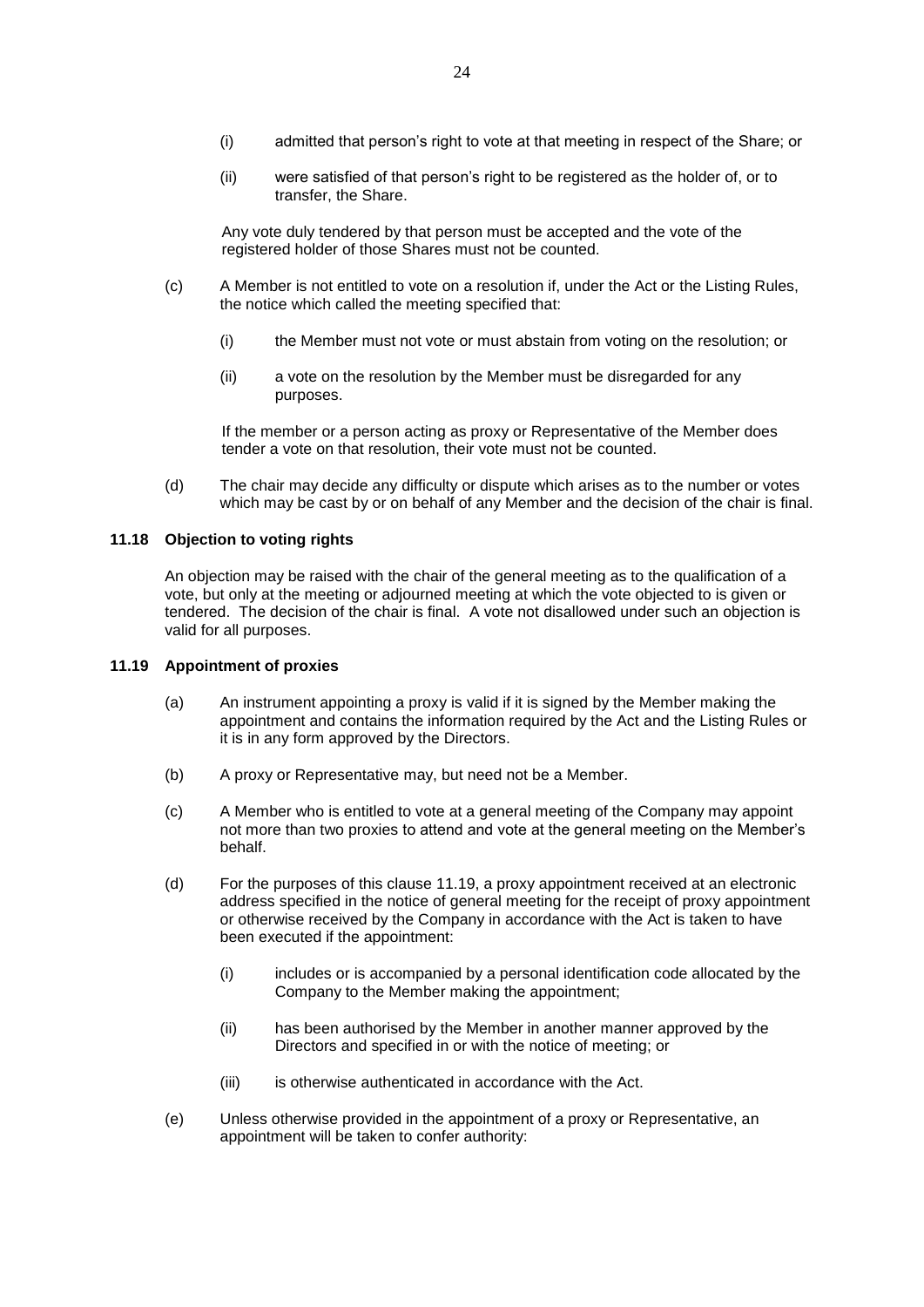- (i) to vote on any amendment moved to the proposed resolutions and on any motion that the proposed resolutions not be put or any similar motion;
- (ii) to vote on a procedural motion, including any motion to elect the chair, to vacate the chair or to adjourn the general meeting;
- (iii) to act generally at the meeting,

even though the appointment may specify the way the proxy is to vote on a particular resolution.

- (f) Unless otherwise provided in the appointment of a proxy or Representative, an appointment will be taken to confer authority, even though the instrument may refer to a specific meeting to be held at a specified time or venue, where the meeting is rescheduled or adjourned to another time or changed to another venue, to attend and vote at the rescheduled or adjourned meeting or at the new venue.
- (g) The appointment of a proxy is not revoked by the appointor attending and taking part in the general meeting, but if the appointor votes on a resolution, the proxy is not entitled to vote, and must not vote, as the appointor's proxy on the resolution.
- (h) Where a Member appoints 2 proxies to vote at the same general meeting:
	- (i) if the appointment does not specify the proportion or number of the Member's votes each proxy may exercise, each proxy may exercise half the member's votes;
	- (ii) on a show of hands, the proxy may not vote if more than one proxy attends; and
	- (iii) on a poll, each proxy may only exercise votes in respect of those shares or voting rights the proxy represents.

#### <span id="page-25-2"></span><span id="page-25-0"></span>**11.20 Appointment of Representatives**

- (a) A body corporate which is a Member may appoint a specified person to act as its Representative to exercise all or any of the powers the body corporate may exercise:
	- (i) at meetings of the Members;
	- (ii) at meetings of creditors or debenture holders; or
	- (iii) relating to resolutions to be passed without meetings.
- (b) The appointment under clause [11.20\(a\)](#page-25-0) may be a standing one.

#### **11.21 Powers of proxies and Representatives**

Unless otherwise specified in the instrument of appointment, a proxy or Representative may exercise, on the Member's behalf, all of the powers that the Member could exercise at a meeting or in voting on a resolution, including the right to join in and demand for a poll.

#### <span id="page-25-1"></span>**11.22 Validity of instrument of appointment**

(a) An instrument appointing a proxy or a Representative must not be treated as valid unless this clause [11.22](#page-25-1) has been complied with.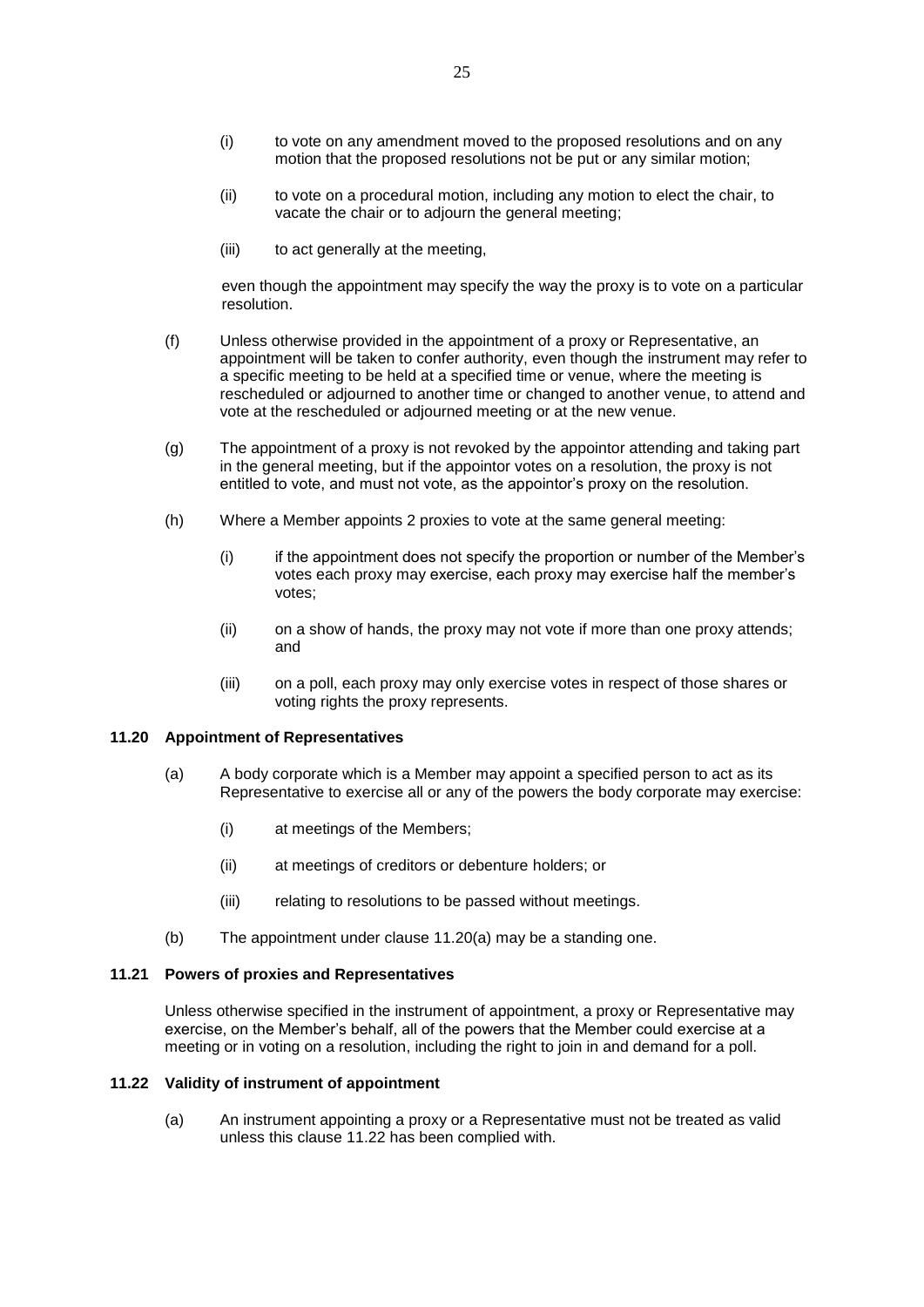- (b) An instrument appointing a proxy must be received by the Company (together with any authority under which the appointment was signed or a certified copy of the authority, where the appointment is signed by the appointor's attorney):
	- (i) at least 48 hours before the time for holding the meeting;
	- (ii) if the meeting has been adjourned, at least 48 hours before the resumption of the adjourned meeting; or
	- (iii) in the case of a poll conducted at a date later than the date of the meeting at which it was demanded, at least 24 hours before the time appointed for the taking of the poll.
- (c) A copy of an instrument appointing a Representative must be received by the Company:
	- (i) at least 48 hours before the time for holding the meeting;
	- (ii) if the meeting has been adjourned, at least 48 hours before the resumption of the adjourned meeting; or
	- (iii) in the case of a poll conducted at a date later than the date of the meeting at which it was demanded, at least 24 hours before the time appointed for the taking of the poll,

and must accompany the Representative and be produced to the Secretary or another authorised person of the Company when the Representative attends the relevant meeting.

- (d) A document is received by the Company under this clause [11.22](#page-25-1) when it is received in accordance with the Act, and to the extent permitted by the Act, if the document is produced or the transmission of the document is otherwise verified to the Company in the way specified in the notice of meeting.
- <span id="page-26-0"></span>(e) The chair of a meeting may:
	- (i) permit a person claiming to be a Representative to exercise the powers of a Representative, even if the person is unable to establish to the chair's satisfaction that he or she has been validly appointed; or
	- (ii) permit the person to exercise those powers on the condition that, if required by the Company, he or she produce evidence of the appointment within the time set by the chair.
- <span id="page-26-1"></span>(f) The chair of a meeting may require a person acting as a proxy or Representative to establish to the chair's satisfaction that the person is the person duly appointed to act. If the person fails to satisfy the requirement, the chair may exclude the person from attending or voting at the meeting.
- (g) The chair may delegate his or her powers under clauses [11.22\(e\)](#page-26-0) and [11.22\(f\).](#page-26-1)

# **11.23 Validity of vote of proxy notwithstanding death etc of Member**

Despite any other clause of this Constitution, a vote given according to the terms of an instrument of proxy or an instrument appointing a Representative is valid despite:

(a) the previous death or unsoundness of mind of the appointing Member;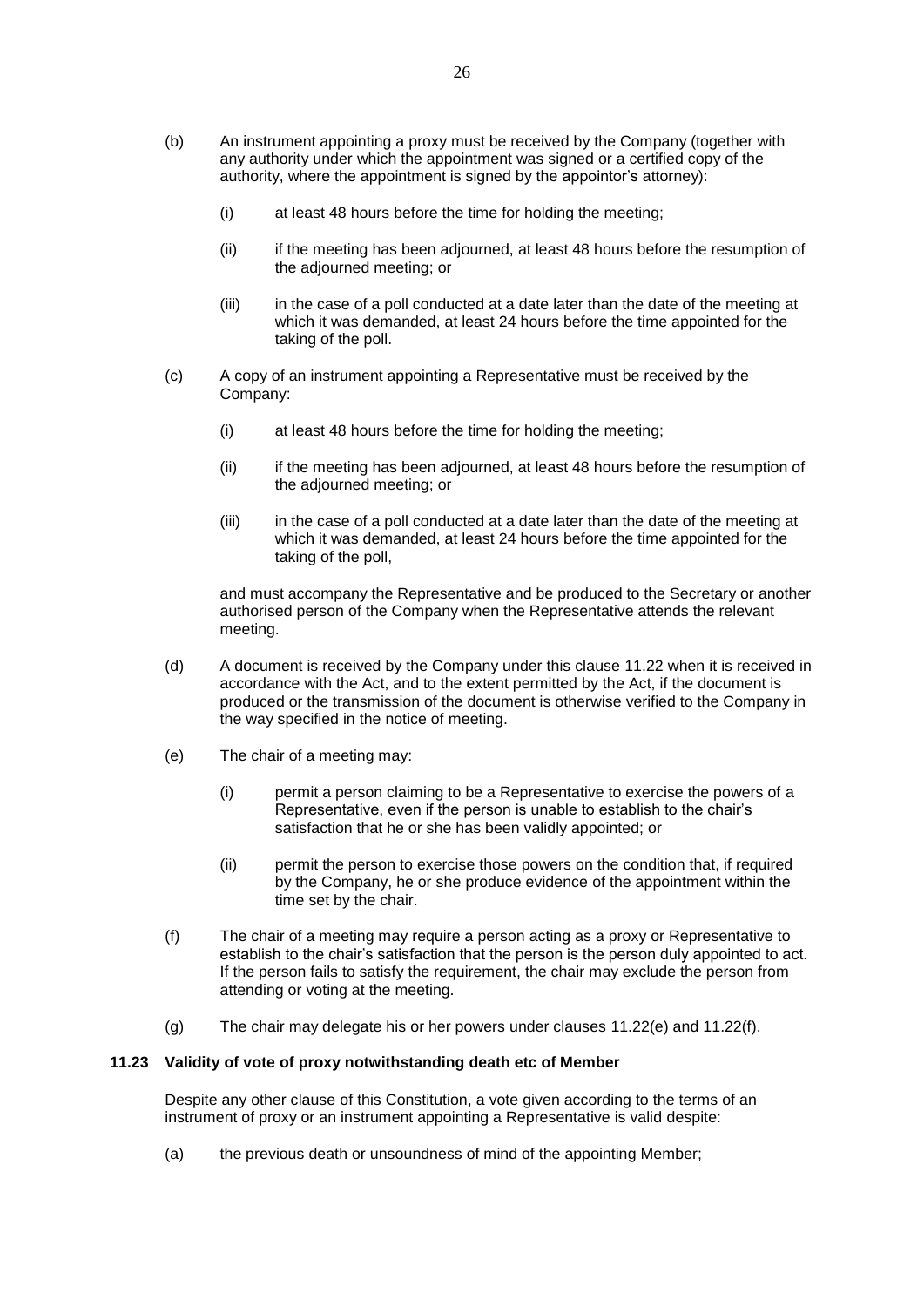- (b) the revocation of the instrument (or of the authority under which the instrument was executed); or
- (c) the transfer of the Share in respect of which the instrument is given,

if no notice in writing of the death, unsoundness of mind, revocation or transfer has been received by the Company at the Office before the commencement of the meeting or adjourned meeting at which the instrument is used or the power is exercised.

# **12. Appointment and removal of Directors**

# **12.1 Election of Directors**

The Company must hold an election of Directors each year.

# **12.2 Nomination of Directors**

Nominations for the election of Directors must be accepted up to 35 Business Days (in the case of a meeting that Members have requested Directors to call, 30 Business Days) before the date of a general meeting at which Directors may be elected.

# <span id="page-27-0"></span>**12.3 Election of Directors – rotation**

- (a) Directors must not hold office (without re-election) after the third annual general meeting following the Director's appointment or three years, whichever is longer.
- (b) A Director appointed to fill a casual vacancy or as an addition to the board must not hold office (without re-election) past the next annual general meeting.
- (c) This clause does not apply to the Managing Director (but if there is more than one Managing Director, only one is entitled not to be subject to re-election).

### **12.4 Continuing Directors**

The Directors who hold office at the date of adoption of this Constitution continue in office, subject to this Constitution.

# <span id="page-27-1"></span>**12.5 Number of Directors**

- (a) Subject to clause [12.3,](#page-27-0) the Company must have at least three Directors.
- (b) At least two Directors must ordinarily reside in Australia.
- (c) The maximum number of Directors is to be fixed by the Directors, but may not be more than 12 unless the Company in general meeting resolves otherwise. The Directors must not determine a maximum which is less than the number of Directors in office at the time the determination takes effect.

# **12.6 Variation to number of Directors**

Subject to clause [12.5,](#page-27-1) the Company may from time to time by resolution in general meeting do any or all of the following:

(a) if the Company is Listed and there is a reduction or increase in the number of Directors, determine the rotation by which the reduced or increased number are to retire; and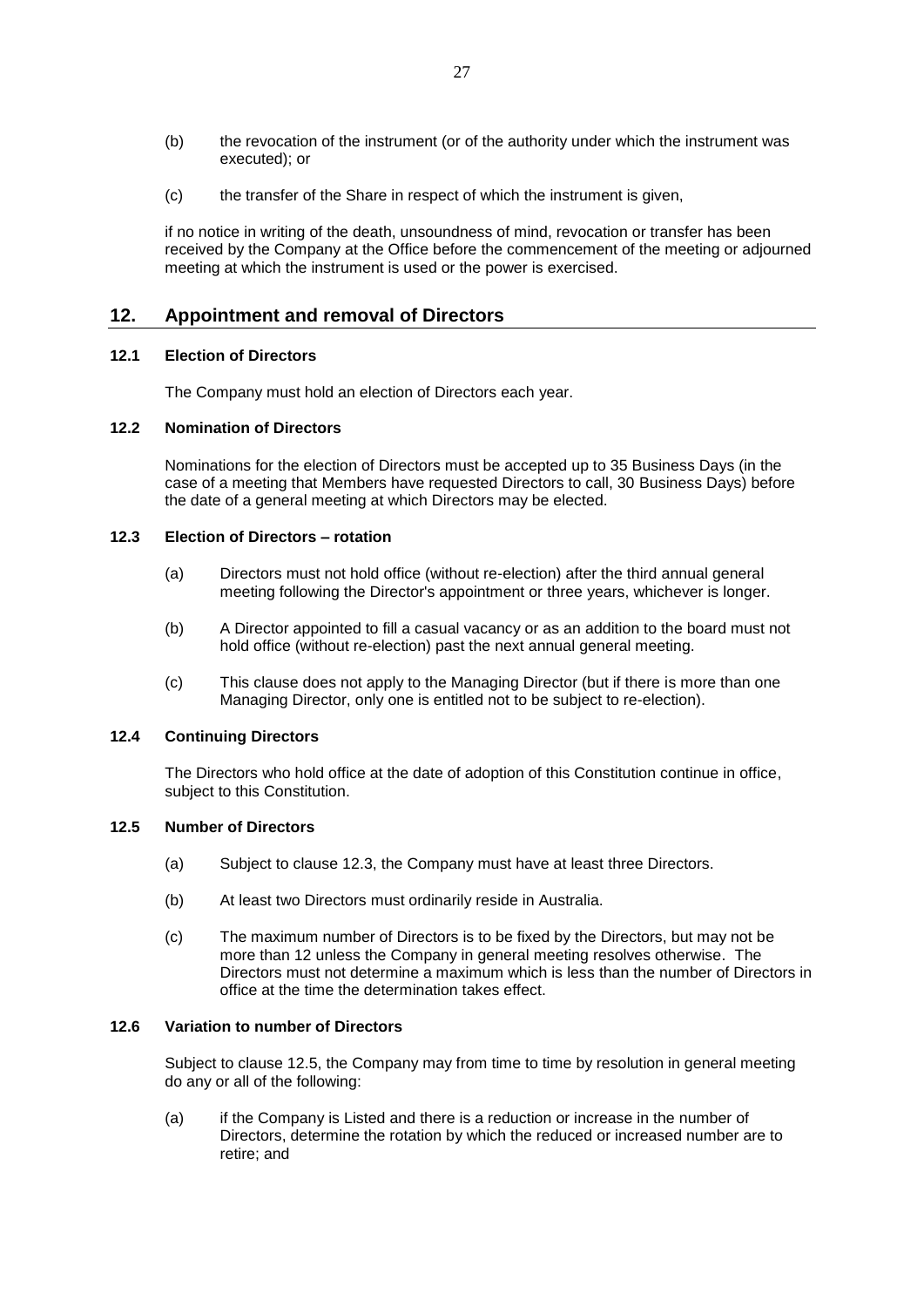(b) appoint new Directors.

## <span id="page-28-0"></span>**12.7 Fulfilment of casual vacancy**

- (a) The Directors may at any time appoint any person to be a Director either to fill a casual vacancy or as an addition to the existing Directors but so that the total number of Directors does not at any time exceed the maximum number fixed according to this **Constitution**
- <span id="page-28-1"></span>(b) A Director appointed under clause [12.7\(a\)](#page-28-0) must retire at the next following annual general meeting of the Company and will then be eligible for re-election.
- (c) Rule 12.7(b) does not apply to the Managing Director (or the first appointed Managing Director if there is more than one).

# **12.8 Removal of Directors**

The Company in general meeting may, in addition to any power conferred by the Act, by resolution, remove any Director and may, by resolution, appoint a replacement Director.

## **12.9 Directors need not be Members**

A Director need not be a Member.

# <span id="page-28-4"></span>**12.10 Vacation of Director's office**

In addition to the circumstances prescribed by the Act, the office of a Director becomes vacant if the Director:

- (a) becomes of unsound mind or a person whose person or estate is liable to be dealt with in any way under the law relating to mental health;
- (b) resigns by notice in writing to the Company;
- (c) is absent, without leave of absence from the other Directors, from meetings of the Directors for three consecutive months;
- (d) is removed as a Director under this Constitution;
- (e) becomes bankrupt or suspends payment or makes any general arrangement or composition with that Director's creditors;
- (f) is prohibited by the Act from being a Director; or
- (g) is convicted on indictment of an offence and the Directors do not within one month after that conviction resolve to confirm the Director's appointment or election (as the case may be) to the office of Director.

# <span id="page-28-3"></span>**12.11 Compulsory retirement**

- <span id="page-28-2"></span>(a) Subject to the Listing Rules and clause [12.11\(b\),](#page-29-0) at each annual general meeting, the following Directors automatically retire and are eligible for re-appointment:
	- (i) one third of the Directors or, if their number is not a multiple of three, then the number nearest to but not exceeding one third of the Directors (excluding Directors who retire by virtue of clause [12.7\(b\)\)](#page-28-1); and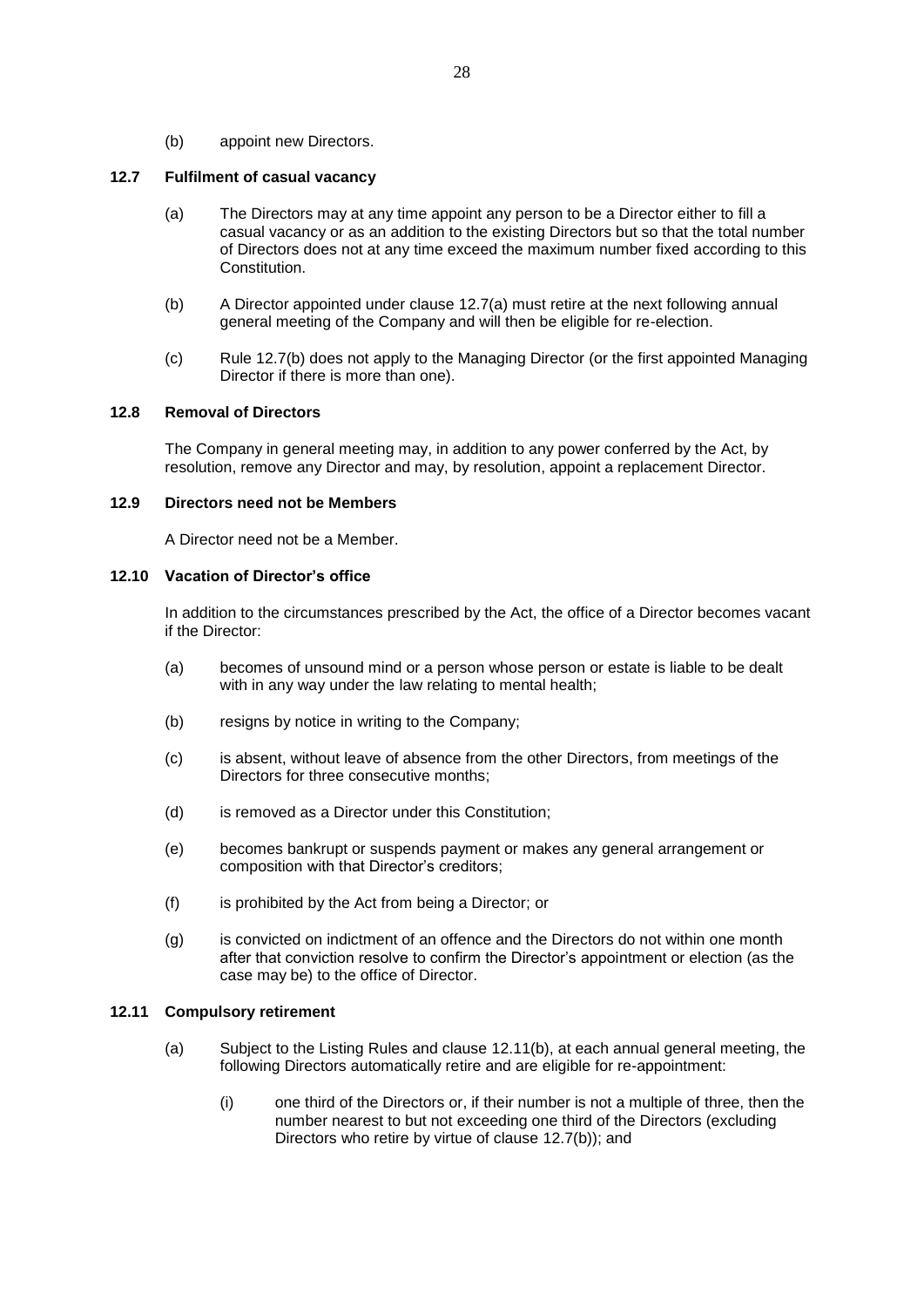- (ii) any Director who, if that Director did not retire at that annual general meeting, would at the next annual general meeting, have held that office for more than three years.
- <span id="page-29-0"></span>(b) Rule 12.11(a) does not apply to the Managing Director (or the first appointed Managing Director if there is more than one) or an Alternate Director.
- (c) The retirement of a Director from office under this Constitution and the re-election of a Director or the election of another person to that office (as the case may be) takes effect at the conclusion of the meeting at which the retirement and re-election or election occur.

### **12.12 Identification of rotating Directors**

- (a) The Directors who are to retire by reason of clause  $12.11(a)(i)$  are those of the Directors the subject of that clause who have been in office the longest and, as between Directors who have been in office for an identical period, those to retire are (unless they otherwise agree among themselves) to be selected by lot.
- (b) Where a Director has previously vacated office, the length of time that that Director has been in office will be computed from the Director's last election or appointment by a general meeting.

## **12.13 Appointment at annual general meeting**

At any annual general meeting at which a Director retires under clause [12.11,](#page-28-3) the Company may by resolution fill the office vacated by appointing a person as Director.

## **12.14 Notice of nomination of Directors**

- (a) Except in the case of a Director retiring under clause [12.11](#page-28-3) or a person recommended for appointment by the Directors, a person is only eligible to be appointed as a Director by resolution at a general meeting where the Company receives both:
	- (i) a nomination of the person by a Member; and
	- (ii) a consent to nomination signed by that person,

at its Office at least 30 Business Days before the relevant general meeting.

- (b) A person recommended by the Directors to act as a Director must be nominated by a Director at least 25 Business Days before the relevant general meeting at which the appointment of that person as a Director will be considered. The nomination must be accompanied by a consent to nomination signed by that person.
- (c) Notice of the name of each candidate for election to the office of Director must be given to all Members at least seven Business Days before the meeting at which the election is to be held.

## **12.15 Less than minimum number of Directors**

Where the office of a Director becomes vacant, the continuing Directors may continue to act except where the number of Directors falls below the minimum number set by clause [12.5](#page-27-1) or the Act, in which case the continuing Directors may act only:

- (a) to appoint Directors up to that minimum number;
- (b) to convene a general meeting of the Company; or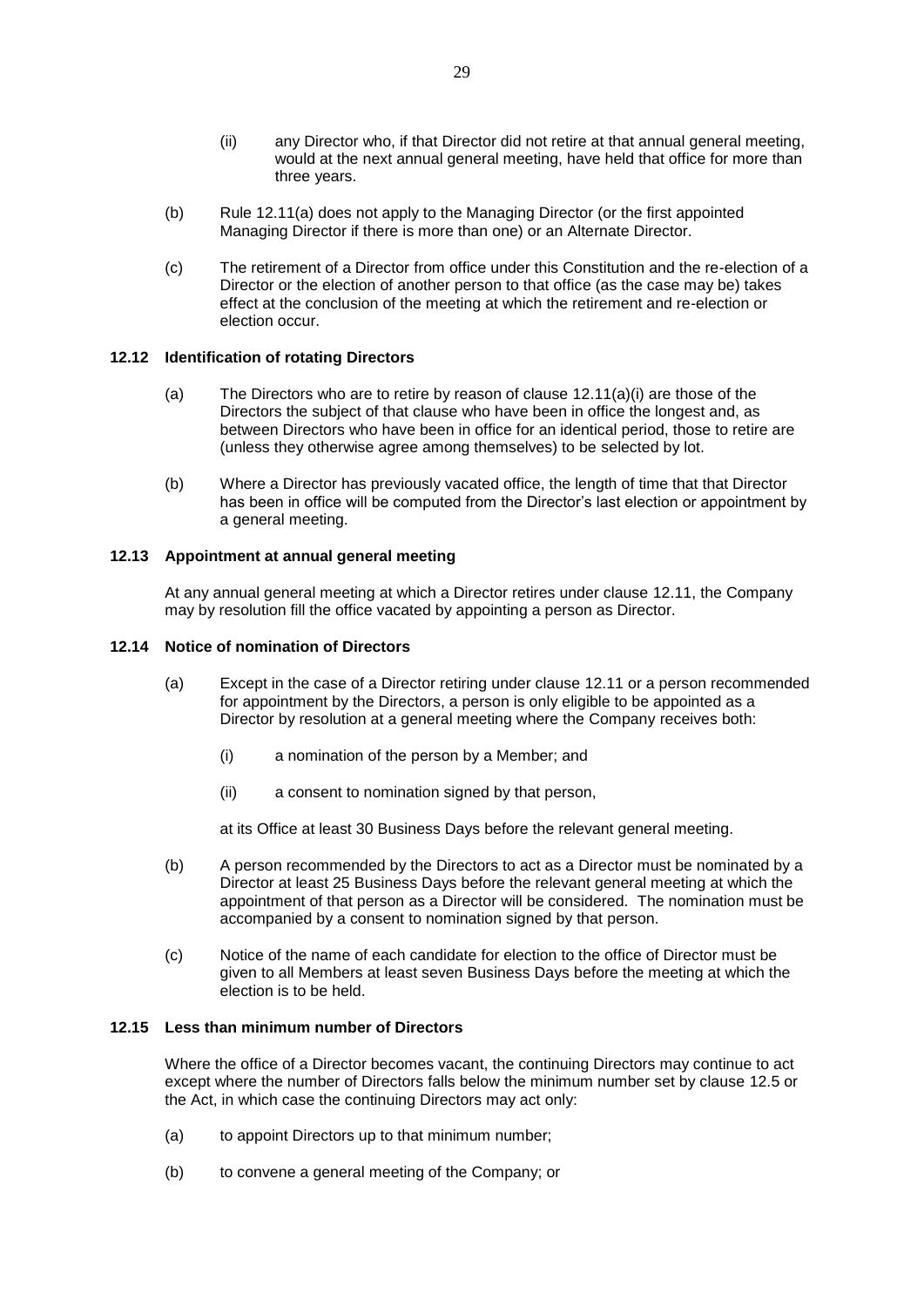(c) in an emergency.

# **12.16 Ineligibility**

A partner, employer or employee of an auditor of the Company may not be appointed or elected as a Director.

# **13. Remuneration of Non-Executive Directors**

## **13.1 Non-Executive Directors' remuneration**

- (a) The Non-Executive Directors may be paid such aggregate remuneration which must not exceed the amount fixed from time to time by the Company in general meeting, and that remuneration accrues from day to day. The notice of meeting must include the total amount of increase, the maximum amount that may be paid to the Non-Executive Directors as a whole and any other matters required by the Listing Rules.
- (b) The remuneration may be divided among the Non-Executive Directors in such proportion as they from time to time agree and, in default of agreement, equally.
- (c) If a Non-Executive Director is paid, he or she must be paid a fixed sum. The remuneration of a Non-Executive Director must not include a commission on, or a percentage of, profits or operating revenue.

## **13.2 Expenses incurred by Directors**

The Non-Executive Directors may be paid all travelling and other expenses properly incurred by them in attending and returning from:

- (a) meetings of the Directors or any committee of the Directors; or
- (b) general meetings of the Company,

or otherwise in connection with the business of the Company.

# <span id="page-30-0"></span>**14. Retirement benefits**

# **14.1 Payment of retirement benefits**

A Director may be paid a retirement benefit as determined by the Directors according to the provisions of the Act and the Listing Rules and, where required by the Act or the Listing Rules, as approved by the Company in general meeting.

## **14.2 Retirement benefits generally**

A retirement benefit includes any benefit paid in consequence of the loss by a Director of, or the retirement of the Director from, the office of Director, or in consequence of the death of the Director.

### **14.3 Death of Director**

Where a retirement benefit is payable in consequence of the death of a Director, that benefit may be paid to the Director's spouse, children or other people the Directors determine were financially dependant on the Director at the time of the Director's death, in such shares as determined by the Directors.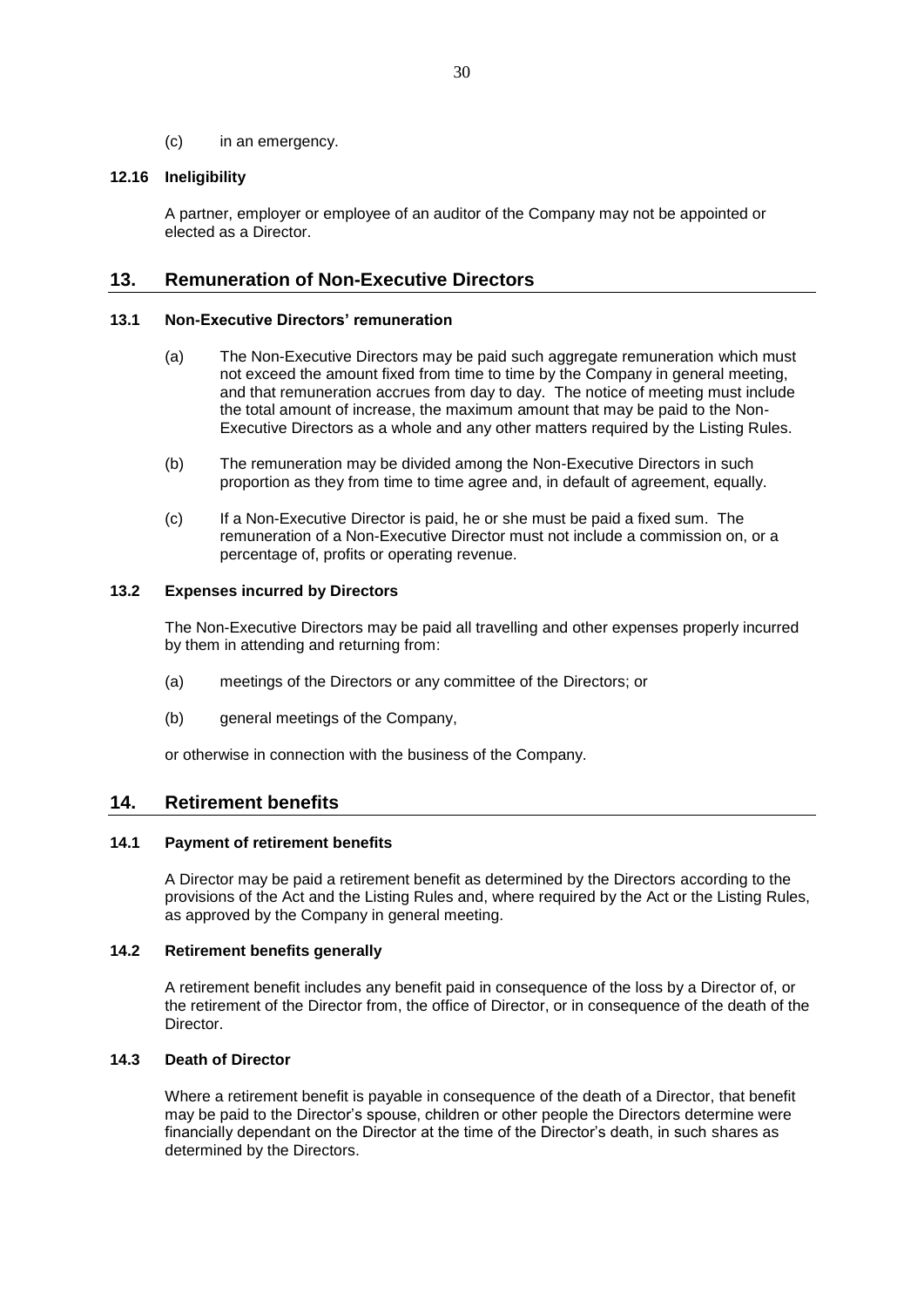## **14.4 Company may contract to pay retirement benefits**

The Company may enter into a contract or arrangement with a Director for the purpose of providing or making arrangements for the payment of a retirement benefit according to this clause [14.](#page-30-0)

# **15. Powers of Directors**

## **15.1 Power to manage Company generally**

Subject to the Act, the Listing Rules and to any other provision of this Constitution, the business of the Company is to be managed by the Directors who may exercise all powers of the Company.

## **15.2 Appointment of attorneys**

The Directors may by power of attorney appoint any person to be an attorney of the Company for such purposes, with such powers, authorities and discretions (being powers, authorities and discretions vested in or exercisable by the Directors), for such period and subject to such conditions as they think fit.

# <span id="page-31-3"></span>**16. Duties and interests of Directors**

## **16.1 Permitted interests of Directors**

Subject always to the Act and to compliance with clause [16.2,](#page-31-0) a Director and any firm, body or entity in which a Director has a direct or indirect interest may, in any capacity:

- (a) enter into any contract or arrangement with the Company;
- (b) be appointed to and hold any office or place of profit (other than that of auditor) under the Company, a related body corporate, or any body corporate in which the Company is a member or otherwise interested; and
- (c) act in a professional capacity other than as auditor of the Company,

and may receive and retain for their own benefit any remuneration, profits or benefits as if they were not a Director.

## <span id="page-31-1"></span><span id="page-31-0"></span>**16.2 Disclosure of interests**

- (a) A Director must declare the existence, nature, character and extent of any material personal interest in a matter that relates to the affairs of the Company at a Directors' meeting if and as required by the Act and the Listing Rules.
- (b) The Secretary must record all declarations in the minutes of the relevant Directors' meeting.
- (c) A Director's failure to make disclosure under clause [16.2\(a\)](#page-31-1) does not affect the validity of an act, transaction, instrument, resolution or other thing.

# <span id="page-31-2"></span>**16.3 Prohibition on voting**

- (a) A Director who has a direct or indirect material personal interest in a matter that is being considered at a Directors' meeting must not:
	- (i) vote in respect of the matter; or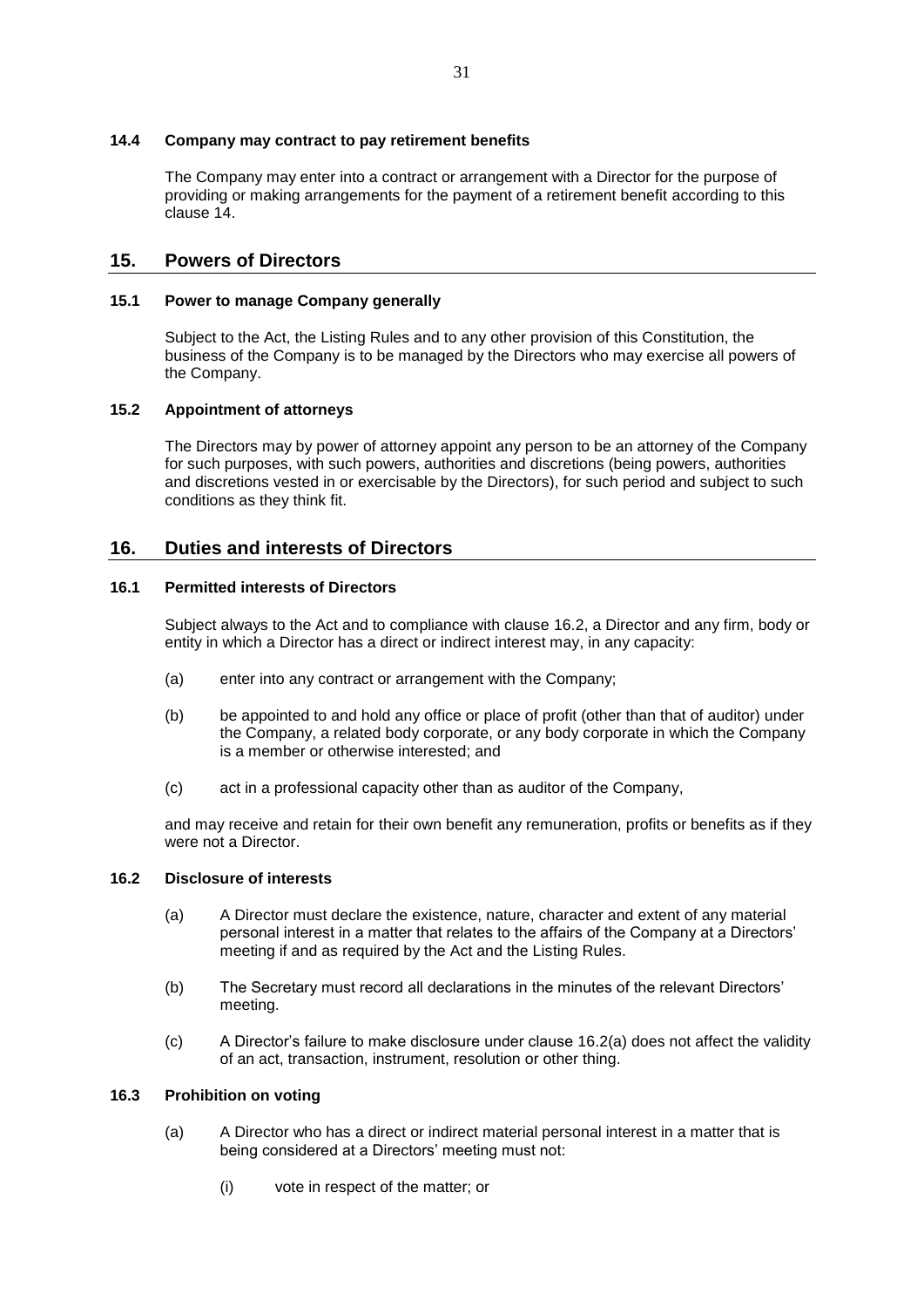(ii) be present at the meeting while the matter is being considered,

except as permitted by or under the Act.

- (b) If the Director purports to vote on any matter contemplated by clause [16.3\(a\),](#page-31-2) the Director's vote will not be counted.
- (c) The requirement in clause [16.3\(a\)](#page-31-2) is in addition to any requirements of the Act and the Listing Rules in relation to voting by an interested director of a public company.
- (d) A Director's failure to comply with clause [16.3\(a\)](#page-31-2) does not render void or voidable any resolution or any contract or arrangement in which the Director has a direct or indirect material interest.

## **16.4 Execution of instruments**

A Director may execute any instrument despite any interest which that Director has in the subject matter of that instrument.

## **16.5 Directors to keep matters confidential**

Each Director and officer of the Company must:

- (a) keep secret all aspects of all transactions of the Company except:
	- (i) to the extent necessary to enable the person to perform their duties to the Company;
	- (ii) as required by the Act or the Listing Rules; or
	- (iii) when requested to disclose information by the Directors to the auditors of the Company or a general meeting of the Company; and
- (b) if requested by the Directors, sign and make a declaration that they will not disclose or publish any aspect of any transaction of the Company.

#### **16.6 Application to Alternate Director**

The provisions of this clause [16](#page-31-3) extend and apply to Alternate Directors.

# **17. Proceedings of Directors**

### **17.1 Directors may regulate meetings**

The Directors may meet in person at a single location or at more than one location using any technology consented to by all of them for the dispatch of business and adjourn and otherwise regulate their meetings as they think fit.

# **17.2 Convening Directors' meetings**

A Director may, at any time, and a Secretary must on the request of a Director, convene a meeting of the Directors on giving notice individually to every other Director and Alternate Director.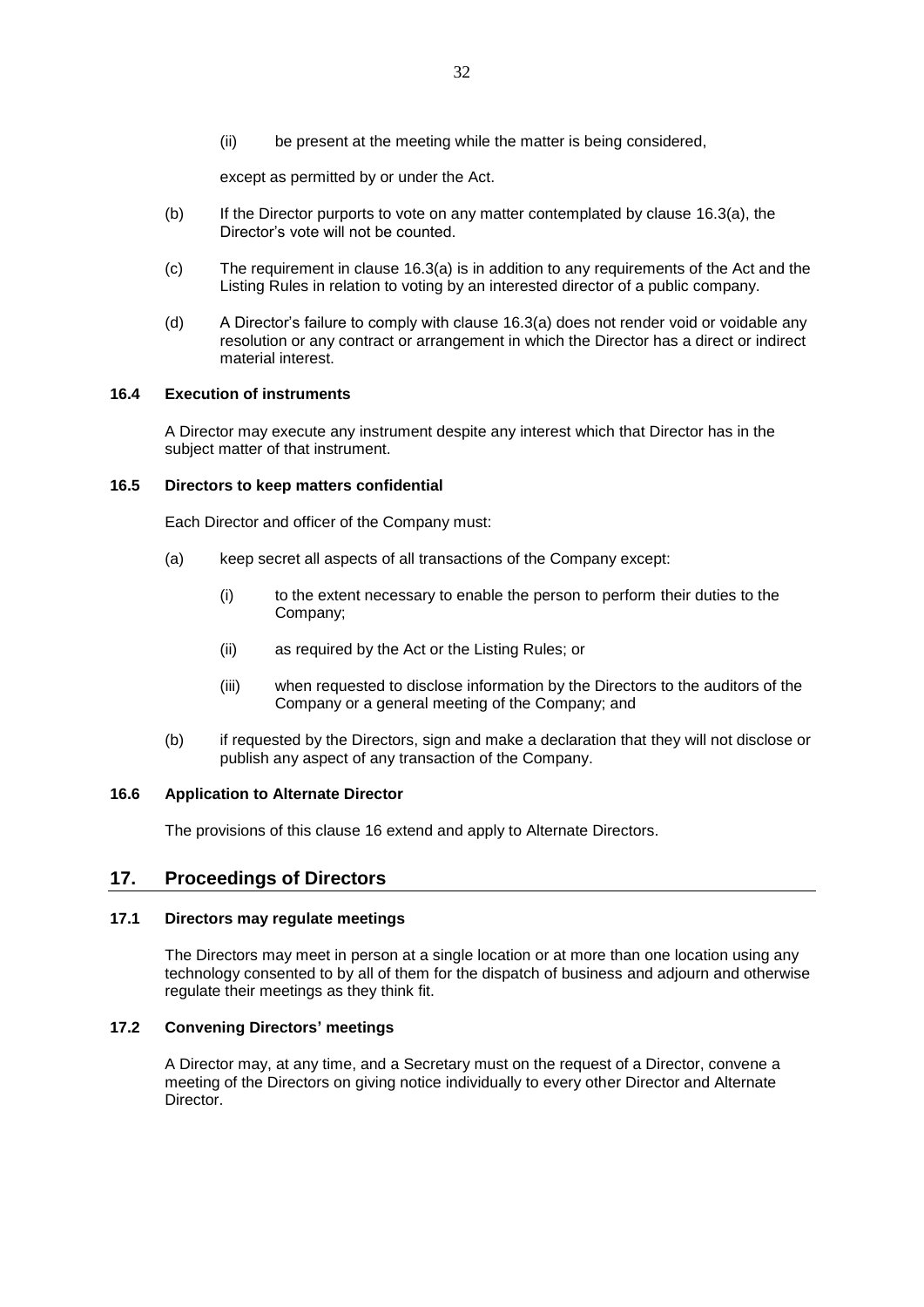## **17.3 Notice of meetings of Directors**

Unless agreed otherwise by all Directors, 48 hours notice of every meeting of Directors must be given to each Director and to each Alternate Director (whether in Australia or not).

## **17.4 Decisions resolved by majority**

At a meeting of Directors:

- (a) each Director present has one vote; and
- (b) questions arising are to be decided by a majority of votes of Directors present and entitled to vote.

# **17.5 Chair does not have a casting vote**

In the case of an equality of votes, the chair of a meeting of Directors does not have a second or casting vote.

# **17.6 Quorum**

At a meeting of Directors, a quorum is two Directors present.

# **17.7 Number of Directors less than quorum**

In the event of a vacancy or vacancies in the office of a Director or Directors, the remaining Directors may act but, if the number of remaining Directors is not sufficient to constitute a quorum at a meeting of Directors, they may act only for the purpose of:

- (a) increasing the number of Directors to a number sufficient to constitute a quorum; or
- (b) convening a general meeting of the Company.

### <span id="page-33-0"></span>**17.8 Election of chair and deputy chair**

- (a) The Directors may elect one of their number to chair their meetings and may determine the period for which that Director is to hold that position.
- (b) The Directors may also elect one of their number as a deputy chair who, in the absence of the chair at a meeting of the Directors, may exercise all the powers and authorities of the chair.

# **17.9 Absence of chair**

Where a Directors' meeting is held and:

- (a) a chair and deputy chair have not been elected as provided by clause [17.8;](#page-33-0)
- (b) neither the previously elected chair nor the previously elected deputy chair is present within 10 minutes after the time appointed for the holding of the meeting; or
- (c) both the previously elected chair and the previously elected deputy chair are unwilling or unable to act,

the Directors present must elect one of their number to act as chair of the meeting.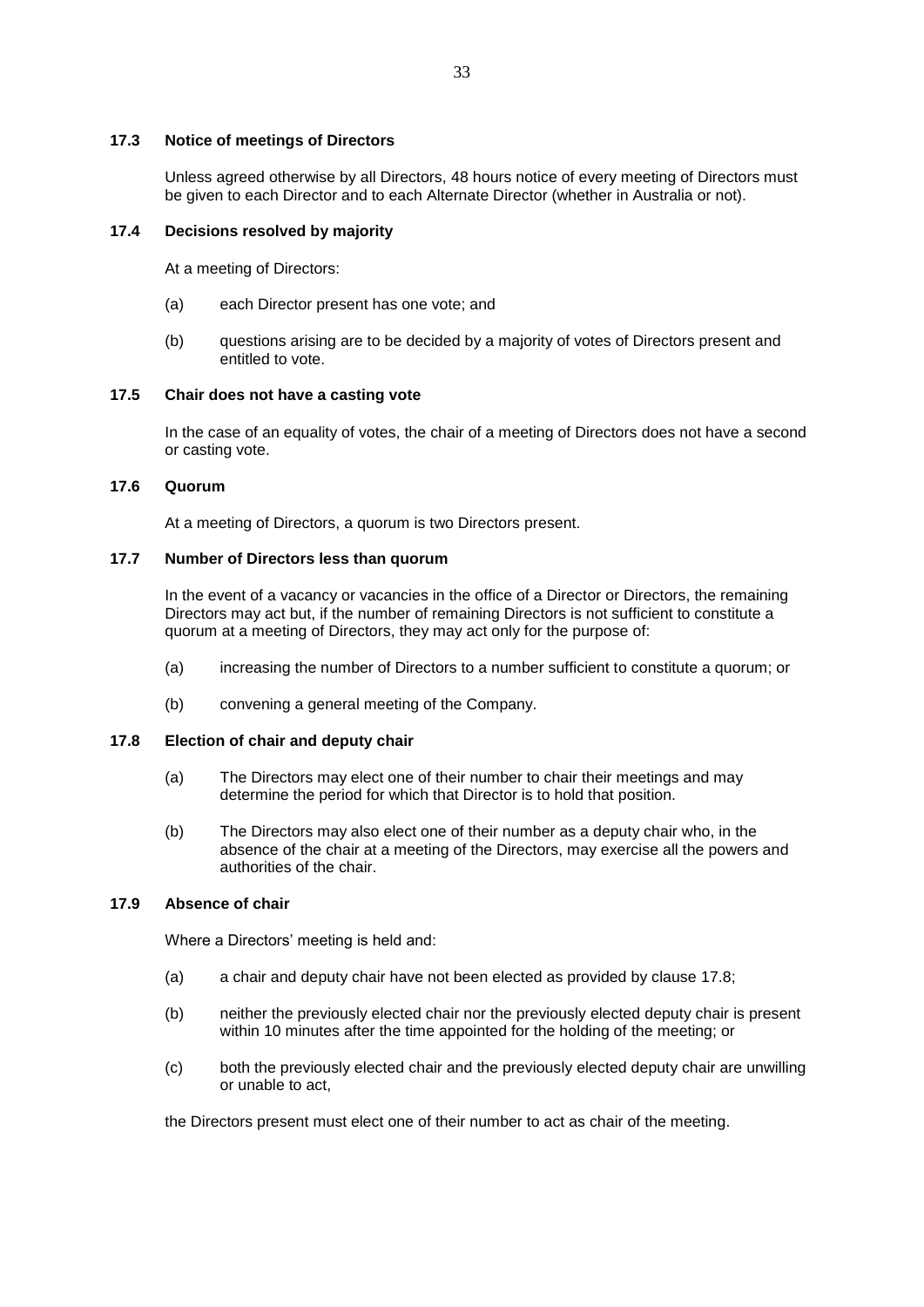#### <span id="page-34-0"></span>**17.10 Delegation of powers to committee**

- (a) The Directors may delegate any of their powers to a committee or committees consisting of those of their number and other people as they think fit.
- (b) A delegation of a power, or a specified class of powers, may be made either generally or as otherwise provided by the terms of the delegation.

## **17.11 Powers of committee**

If any power is delegated to a committee under clause [17.10:](#page-34-0)

- (a) the committee must exercise the powers delegated according to any directions of the Directors;
- (b) any power exercised by the committee is taken to be exercised by the Directors;
- (c) the delegation does not prevent the exercise of the power by the Directors; and
- (d) where the exercise depends on the opinion, belief or state of mind of the Directors, the power may be exercised by the committee on the opinion, belief or state of mind of the committee.

#### **17.12 Meetings of committee**

The provisions of this Constitution relating to meetings of Directors:

- (a) apply so far as they are capable of application; and
- (b) are altered as necessary to every meeting held by a committee appointed by the Directors.

## <span id="page-34-1"></span>**17.13 Circular resolutions of Directors**

- (a) A resolution in writing signed by or consented to by all of the Directors, other than:
	- (i) any Director on leave of absence approved by the Directors;
	- (ii) any Director who the majority of Directors reasonably believe has not responded to the signing of the resolution within a reasonable time;
	- (iii) any Director who disqualifies themselves from considering the act, matter, thing or resolution in question on the grounds that they are not entitled at law to do so or has a conflict of interest; or
	- (iv) any Director who a majority of the Directors reasonably believe is not entitled at law to do the act, matter or thing or to vote on the resolution in question,

will be as valid and effectual as if it had been passed at a meeting of the Board duly convened and held.

- (b) Any resolution under clause [17.13\(a\)](#page-34-1) may consist of several documents in like form, each signed by one or more Directors. An electronic transmission purporting to be signed by a Director will, for the purposes of this clause, be deemed to be in writing signed by that Director.
- (c) A Director may consent to a resolution by: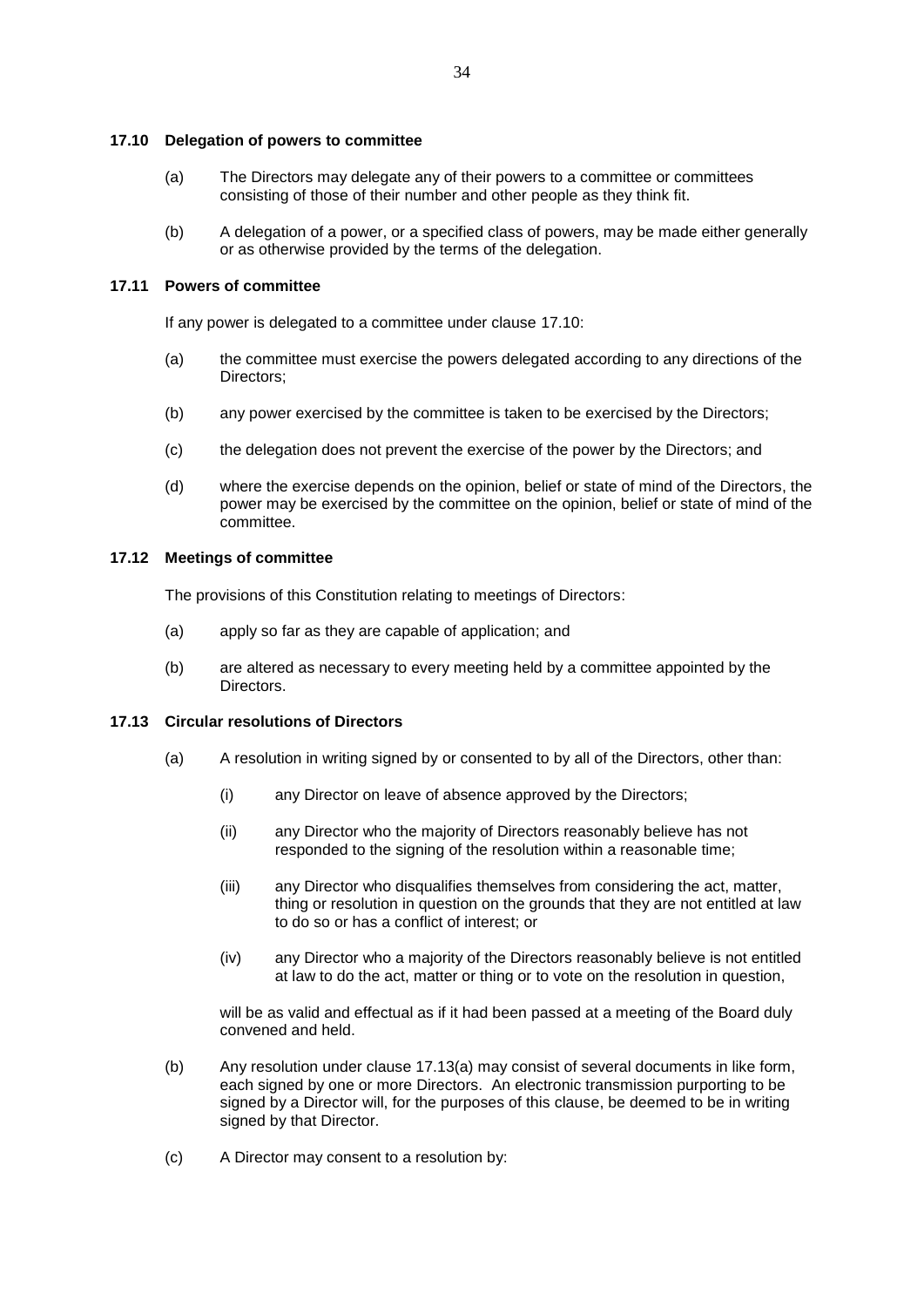- (i) giving to the Company at its registered office a written notice (including by fax or other electronic means) addressed to the Secretary or to the chair of the meeting signifying assent to the resolution and either setting out its terms or otherwise clearly identifying them; or
- (ii) telephoning the Secretary or the chair of Directors and signifying assent to the resolution and clearly identifying its terms.
- (d) The document or documents referred to in this clause will be deemed to constitute a minute of that meeting and will be entered in books kept for that purpose.

## <span id="page-35-0"></span>**17.14 Validity of Directors' actions**

All acts done by:

- (a) any meeting of the Directors;
- (b) a committee of Directors; or
- (c) any person acting as a Director,

are as valid as if the person had been duly appointed and was qualified to be a Director or to be a member of the committee, despite that it is afterwards discovered that there was some defect in the appointment of a person to be a Director or a member of the committee, or to act as a Director or a member of the committee, or that a person so appointed was disqualified. This clause [17.14](#page-35-0) does not deal with the question whether an effective act by a Director binds the Company in its dealings with other people or makes the Company liable to another person.

#### **17.15 Directors need not be present in person**

- (a) Directors' meetings may be held by the Directors communicating with each other by any technological means by which they are able simultaneously to hear each other and to participate in discussion. The Directors need not all be physically present in the same place. A Director who participates in a meeting held according to this clause is treated as being present and entitled to vote at the meeting. The minutes must record that a meeting was held according to this clause.
- (b) A Director will be taken to leave a Directors' meeting where the Directors are communicating with each other by any technological means if that Director's technological communication device is disconnected in such a manner that all Directors participating are, or should be, aware that the Director has ceased to participate in the meeting. Unless the Directors participating in the meeting become aware that communications have been disrupted, it will be conclusively presumed that all Directors known to have been participating in the meeting at its commencement have been present and have formed part of the quorum at all times during the meeting.
- (c) The disruption of communications during a Directors' meeting held using technological communication will not invalidate proceedings at that meeting.

# **18. Alternate Directors**

# <span id="page-35-1"></span>**18.1 Appointment of Alternate Directors**

A Director may, with the approval of a majority of the other Directors, appoint any person (other than the auditor of the Company or a partner or employee of the auditor of the Company) who need not be a Member, to be an Alternate Director in the Appointor's place during such period as the Appointor thinks fit.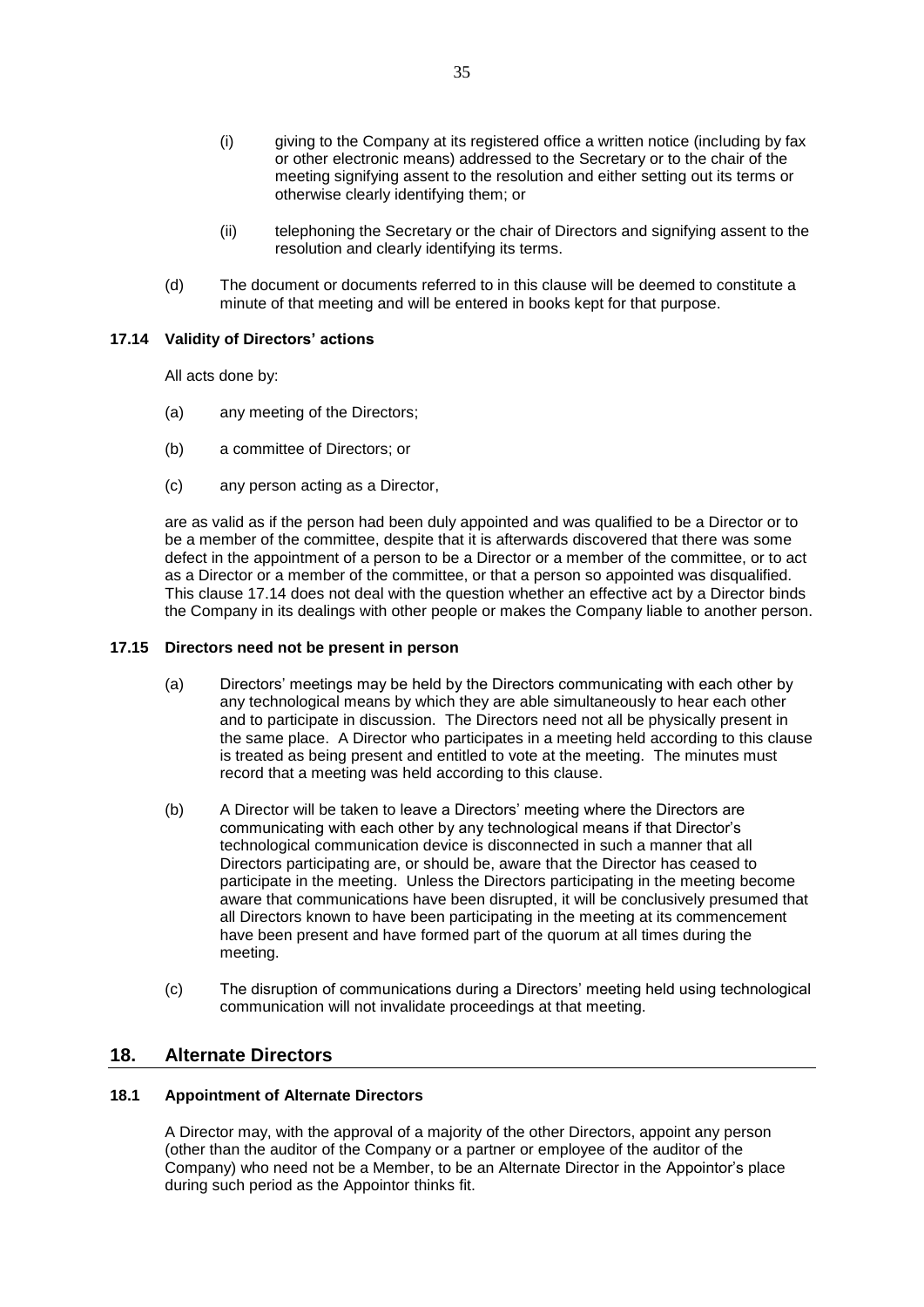#### **18.2 Entitlement to notice and to vote**

An Alternate Director is entitled to notice of meetings of the Directors and, if the Appointor is not present at such meeting, is entitled to attend and vote in place of the Appointor. Any vote of the Alternate Director is in addition to any vote the Alternate Director may have in that person's capacity as a Director.

## **18.3 Powers of Alternate Director**

- (a) An Alternate Director may exercise any powers that the Appointor may exercise and is subject to the duties of the Appointor.
- (b) An Alternate Director is liable for their own acts or defaults in performing the duties and responsibilities of an alternate director and is not for any purpose to be taken to be the agent of, or required to act according to the instructions of, the Alternate Director's Appointor.

### **18.4 Termination of appointment**

The appointment of an Alternate Director may be terminated at any time by the Appointor, even though the period of the appointment of the Alternate Director has not expired, and terminates in any event if the Appointor vacates office as a Director.

## **18.5 Mode of appointment and termination**

An appointment, or the termination of any appointment, of an Alternate Director must be effected by notice in writing signed by the Appointor of that Alternate Director and served on the Company.

# **19. Managing Director and Executive Directors**

### <span id="page-36-0"></span>**19.1 Appointment of Managing Director**

The Directors may from time to time appoint one or more of their number to the office of Managing Director for such period and on such terms as they think fit and, subject to the terms of any agreement entered into a particular case, may revoke any such appointment.

## **19.2 Automatic termination of Managing Director's appointment**

The Managing Director's appointment as an employee under clause [19.1](#page-36-0) is automatically terminated if the Managing Director ceases to be a Director for any reason.

# **19.3 Vacation of Managing Director's office**

The office of Managing Director becomes vacant if any of the circumstances set out in clause [12.10](#page-28-4) apply to the Managing Director.

#### **19.4 Remuneration of Managing Director and Executive Directors**

A Managing Director or Executive Director is (subject to the terms of any agreement entered into in a particular case) entitled to receive such remuneration (whether by way of salary, commission or participation in profits, or partly in one way and partly in another) as the Directors determine. If the Company is Listed, that remuneration must not include a commission on or percentage of operating revenue.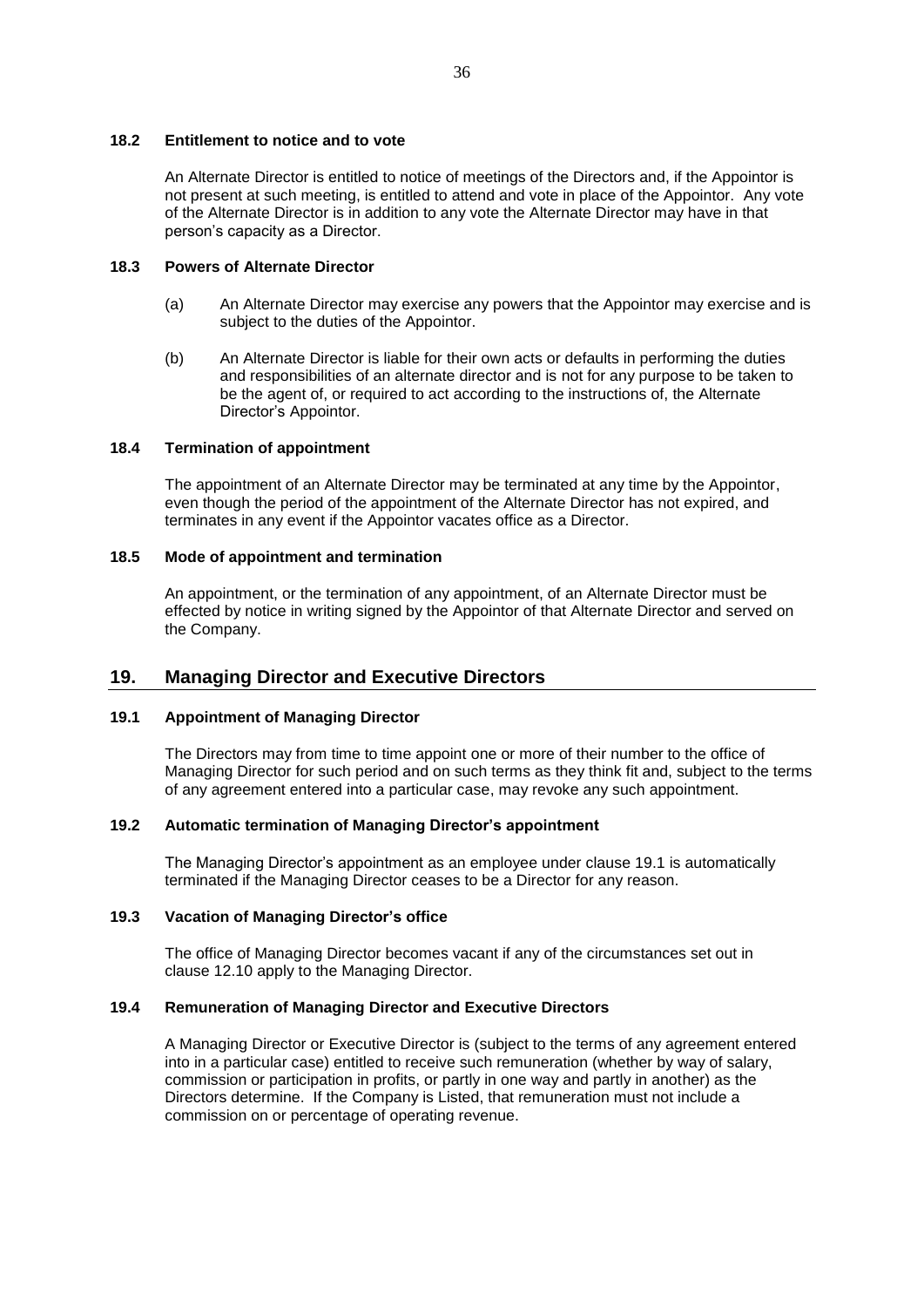# **19.5 Managing Director's and Executive Directors' powers**

The Directors may at any time, on such terms and conditions and with such restrictions as they think fit:

- (a) confer on a Managing Director or an Executive Director any of the powers exercisable by them, and any powers so conferred may be concurrent with, or be to the exclusion of, the powers of the Directors; and
- (b) withdraw or vary any of those powers.

# **20. Secretary**

### **20.1 Appointment of Secretary**

- (a) The Directors must appoint at least one person to be a Secretary.
- (b) The Directors may vest in a Secretary the powers, duties and authorities as they may from time to time determine. The Secretary must exercise all those powers and authorities subject at all times to the control of the Directors.
- (c) At least one Secretary must be ordinarily resident in Australia.
- (d) The Directors may suspend or remove a Secretary.
- (e) A Secretary is entitled to attend all meetings of the Directors and all general meetings of the Company and may be heard on any matter.

# **20.2 Acting Secretary**

The Directors may appoint a person as acting Secretary or as a temporary substitute for a Secretary who for the purpose of this Constitution will be treated as being a Secretary.

# **21. Execution and seal**

## **21.1 Execution of documents**

Without limiting the ways in which the Company can execute documents under the Act and subject to this Constitution, the Company may execute a document without using the Seal if the document is signed by:

- (a) two Directors; or
- (b) a Director and a Secretary.

### **21.2 Safe custody of Seal**

If the Directors elect to use or retain a common seal, they must provide for the safe custody of the Seal.

## **21.3 Authority to use Seal**

(a) The Seal may be used only by the authority of the Directors, or of a committee of the Directors authorised by the Directors to authorise the use of the Seal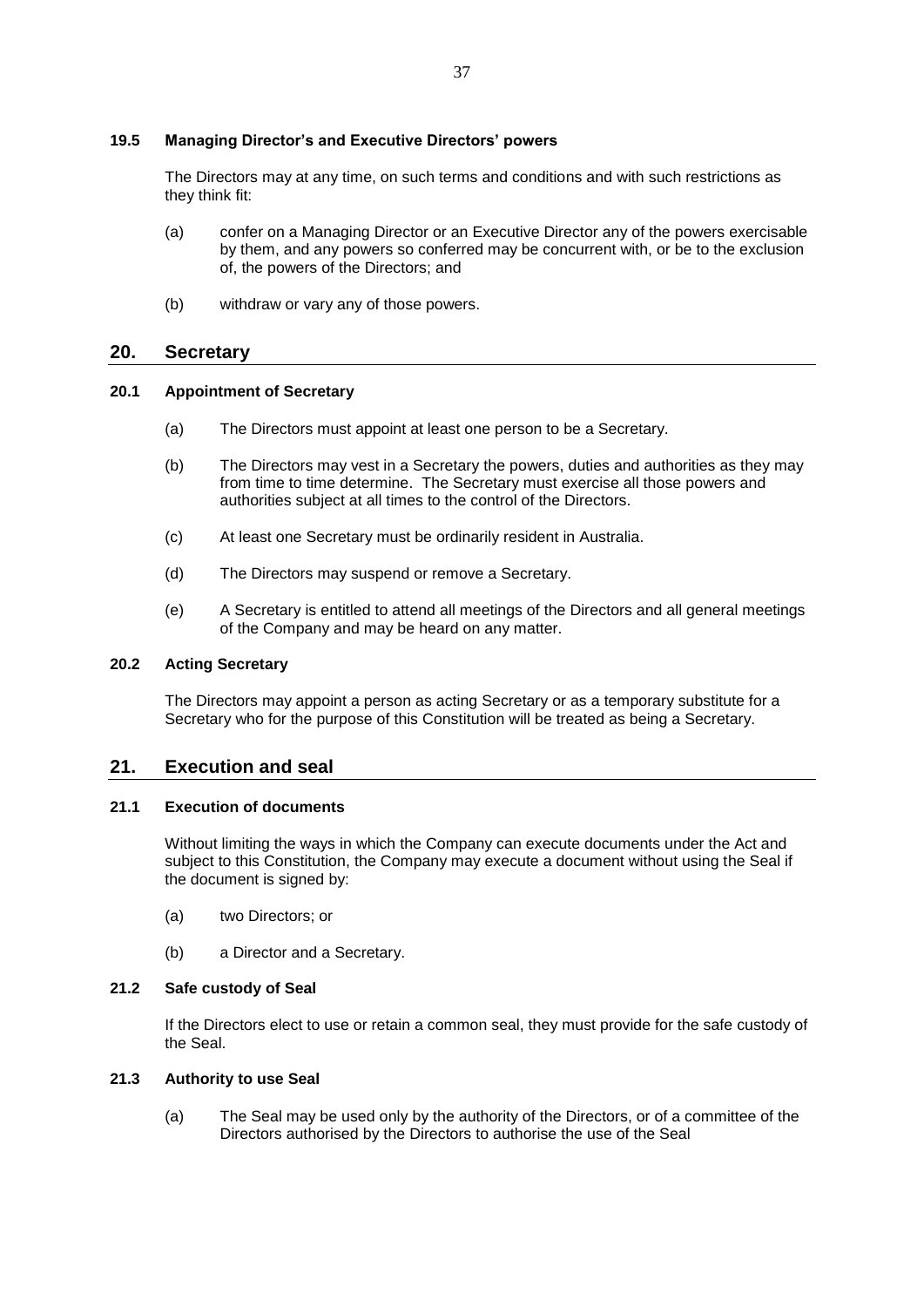(b) Every document to which the Seal is affixed must be signed by a Director and be countersigned by another Director, a Secretary or another person appointed by the Directors to countersign that document or a class of documents in which that document is included.

# **21.4 Official Seal**

The Company may have one or more official seals for use in particular localities, each of which must be a facsimile of the Seal with the addition on its face of the name of every place where it may be used.

## **21.5 Duplicate common Seal**

The Company may have a duplicate common seal that must be a facsimile of the Seal with the addition on its face of the words 'Duplicate Seal' and the name of the place where it is to be used. A certificate referring to or relating to securities of the Company sealed with such a duplicate seal is to be treated as being sealed with the Seal.

## **21.6 Non-autographic signatures**

The Directors may determine by resolution (either generally or in respect of a particular case) that where the Seal or duplicate common seal of the Company is to be affixed to any instrument, or where an instrument is to be executed without using the Seal, the signature of any Director or the Secretary or any other person may be affixed by some mechanical or other non-autographic means.

# **22. Company administration**

# <span id="page-38-0"></span>**22.1 Minutes of meeting**

The Directors must cause minutes containing the following information to be entered into the Company's minute books within one month after the event whose proceedings are recorded in the minutes:

- (a) the names of the Directors present at each meeting of Directors;
- (b) the names of the committee members present at each meeting of a committee formed under clause [17.10;](#page-34-0)
- (c) all resolutions and proceedings of each general meeting;
- (d) all resolutions and proceedings of each meeting of Directors;
- (e) all resolutions and proceedings of each meeting of a committee formed under clause [17.10;](#page-34-0) and
- (f) all resolutions passed by Directors without a meeting.

#### **22.2 Evidence of meetings**

Any minutes made under clause [22.1](#page-38-0) that purport to be signed by the chair of the meeting to which they relate or by the chair of the next succeeding meeting are presumed to be an accurate record of the relevant proceedings, unless the contrary is proved.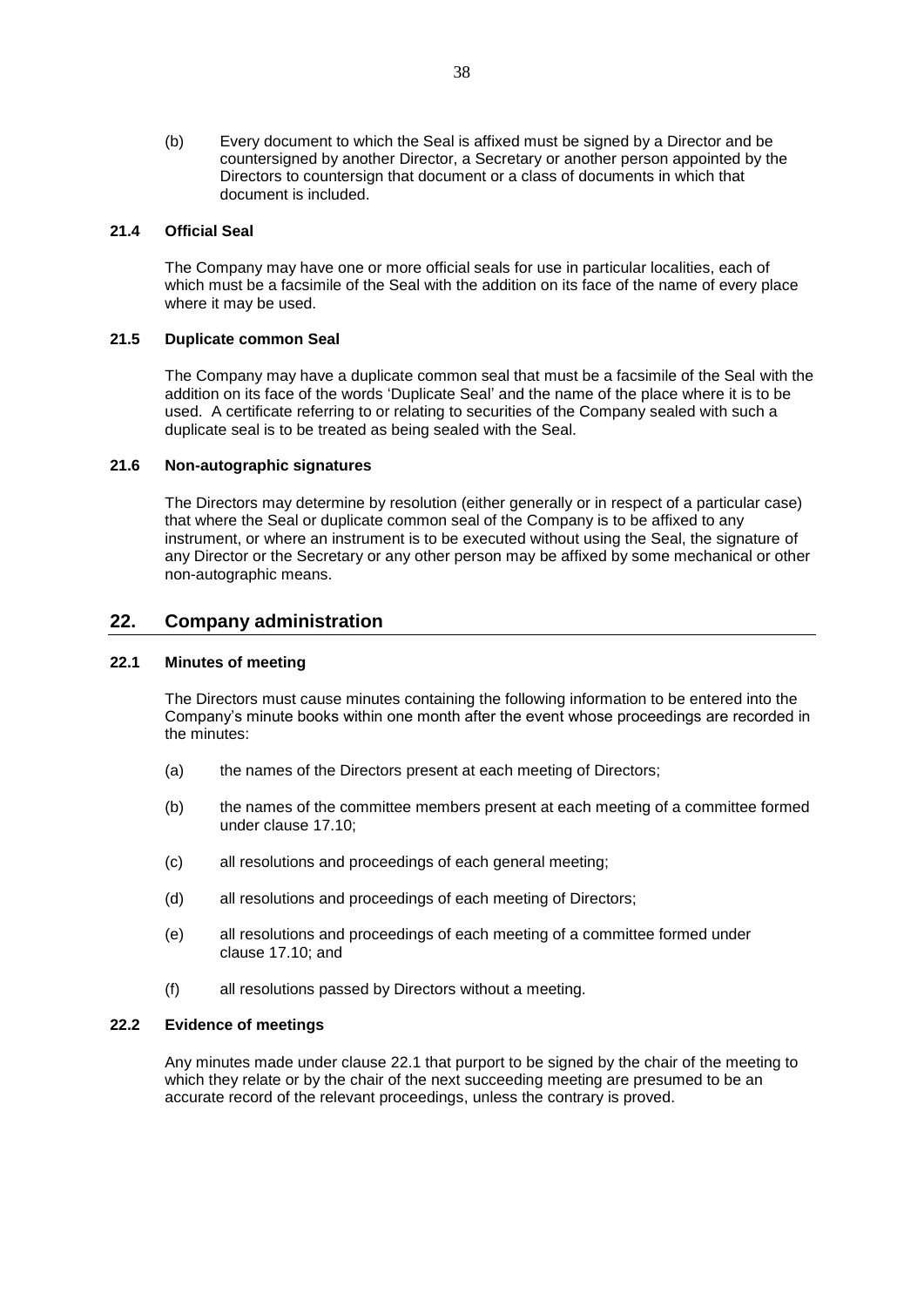### **22.3 Inspection of records**

- (a) Except as otherwise required by the Act, the Directors may determine whether and to what extent, at what time and place and under what conditions, the accounting records and other documents of the Company will be open to the inspection of Members.
- (b) A Member (other than a Director) does not have the right to inspect any document of the Company except as provided by the Act or authorised by the Directors or by the Company in general meeting.

# **22.4 Execution of cheques and negotiable instruments**

All cheques, promissory notes, bankers drafts, bills of exchange and other negotiable instruments, and all receipts for money paid to the Company, must be signed, drawn, accepted, endorsed or otherwise executed (as the case may be) by any two Directors, or in such other manner as the Directors determine.

# **23. Accounts and audits**

# **23.1 Duty to keep accounts**

The Directors must cause to be kept such accounting records as correctly record and explain the transactions (including any transactions as trustee) and financial position of the Company and otherwise prepare the Company's financial statements according to the Act and the Listing Rules.

### **23.2 Accounts to be laid before annual general meeting**

The Directors must cause the financial statements for the last financial year of the Company, together with such other accounts, reports and statements as required by the Act, to be laid before the annual general meeting.

### **23.3 Audit**

- (a) The Directors must cause the accounts of the Company and the Register to be audited as required by the Act and the Listing Rules.
- (b) The Directors must send a copy of the auditor's report to the Members and lay that report before general meetings of the Company as required by the Act and the Listing Rules.
- (c) The auditors of the Company will be appointed and may be removed as provided in the Act.
- (d) The auditors of the Company will perform the duties and have the rights and powers provided in the Act.

# **24. Dividends and reserves**

# **24.1 Reserve fund**

The Directors may, before recommending any dividend:

(a) set aside out of the profits of the Company those sums they think proper as reserves to be applied, at the discretion of the Directors, for any purpose for which the profits of the Company may be properly applied;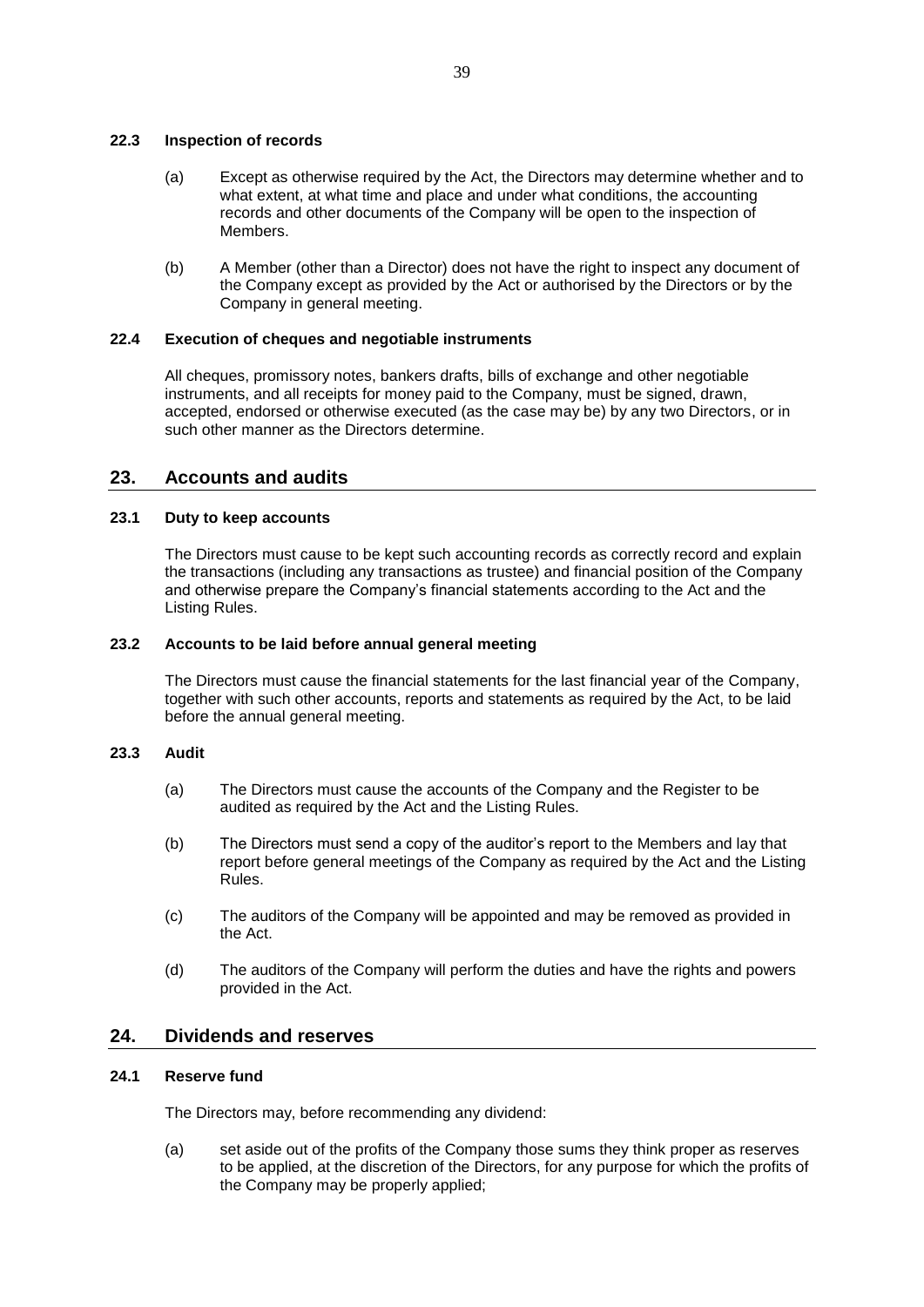- (b) pending any such application, use those sums in the business of the Company or invest them in investments (which may be dealt with and varied) as they think fit;
- (c) carry forward so much of the profits remaining as they consider ought not to be distributed as dividends without transferring those profits to a reserve; or
- (d) appropriate to the Company's profits any amount previously set aside as a reserve.

## **24.2 Determination of dividend**

- (a) The Directors may determine a dividend to be paid to the Members according to their rights and interests in the profits of the Company and may fix the amount and the time for and the method of payment. The Directors may rescind a decision to pay a dividend if they decide, before the payment date, that the Company's financial position no longer justifies the payment.
- <span id="page-40-0"></span>(b) The Directors may fix the time and record date for determining entitlements to, and for the payment of, the dividend.
- (c) The people entitled to be paid a dividend will be:
	- (i) in the case of uncertificated holdings of Shares, those people so entitled according to the ASX Settlement Operating Rules; and
	- (ii) in the case of certificated holdings of Shares, people who are the registered holders of the Shares at the time and date fixed for determining entitlements to dividends according to clause [24.2\(b\).](#page-40-0)
- (d) A declaration by the Directors as to the amount of profits available for distribution by way of dividend is conclusive and binding on all Members.
- (e) When resolving to pay a dividend, the Directors may, unless prevented by the Listing Rules, direct payment of the dividend to particular Members wholly or partly out of any particular fund or reserve or out of profits derived from any particular source, and to the other Members wholly or partly out of any other particular fund or reserve or out of profits derived from any other particular source.

## **24.3 Interim dividend**

The Directors may authorise the payment by the Company to the Members of such interim dividends as appear to the Directors to be justified by the profits of the Company.

# **24.4 Interest not payable**

Interest is not payable by the Company in respect of any dividend.

## **24.5 Dividend amount**

Subject to the Listing Rules and the rights of any persons entitled to Shares with special rights as to dividends, any profits of the Company are to be divided among Members in proportion to the aggregate amounts paid up on the Shares held by them respectively. An amount paid on a Share in advance of a call that attracts interest is not to be taken for the purposes of this clause to be paid up on the Share.

#### **24.6 Amounts deducted from dividends**

The Directors may deduct from any dividend payable to a Member any sums of money presently payable by that Member to the Company.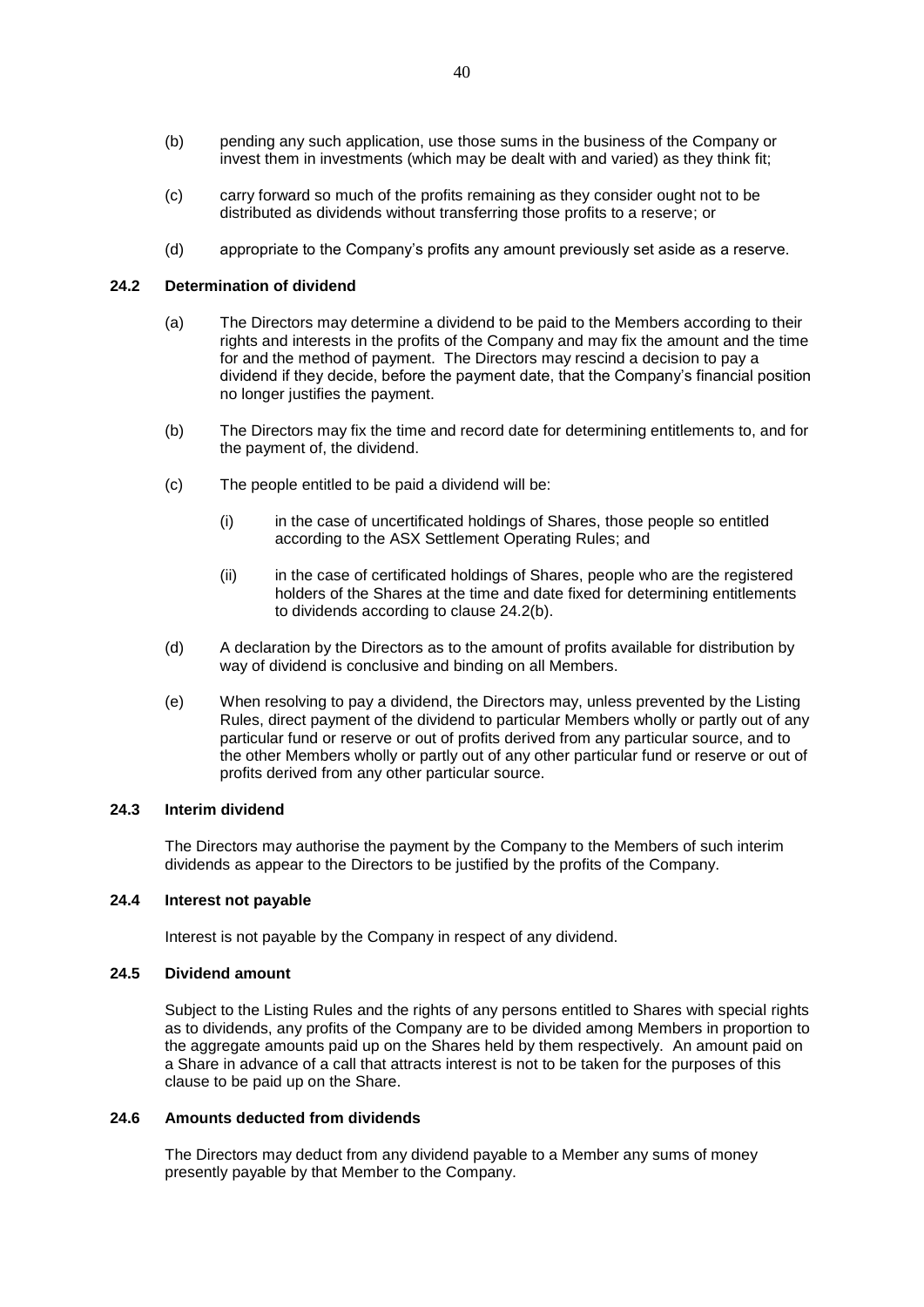#### **24.7 Distribution of assets**

The Directors may pay any part of a dividend by the distribution of specific assets including paid up Shares in, or securities of, any other corporation, either generally or to specific Members. Where a difficulty arises in regard to such a distribution, the Directors may settle the matter as they think fit and may:

- (a) fix the value of any specific asset so distributed;
- (b) determine that cash payments will be made to any Members on the basis of any value so fixed in order to adjust the rights of all parties;
- (c) vest any such specific assets in trustees;
- (d) make cash payments in cases where members are entitled to fractions of shares or other securities and decide that amounts or fractions of less than a particular value decided by the Directors may be disregarded to adjust the rights of all parties; and
- (e) authorise any person to make, on behalf of all the Members entitled to any specific assets, cash, Shares or other securities as a result of the distribution, an agreement with the Company or another person which provides, as appropriate, for the distribution or issue to them of Shares or other securities credited as fully paid up for payment by the Company on their behalf of the amounts or any part of the amounts remaining unpaid on their existing Shares or other securities by applying their respective proportions of the amount resolved to be distributed. Any agreement made under this authority is effective and binding on all the Members concerned.

### **24.8 Manner of payment**

- (a) The Directors may decide the method of any dividend or other amount in respect of a Share, including by payment in cash, by the issue of Shares, by the grant of options or by the transfer of assets. Different methods of payment may apply to different Members or groups of Members (such as overseas Members).
- <span id="page-41-0"></span>(b) Without limiting any other method of payment which the Company may adopt, a dividend payable in cash in respect of Shares may be paid:
	- (i) by cheque sent by post directed to the address of the Member as shown in the Register or, in the case of joint holders, to the address notified to the Company for receipt of such money (and in default of notification, to the address shown in the Register as the address of the joint holder first named in that Register);
	- (ii) by cheque sent by post directed to such other address as the Member or joint holders in writing direct; or
	- (iii) by some other method of direct credit determined by the Directors to the Member or joint holders shown on the Register or to such person or place directed by them.

# **24.9 Receipt from joint holders**

Any one of two or more joint holders may give effective receipts for any dividends, interest or other money payable in respect of the Shares held by them as joint holders.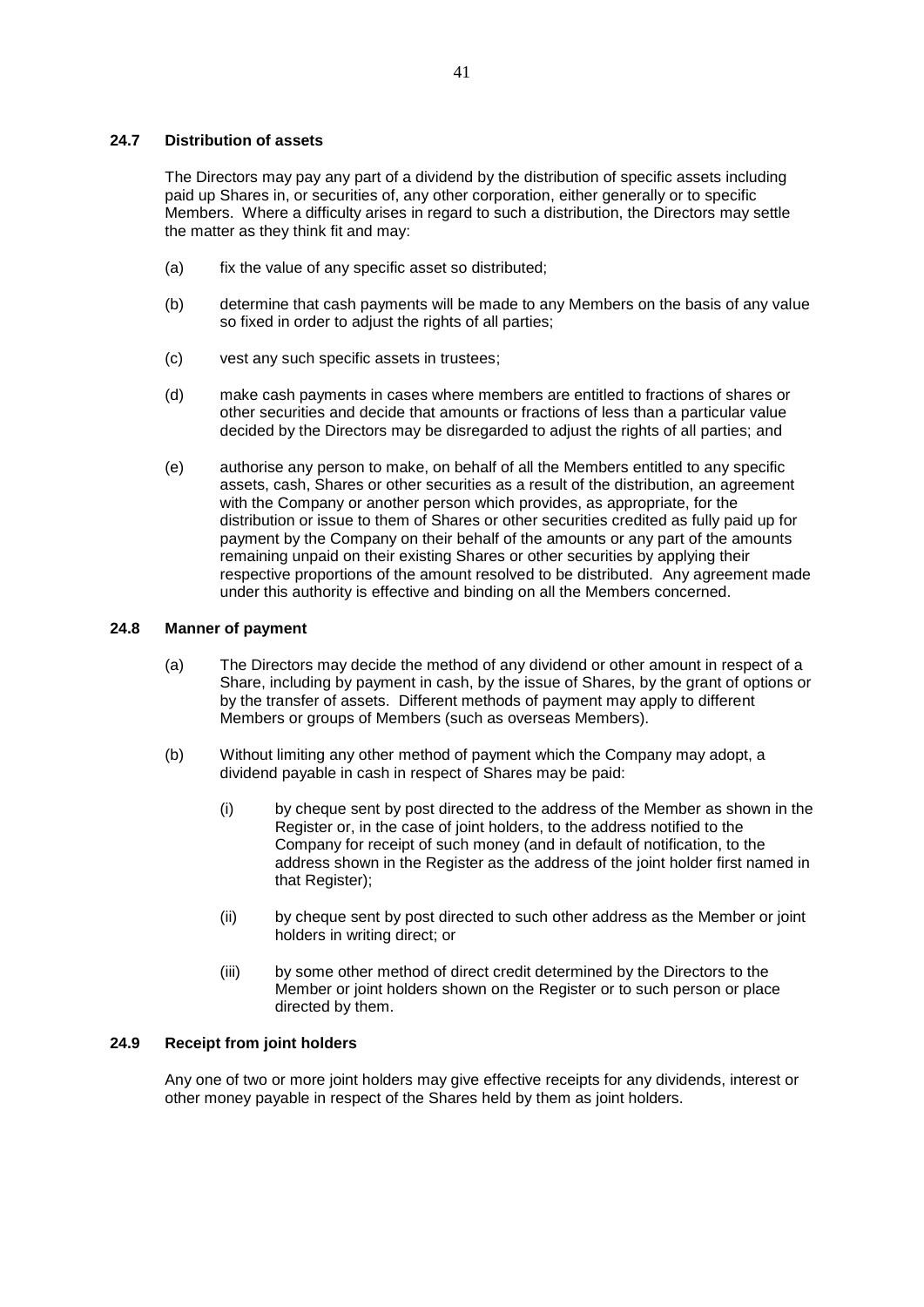## <span id="page-42-0"></span>**24.10 Unclaimed dividends**

All unclaimed dividends may be invested or otherwise made use of by the Directors for the benefit of the Company until claimed or dealt with under any Act relating to unclaimed money. An amount credited to an account of the Company for the purpose of this clause [24.10](#page-42-0) is to be treated as having been paid to the Member at the time it is credited to that account. The Company will not be a trustee of the money and no interest will accrue on the money.

# **24.11 Effect on dividends of transfer of Shares**

Subject to the ASX Settlement Operating Rules, a transfer of Shares registered after the relevant record date for a dividend but before the dividend is paid, will not pass the right to the dividend.

# **24.12 Restricted Securities**

During a breach of the Listing Rules relating to Restricted Securities, or a breach of a restriction agreement entered into under the Listing Rules, the Member holding the Restricted Securities is not entitled to any dividends, distribution or voting rights in respect of those Restricted Securities.

## **24.13 Transmission Event**

Subject to the ASX Settlement Operating Rules, where a person is entitled to a Share because of a Transmission Event, the Directors may, but need not, retain any dividends payable on that Share until that person becomes registered as the holder of that Share or transfers it.

## **24.14 Risk of cheque sent**

A cheque sent under clause [24.8\(b\):](#page-41-0)

- (a) may be made payable to bearer or to the order of the Member to whom it is sent or any other person the Member directs; and
- (b) is sent at the Member's risk.

### <span id="page-42-1"></span>**24.15 Unpresented cheque**

- (a) If a cheque for an amount payable under clause [24.8\(b\)](#page-41-0) is not presented for payment for 11 calendar months after issue or an amount is held in an account under clause [24.10](#page-42-0) for 11 calendar months, the Directors may reinvest the amount, after deducting reasonable expenses, into Shares in the Company on behalf of, and in the name of, the Member concerned and may stop payment on the cheque. The Shares may be acquired on market or by way of new issue at a price the Directors accept is market price at the time. Any residual sum which arises from the reinvestment may be carried forward or donated to charity on behalf of the Member, as the Directors decide.
- (b) The Company's liability to pay the relevant amount is discharged by an application under this clause [24.15.](#page-42-1)
- (c) The Directors may do anything necessary or desirable (including executing any document) on behalf of the Member to effect the application of an amount under this clause [24.15.](#page-42-1)
- (d) The Directors may determine other rules to regulate the operation of this clause [24.15](#page-42-1) and may delegate their power under this clause [24.15](#page-42-1) to any person.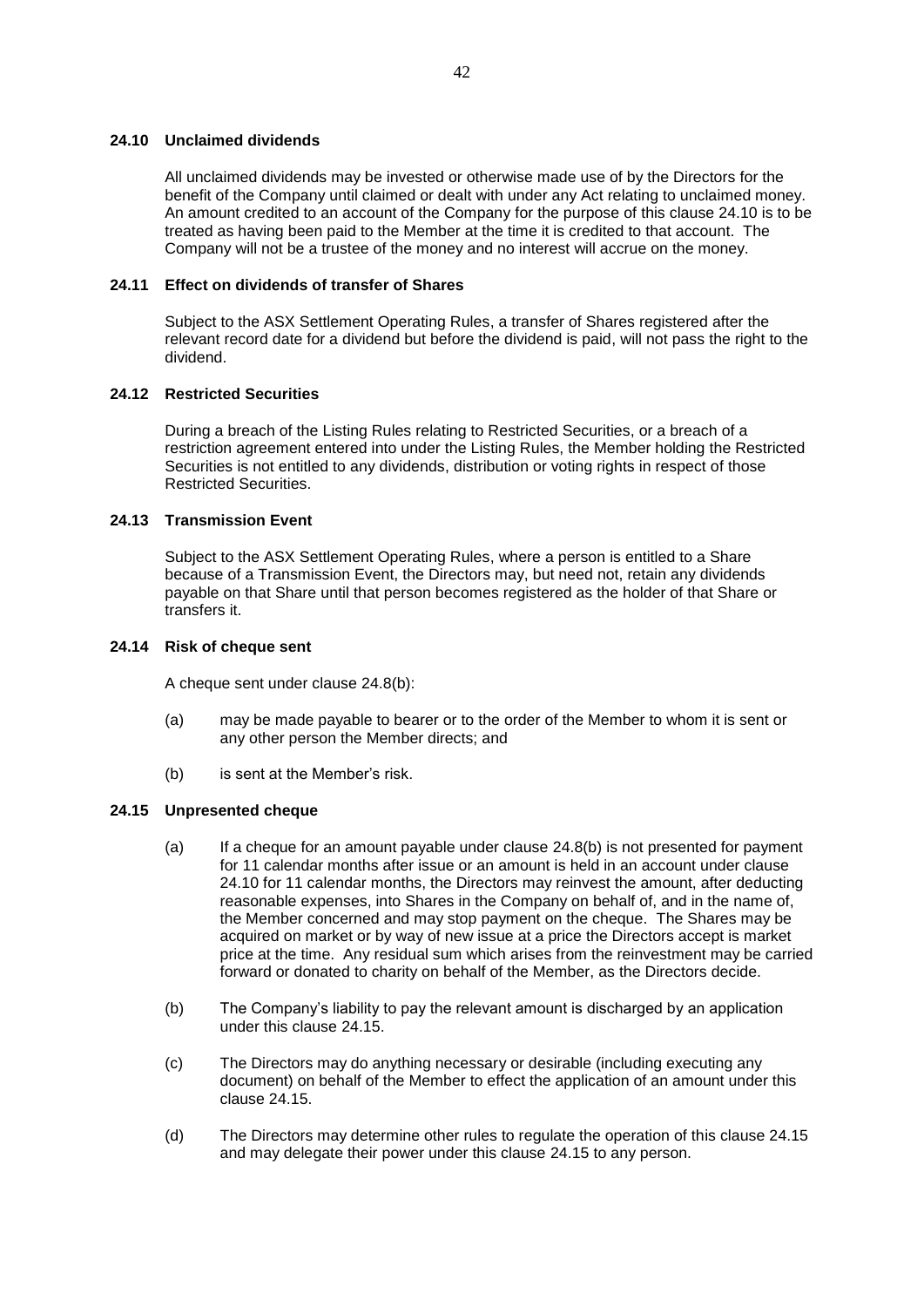#### **24.16 Non-Marketable Parcel**

If a distribution or issue of specific assets, Shares or securities to a particular Member or Members is, in the Directors' discretion, considered impracticable or would give rise to parcels of securities which do not constitute a Marketable Parcel, the Directors may make a cash payment to those Members or allocate the assets, Shares or securities to a trustee to be sold on behalf of, and for the benefit of, those members, instead of making the distribution or issue to those Members.

# <span id="page-43-1"></span>**25. Plans**

## <span id="page-43-0"></span>**25.1 Directors may implement plans**

The Directors may adopt and implement any number of plans on terms they determine by which a Member may elect to receive Shares as, or instead of, dividends.

#### **25.2 Types of plans**

The plans that the Directors may adopt and implement under clause [25.1](#page-43-0) include:

- (a) a dividend reinvestment plan (which, unless otherwise permitted by the Act or the Listing Rules, must be authorised by the Company in general meeting) where any Member or any number or class of Members eligible according to the plan may elect to reinvest dividends payable by the Company by subscribing for fully paid ordinary Shares in the capital of the Company according to the plan; and
- (b) a bonus Share plan where any Member or any number or class of Members eligible according to the plan may elect to forego any dividends that may be payable on all or some of the ordinary Shares held by that Member, and to receive instead some other entitlement according to the plan, including the allotment to the Member of fully paid ordinary Shares in the capital of the Company.

#### **25.3 Plans may be amended, suspended etc.**

The Directors have all powers necessary or desirable to implement and carry out fully any plan adopted by them under this clause [25](#page-43-1) and may (without limitation):

- (a) amend the terms of any plan as they desire; and
- (b) suspend for any period or terminate the operation of any plan as they desire.

### <span id="page-43-3"></span>**26. Capitalisation of profits**

#### <span id="page-43-2"></span>**26.1 Application of capitalised amount**

- (a) Subject to the Act, the Listing Rules, any rights or restrictions attached to any Shares or class of Shares and any special resolution of the Company, the Directors may capitalise and distribute among those Members who would be entitled to receive dividends and in the same proportions, any amount:
	- (i) forming part of the undivided profits of the Company;
	- (ii) representing profits arising from an ascertained accretion to capital or a revaluation of the assets of the Company;
	- (iii) arising from the realisation of any assets of the Company; or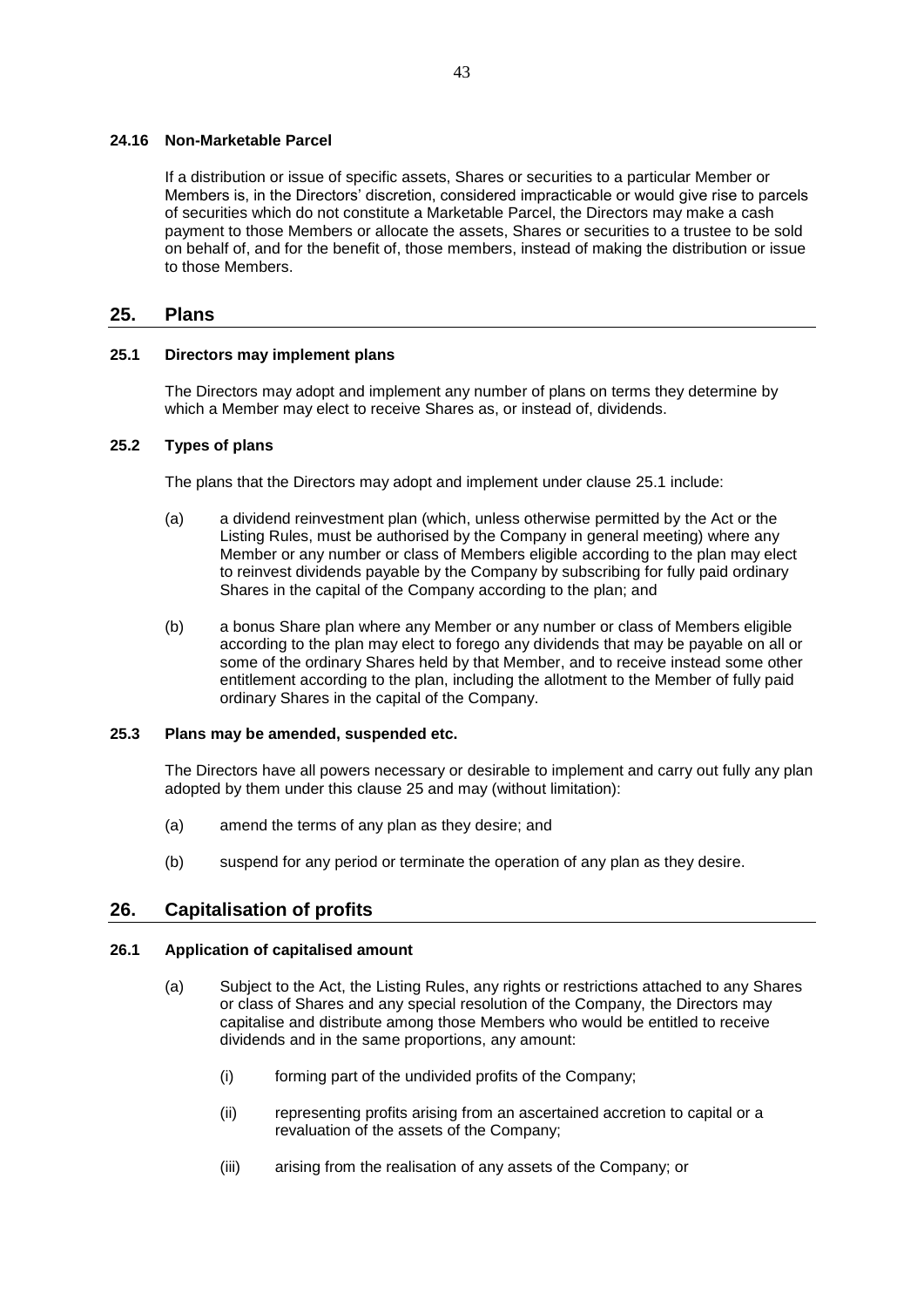- <span id="page-44-1"></span>(b) The Directors may resolve that all or any part of such capitalised amount is to be applied:
	- (i) in paying up any amounts unpaid on Shares or other securities of the Company held by Members;
	- (ii) in paying up in full unissued Shares or securities of the Company to be issued to Members fully paid;
	- (iii) partly as mentioned in paragraph (i) and partly as mentioned in paragraph (ii); or
	- (iv) for any other purpose approved by the Company in general meeting,

and any such application under clause [26.1\(b\)](#page-44-1) must be accepted by the Members entitled to share in the distribution in full satisfaction of their interests in the capitalised amount.

# **26.2 Adjustment of rights**

- (a) The Directors may do all things necessary to give effect to the application and resolution referred to in clause [26.1.](#page-43-2)
- (b) To the extent necessary to adjust the rights of the Members among themselves, the Directors may authorise any person to make, on behalf of all the Members entitled to any further Shares or other securities of the Company on the capitalisation:
	- (i) an agreement with the Company providing for the issue to them, credited as fully paid up, of any such further Shares or other securities of the Company; or
	- (ii) an agreement with the Company for the payment by the Company on their behalf of the amounts or any part of the amounts remaining unpaid on their existing Shares by the application of their respective proportions of the sum resolved to be capitalised.
- (c) Any agreement made under this authority is effective and binding on all the Members concerned.

# **26.3 Options**

Where in accordance with the terms and conditions on which options to take up Shares are granted (and being options existing at the date of the passing of the resolution referred to in clause [26.1\(b\)\)](#page-44-1) a holder of those options will be entitled to an issue of bonus Shares under this clause [26,](#page-43-3) the Directors may in determining the number of unissued Shares to be so issued, allow in an appropriate manner for the future issue of bonus Shares to option holders.

# **27. Notices**

# <span id="page-44-0"></span>**27.1 Giving of notices by the Company**

The Company may serve a notice on any Member:

(a) personally;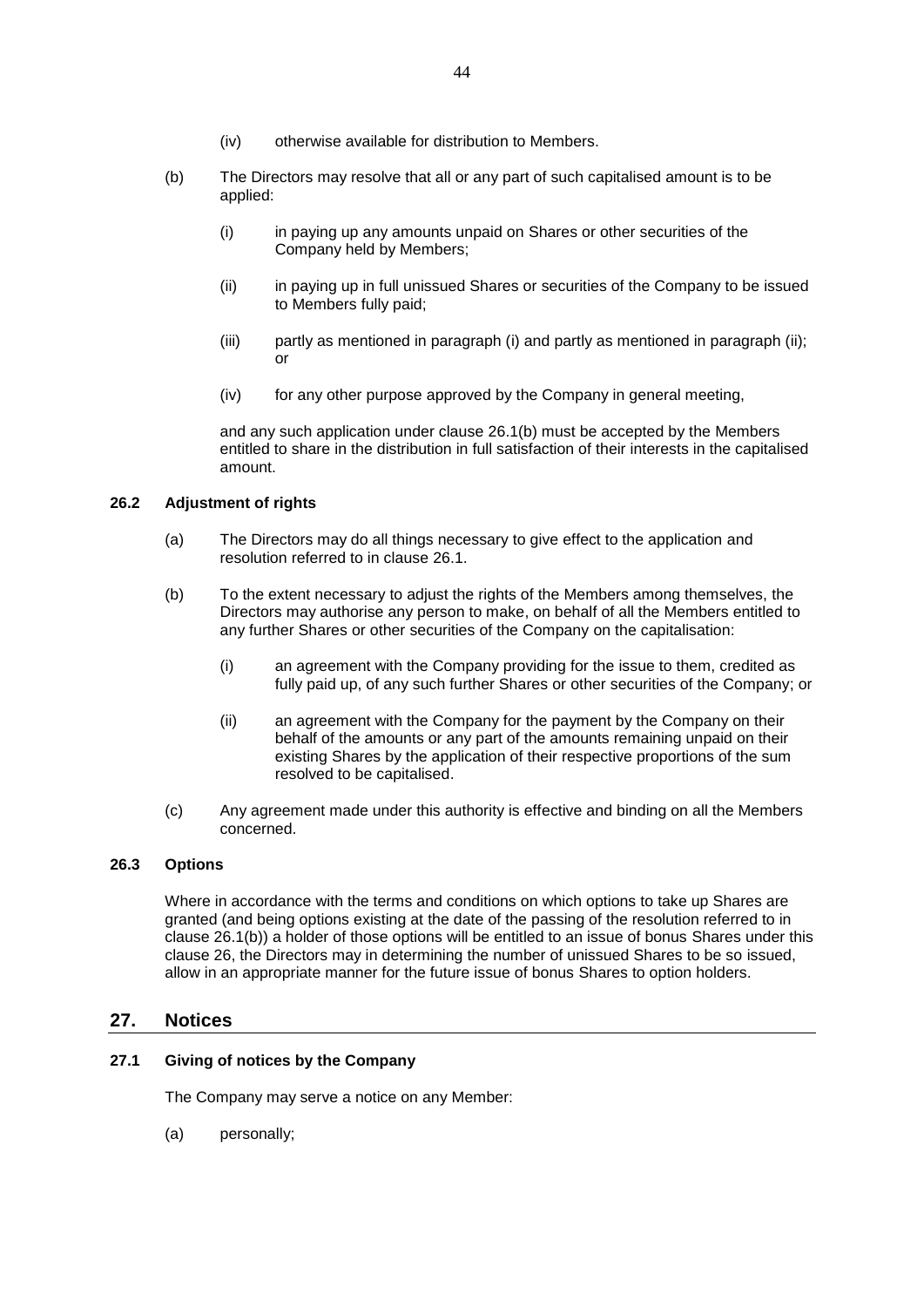- (b) by sending it by post (air mail for Members residing outside Australia) to the address for the Member in the Register or the alternative address (if any) nominated in writing by the Member; or
- (c) by sending it to the fax number or electronic address (if any) nominated by the Member in writing.

## **27.2 Effecting of notices**

A notice is treated as being effectively served by the Company:

- (a) where sent by post, on the day after its date of posting;
- (b) where sent by air mail, on the seventh day after its date of posting;
- (c) where sent by fax and a complete and correct transmission report is received, on the day of transmission;
- (d) where sent by electronic means and no delivery failure report is received, on the day it is sent; and
- (e) where served personally or left at the Member's registered address, when delivered.

# **27.3 Notice to joint holders**

The Company may give a notice to the joint holders of a Share by giving the notice to the joint holder first named in the Register in respect of the Share.

### **27.4 Person entitled on death, bankruptcy or mental incapacity**

The Company may give a notice to a person entitled to a Share in consequence of the death, bankruptcy or mental incapacity of a Member by serving it on that person:

- (a) by any of the methods noted in clause [27.1](#page-44-0) if that person has supplied an address (including an electronic address) or fax number within the State for the service of such notices; or
- (b) if such an address has not been supplied, in any manner in which notice might have been given if the death, bankruptcy or mental incapacity had not occurred.

# **27.5 Signature**

Subject to the Act, the signature to a notice given by the Company need not be handwritten.

# <span id="page-45-1"></span>**28. Winding up**

### <span id="page-45-0"></span>**28.1 Liquidator's powers on winding up**

If the Company is wound up, the liquidator may, with the sanction of a special resolution:

- (a) divide among the Members in kind the whole or any part of the property of the Company and may, for that purpose, set such value as the liquidator considers fair on any property to be so divided and may determine how the division is to be carried out between the Members or different classes of Members; and
- (b) vest the whole or any part of any property in trustees on trusts for the benefit of the contributories as the liquidator thinks fit.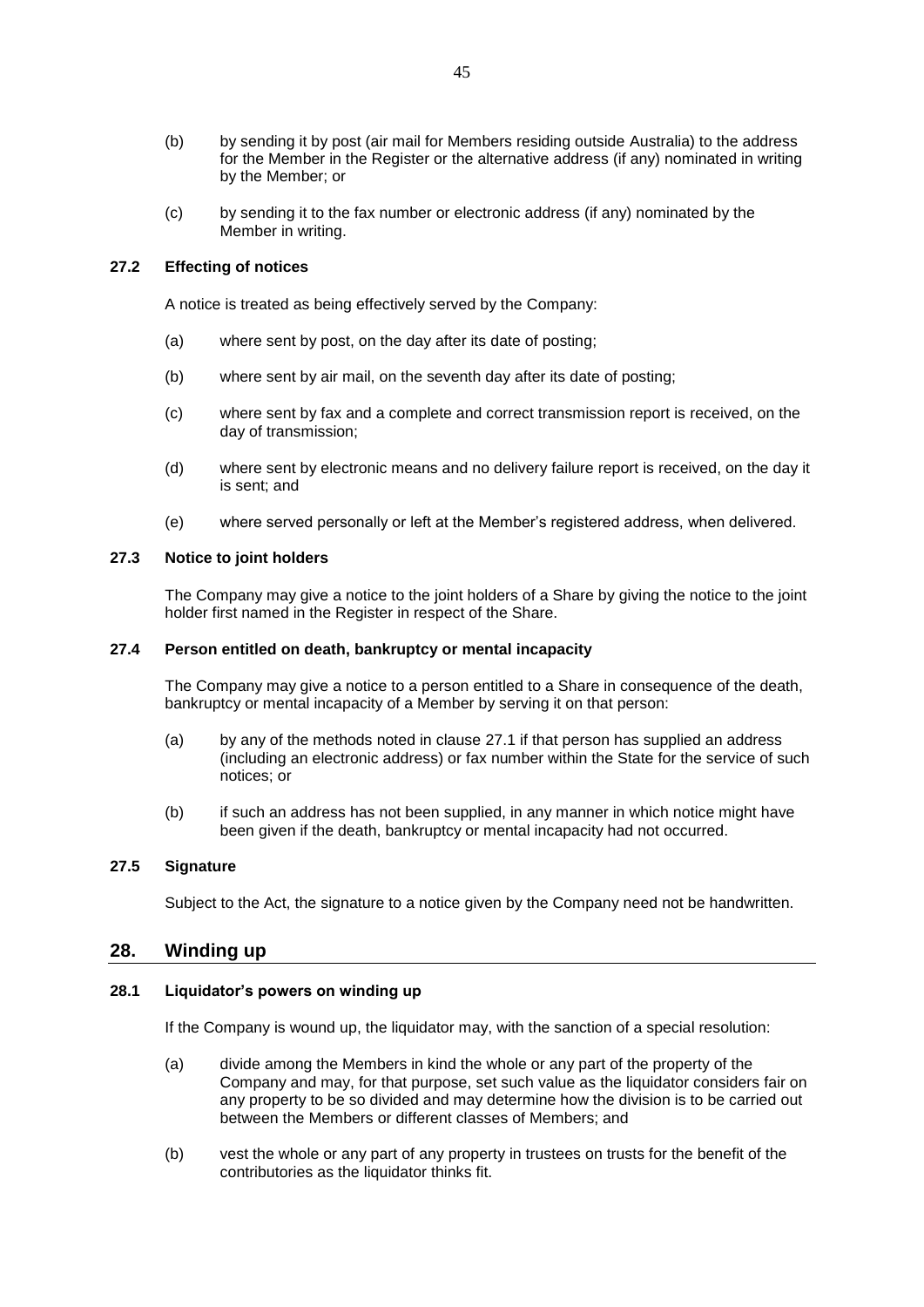## **28.2 Distribution in proportion to issued capital paid up**

If, on a winding up of the Company, there remains a surplus, that surplus will be divided among the Members in proportion to the issued Share capital paid up on their Shares, whether or not the liquidator exercises the power under clause [28.1.](#page-45-0)

# **28.3 Special rights prevail**

Rules 28.1 and 28.2 are without prejudice to the rights of holders of Shares issued on special terms and conditions.

### **28.4 Member need not accept encumbered property**

No Member will be compelled by the provisions of this clause [28](#page-45-1) to accept any property, including Shares or other securities, in respect of which there is any liability.

# **29. Indemnities and insurance**

In this clause:

**liability** means all costs, charges, losses, damages, expenses, penalties and liabilities of any kind including, in particular, legal costs incurred in defending any proceedings (whether criminal, civil, administrative or judicial) or appearing before any court, tribunal, government authority or otherwise; and

**Officer** means a person who is or has been a Director, secretary, Managing Director, Executive Director of the Company or any such other officers of the Company as the Directors in each case determine.

# <span id="page-46-0"></span>**29.1 Directors' and Officers' indemnities**

- (a) The Company must indemnify each Officer on a full indemnity basis and to the full extent permitted by law against all liability incurred by the Officer as an officer of the Company.
- (b) The indemnity in clause [29.1\(a\)](#page-46-0) does not operate in respect of any liability of the Officer to the extent that liability is covered by insurance.
- (c) The indemnity in clause [29.1\(a\):](#page-46-0)
	- (i) is enforceable without the Officer having to first incur any expense or make any payment;
	- (ii) is a continuing obligation and is enforceable by the Officer even though the Officer may have ceased to be an officer of the Company; and
	- (iii) applies to liability incurred both before and after the adoption of this Constitution.

# **29.2 Insurance**

To the extent permitted by law, and where the Board considers it appropriate, the Company may pay, or agree to pay, a premium to arrange and maintain a contract insuring an Officer of the Company against any liability, on such terms as it considers appropriate for the Company.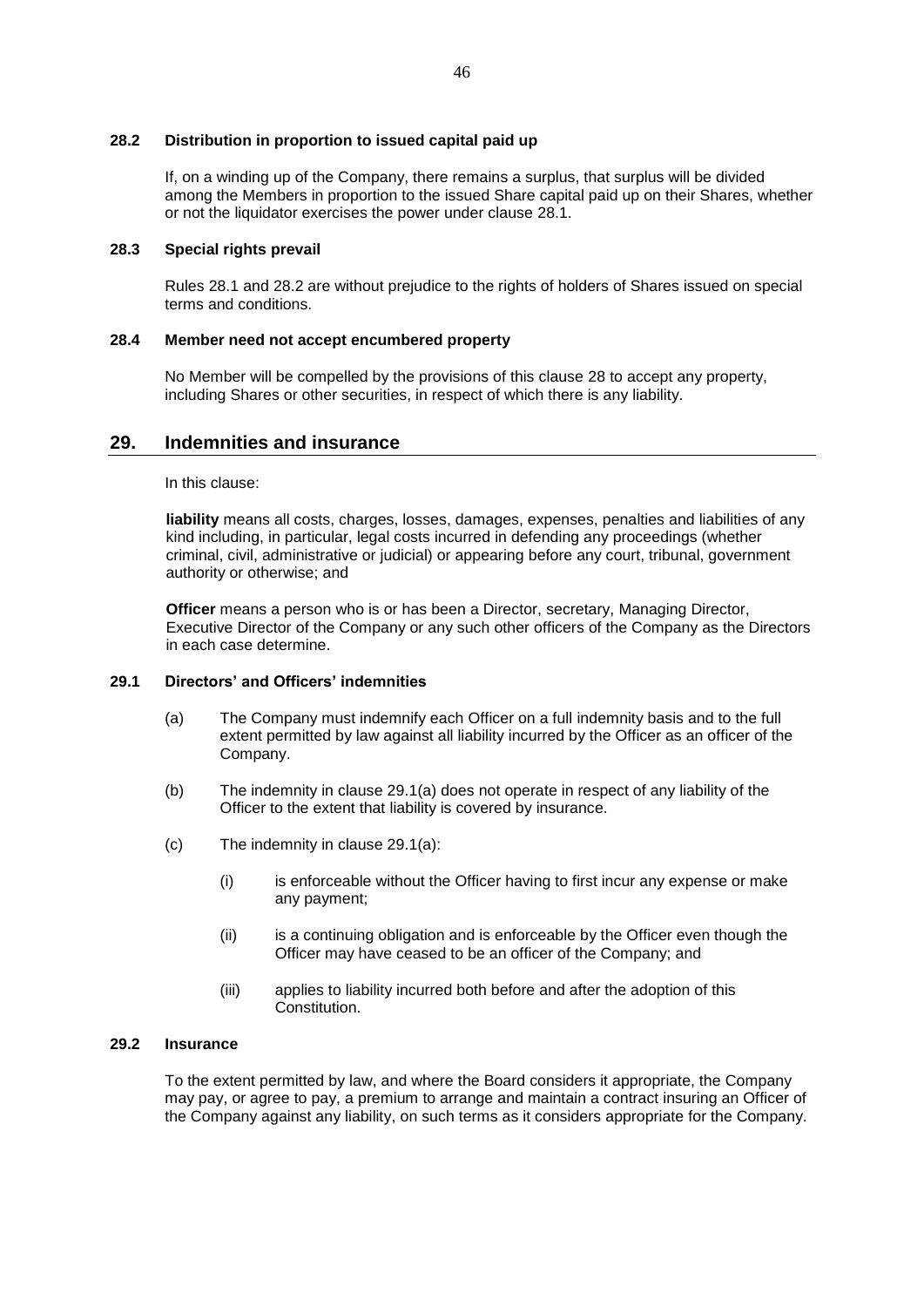# **30. General authorisation**

The Company may, in any way the Act permits:

- (a) exercise any power;
- (b) take any action; or
- (c) engage in any conduct or procedure,

which, under the Act a company limited by shares may exercise, take or engage in.

# <span id="page-47-0"></span>**31. Plebiscite to approve proportional takeover bids**

# <span id="page-47-3"></span>**31.1 Definitions**

The meanings of the terms used in this clause [31](#page-47-0) are set out below:

| Term                             | <b>Meaning</b>                                                                                                                                                                                                                                                                        |
|----------------------------------|---------------------------------------------------------------------------------------------------------------------------------------------------------------------------------------------------------------------------------------------------------------------------------------|
| <b>Approving Resolution</b>      | in relation to a Proportional Takeover Bid; a resolution to<br>approve the Proportional Takeover bid passed in accordance<br>with clause 31.3.                                                                                                                                        |
| Approving Resolution<br>Deadline | in relation to a Proportional Takeover Bid, the day that is 14<br>days before the last day of the bid period, during which the<br>offers under the Proportional Takeover Bid remain open or a<br>later day allowed by the Australian Securities and<br><b>Investments Commission.</b> |
| Proportional Takeover Bid        | a takeover bid that is made or purports to be made under<br>section 618(1)(b) of the Act in respect of securities included in<br>a class of securities in the Company.                                                                                                                |
| <b>Relevant Class</b>            | in relation to a Proportional Takeover Bid, the class of<br>securities in the Company in respect of which offers are<br>made under the Proportional Takeover Bid.                                                                                                                     |

## <span id="page-47-4"></span>**31.2 Takeovers not to be-registered**

Despite clause [7.7,](#page-17-0) a transfer giving effect to a contract resulting from the acceptance of an offer made under a Proportional Takeover Bid must not be registered unless an Approving Resolution to approve the Proportional Takeover Bid has been passed or is taken to have been passed in accordance with clause [31.3.](#page-47-1)

# <span id="page-47-2"></span><span id="page-47-1"></span>**31.3 Approving Resolution**

- (a) Where offers have been made under a Proportional Takeover Bid, the Directors must, before the Approving Resolution Deadline:
	- (i) convene a meeting of the persons entitled to vote on the Approving Resolution for the purpose of considering and, if thought fit, pass a resolution to approve the Proportional Takeover Bid; and
	- (ii) ensure that the resolution is voted on in accordance with this clause [31.3.](#page-47-1)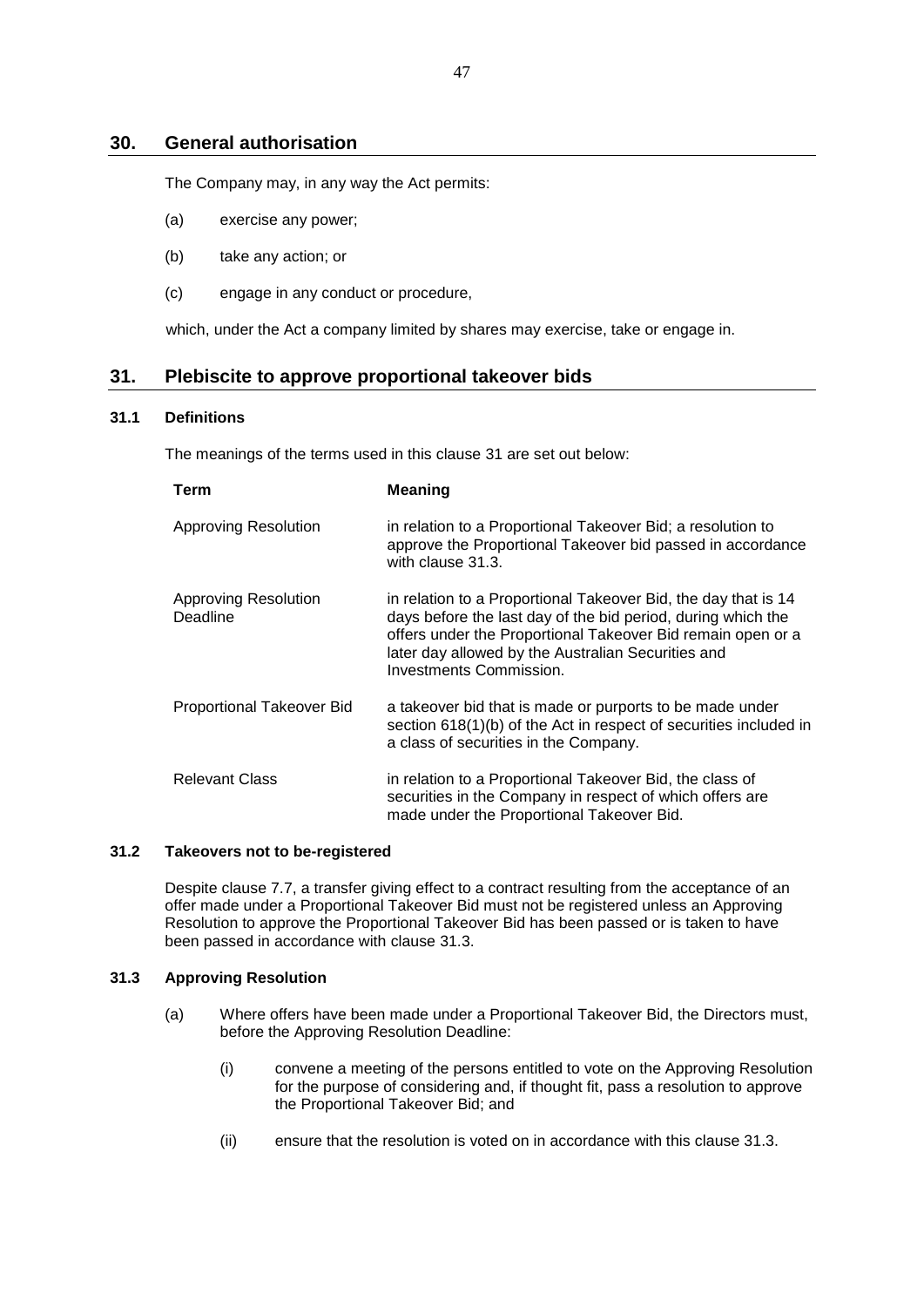- (b) The provisions of this Constitution relating to general meetings apply, with such modification as the circumstances require, to a meeting that is convened under [31.3\(a\),](#page-47-2) as if that meeting were a general meeting of the Company.
- <span id="page-48-0"></span>(c) The bidder under a Proportional Takeover Bid and any associates of the bidder are not entitled to vote on the Approving Resolution and if they do vote, their votes must not be counted.
- (d) Subject to clause [31.3\(c\),](#page-48-0) a person who, as at the end of the day on which the first offer under the Proportional Takeover Bid was made, held securities of the relevant class, is entitled to vote on the Approving Resolution relating to the Proportional Takeover Bid.
- (e) An Approving Resolution that has been voted on is taken to have been passed if the proportion that the number of votes in favour of the resolution bears to the total number of votes on the resolution is greater than 50%, and otherwise is taken to have been rejected.
- (f) If an Approving Resolution has not been voted on in accordance with this clause [31.3](#page-47-1) as at the end of the day before the Approving Resolution Deadline, an Approving Resolution will be taken to have been passed in accordance with this clause [31.3](#page-47-1) on the Approving Resolution Deadline.

# **31.4 Sunset**

Clauses [31.1](#page-47-3)[,31.2](#page-47-4) and [31.3,](#page-47-1) cease to have effect at the end of 3 years beginning:

- (a) where those clauses have not been renewed in accordance with the Act, on the date that those clauses were adopted by the Company; or
- (b) where those clauses have been renewed in accordance with the Act, on the date those clauses were last renewed.

# **32. Interpretation**

## **32.1 Definitions**

In this Constitution, unless the context otherwise requires:

**Alternate Director** means a person for the time being holding office as an alternate director of the Company under clause [18.1;](#page-35-1)

**Appointor** means, in respect of an Alternate Director, the Director who appointed the Alternate Director under clause [18.1;](#page-35-1)

**ASIC** means the Australian Securities and Investments Commission;

**Act** means the *Corporations Act* 2001 (Cth), as amended or replaced from time to time;

**ASX** means ASX Limited ACN 008 624 691;

**ASX Settlement** means ASX Settlement Pty Limited ACN 008 504 532;

**ASTC Settlement Operating Rules** mean the operating rules of the settlement facility provided by ASX Settlement and any other rules of ASX Settlement which are applicable while the Company is Listed, each as amended or replaced from time to time, except to the extent of any express written waiver by the ASX;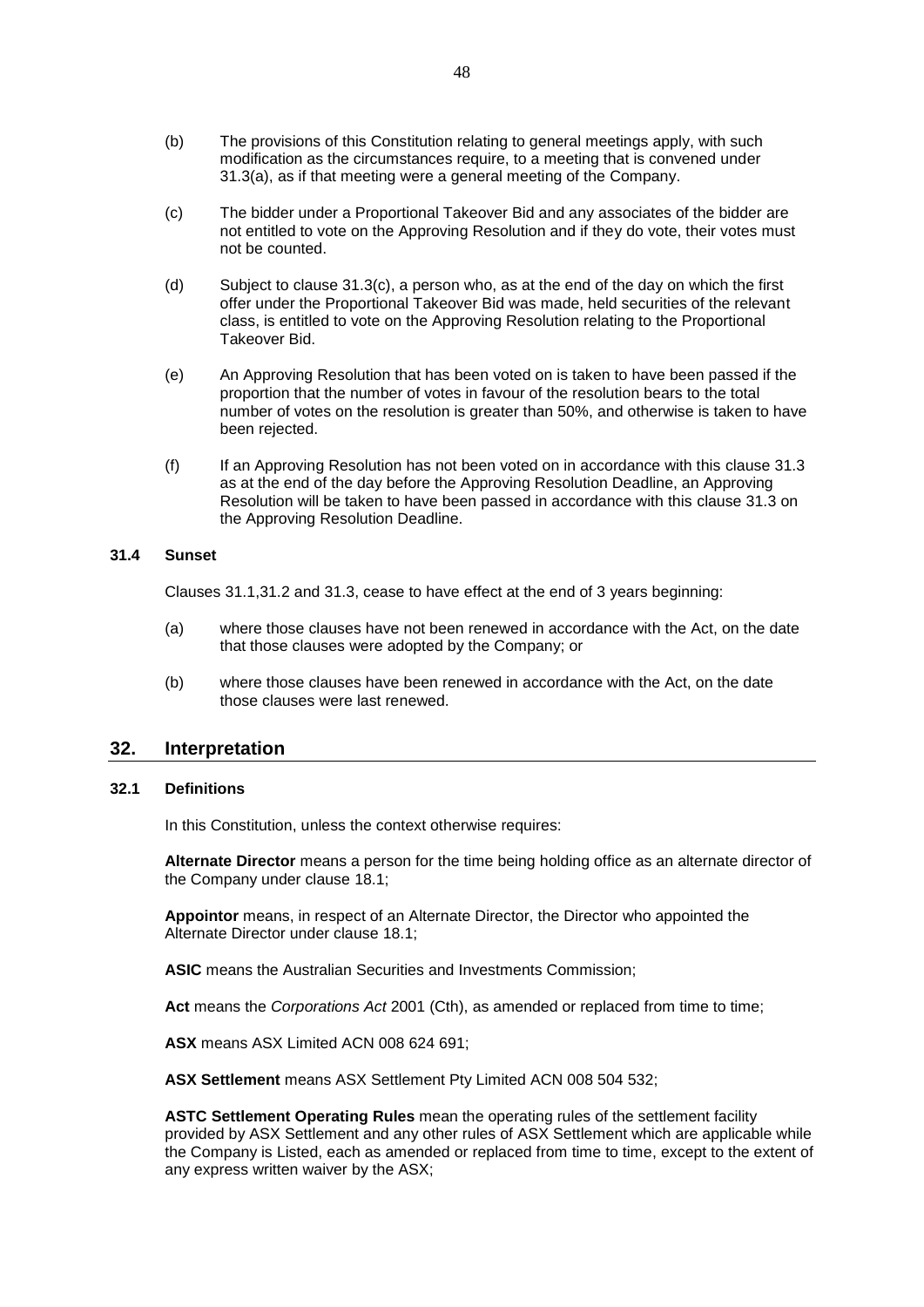**Board** means the board of Directors of the Company;

**Business Day** has the meaning given in the Listing Rules if the Company is Listed and otherwise means a day on which banks are open for the conduct of normal banking business in the capital city of the State (other than a Saturday, Sunday or public holiday);

**Chess Holding** has the meaning given in section 2 of the ASX Settlement Operation Rules;

**Chief Executive Officer** means the Managing Director unless otherwise agreed by the Board;

**Company** means Variscan Mines Limited ACN 003 254 395;

**Constitution** means this constitution of the Company, as amended from time to time;

**Director** means a director for the time being of the Company;

**Eligible Member** means, in relation to a meeting of the Company (including a meeting of any class of Members), any person who is or was the registered holder of a Share at the time prescribed for that purpose in the notice convening the meeting;

**Executive Director** means a Director who is an employee (whether full-time or part-time) of the Company or of any related body corporate of the Company. It does not include a person acting solely as a Director;

**Holding Lock** has the meaning given in section 2 of the ASX Settlement Operating Rules;

**Listed** means having been admitted to the official list of the ASX and at the relevant time still being so admitted even though, for the avoidance of doubt, the quotation of the Company's securities may be suspended;

**Listing Rules** means the official listing rules of the ASX, and any other rules of the ASX which are applicable while the Company is Listed, each as amended or replaced from time to time, except to the extent of any express written waiver by the ASX;

**Managing Director** means a person holding office as a managing director of the Company under clause [19.1](#page-36-0) and who may be known as the Chief Executive Officer;

**Marketable Parcel** has the meaning given to it in Listing Rule 19.12;

**Member** means a person entered on the Register as the holder of one or more Shares;

**Non-Executive Directors** means all Directors other than Executive Directors;

**Office** means the registered office of the Company for the time being;

**paid up** includes credited as paid up;

**Prescribed Rate** means the lower of 15% per annum and the rate prescribed under the rules of the Supreme Court of the State for the relevant period;

**Register** means the register of Members kept under the Act and where appropriate, includes a sub-register conducted by or for the Company under the Act and any branch register;

**Representative** means a person appointed pursuant to section 250D of the Act under clause [11.20;](#page-25-2)

**Restricted Securities** has the meaning given to it in Listing Rule 19.12;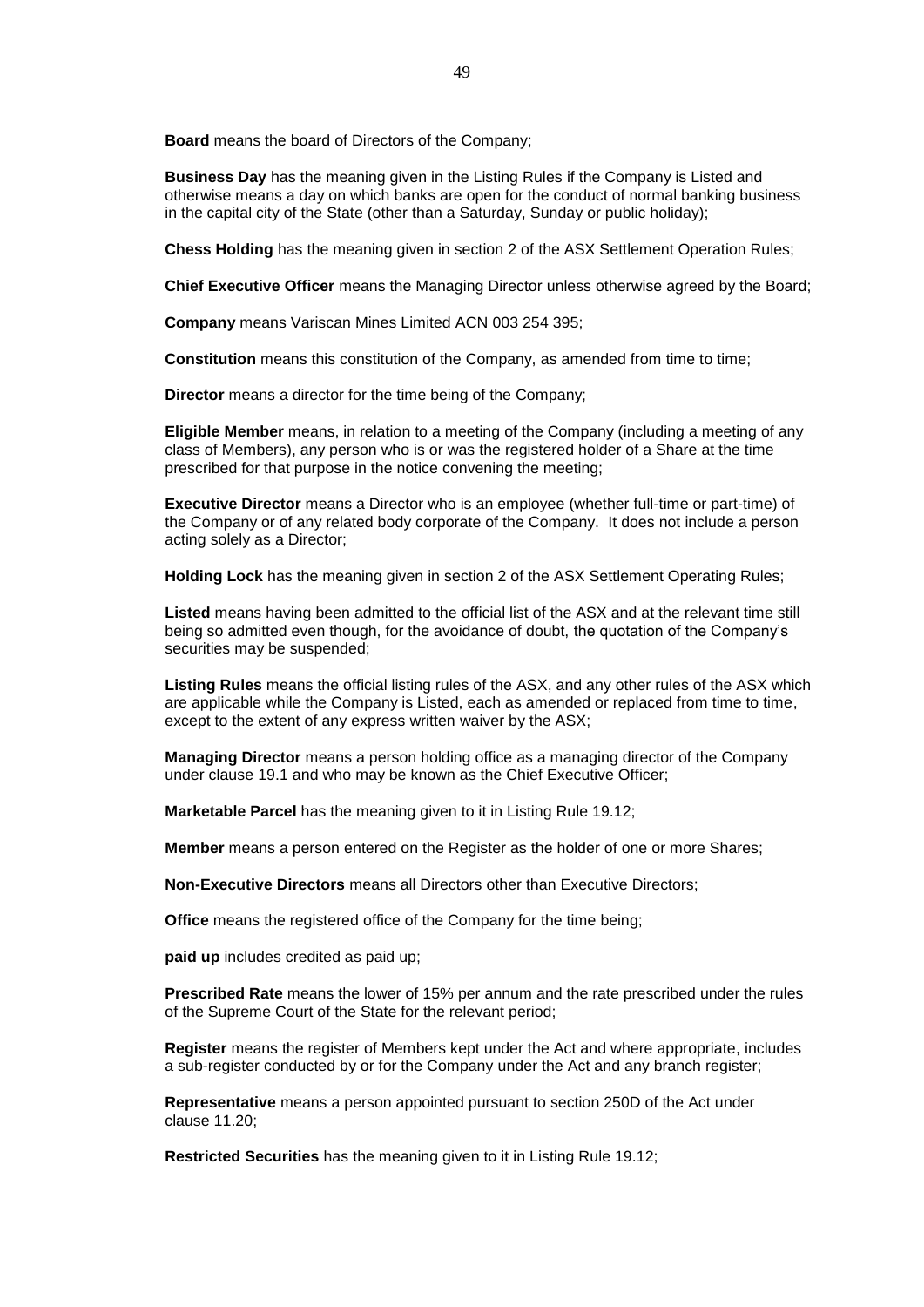**Seal** means the common seal of the Company and, as the context allows, includes an official seal, a share seal, a duplicate seal and a certificate seal;

**Secretary** means the secretary for the time being of the Company, and if there are joint secretaries, any one or more of those joint secretaries;

**Share** means a share in the capital of the Company;

**SRN** has the meaning given in section 2 of the ASX Settlement Operation Rules;

**State** means New South Wales; and

#### **Transmission Event** means:

- (a) for a Member who is an individual, the Member's death, the Member's bankruptcy, or a Member becoming of unsound mind, or a person who, or whose estate, is liable to be dealt with in any way under the law relating to mental health; or
- (b) for a Member who is a body corporate, the dissolution of the Member or the succession by another body corporate to the assets and liabilities of the Member.

## **32.2 Application of the definitions in the Act, the Listing Rules and the ASX Settlement Operating Rules**

Unless the contrary intention appears in this Constitution:

- (a) an expression has, in a provision of this Constitution that deals with a matter dealt with by a particular provision of the Act, the Listing Rules or the ASX Settlement Operating Rules, the same meaning as in that provision of the Act, the Listing Rules or ASX Settlement Operating Rules (as the case may be); and
- (b) words that are given a general meaning in the Act have the same meaning in this Constitution.

## **32.3 General interpretation**

In this Constitution, unless the context otherwise requires:

- (a) the table of contents and headings are used only for convenience and do not affect interpretation;
- (b) where an expression is defined, another part of speech or grammatical form of that expression has a corresponding meaning;
- (c) a reference to any legislation or legislative provision, regulation, constitution or by-Act (including the Listing Rules and the ASX Settlement Operating Rules) includes any statutory modification or re-enactment of, or legislative provision substituted for, and any subordinate legislation issued under, that legislation or legislative provision;
- (d) the singular includes the plural and vice versa;
- (e) a reference to an individual or person includes a corporation, partnership, joint venture, association, authority, trust, state or government and vice versa;
- (f) a reference to any gender includes all genders;